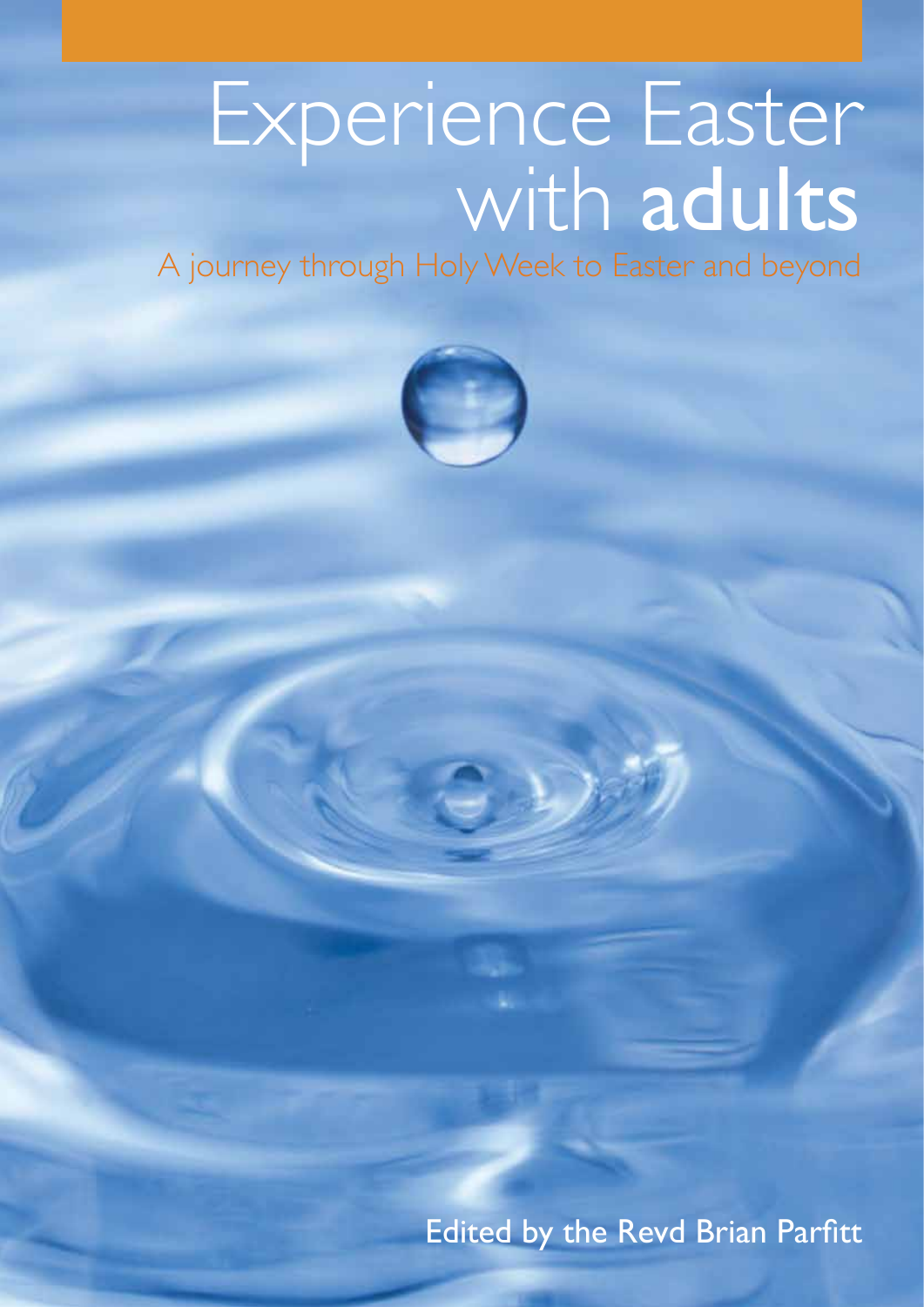### Using Experience Easter with adults

The material in this pack is intended to inspire ways to use the 'Experience Easter with children' pack with adults too. We are grateful to those who have contributed ideas. Please use them to kick-start your thinking and adapt them to your own situation.

### What this pack contains:

#### Experience Easter reflective Bible studies

A set of simple short Bible studies which can be used with adults alongside the Experience Easter stations outlined in the Experience Easter pack. They could be part of Holy Week services. They are intended to be reflective and not rushed, with time for individuals to stop and think – looking at the stations in silence before and after the Bible study. You could also just use the questions to encourage silent meditation without any discussion. The 'Resources for Worship' pages can help you plan a service. The Revd Brian Parfitt from the Department of Discipleship and Ministry wrote these studies.

#### Experience Easter leaflet

Notes for a leaflet that people can use as they journey around the Experience Easter stations. There are thoughts for meditation and a prayer for each station. The 'Experience Easter with adults' pack also has a set of verses from hymns which can be printed on a card to be left beside the station. Please adapt these to suit your situation. We are very grateful to the Revd Barry Coker, formerly Vicar of St Lawrence, Stroud for these notes.

#### Experience Easter hymn cards

Hymn words to be printed on cards and placed beside each of the stations to accompany the Experience Easter leaflet.

### Experience Easter cards

A set of cards to be placed beside each station, based on the material in the original pack with ideas to encourage people to stop and ponder at each one. We are grateful to the Revd Anne Spargo for this material.

### A service for Palm Sunday and a Palm Sunday Eucharist

The Experience Easter stations can be used as a focus for worship on Palm Sunday, including the celebration of Communion. This pack includes two versions – one is more suitable for an all-age service and draws on material in the Experience Easter and Resourcing Easter packs. The other is one more suited to adults with much of the content drawn from Common Worship: Times & Seasons. There are some thoughts for meditation in the all-age service and readings and a brief comment in the other. They can be adapted or expanded as you choose. We are grateful to the Revd Anne Spargo for this idea.

### Experience Easter – Holy Week services

Material drawing on the Experience Easter pack for half-hour interactive reflections on the events of Holy Week for adults or an all-age group. (Why not encourage families to come?) There is a suggested framework for you to use or adapt. The 'Resources for Worship' pages can provide some extra ideas for this. We are grateful to the Revd Jacqueline Rodwell for these suggestions.

### Resources for worship

A list of hymns and songs, Psalms and canticles, confessions, affirmations of faith and intercessions which you can draw on to plan worship linked to the Experience Easter themes.

The Diocese of Gloucester's 'Experience Easter' project is not limited to using the Experience Easter stations. There is a wide variety of other material for Holy Week and Easter on the website www.gloucester.anglican.org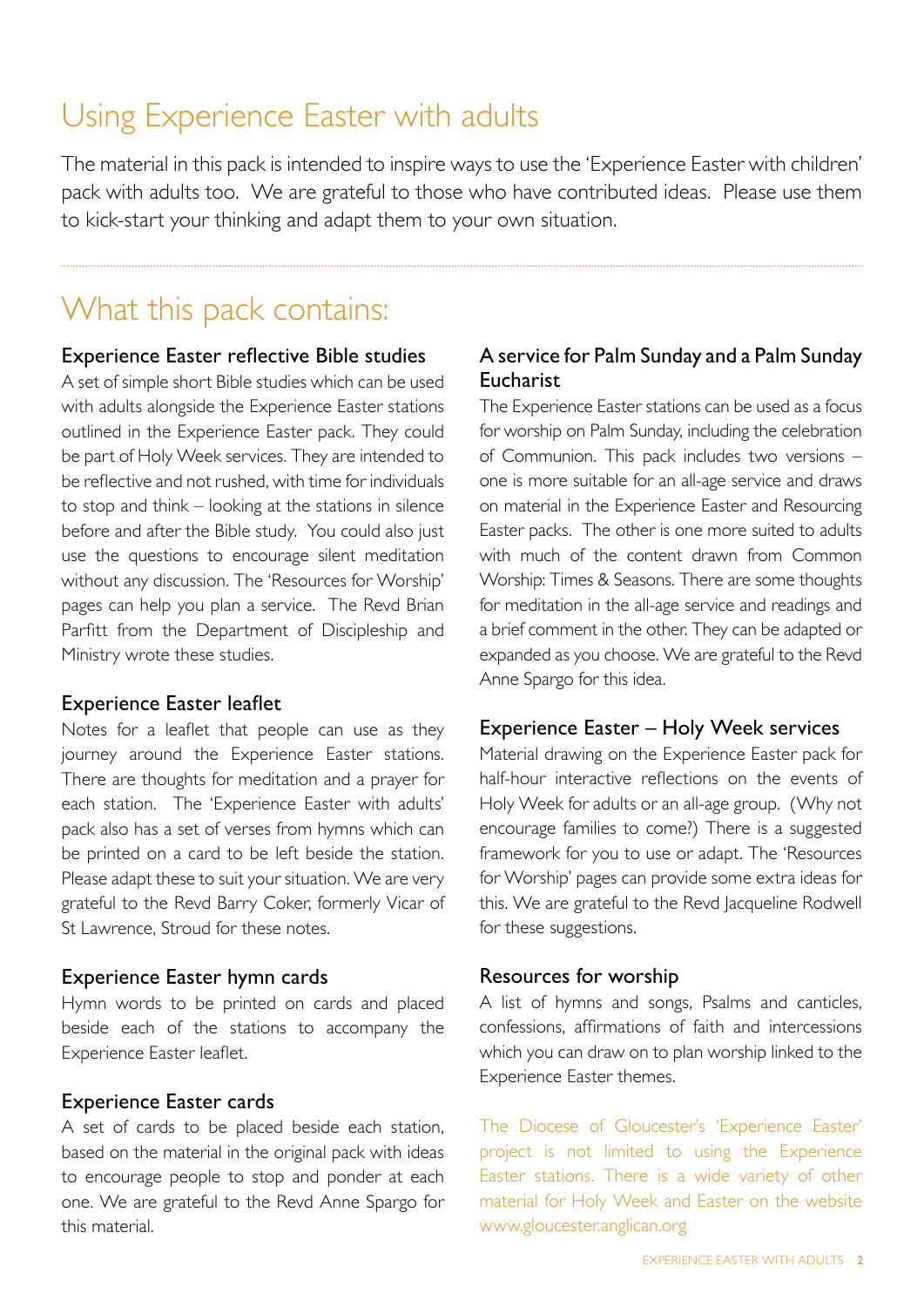This is a set of simple short Bible studies which can be used with adults alongside the Experience Easter stations outlined in the 'Experience Easter with children' pack. They are intended to be reflective and not rushed, with time for individuals to stop and think – looking at the stations in silence before and after the Bible study.

You can lead the study in two ways. Either

a) Tackle one question at a time. Give people time to think about the person or situation. Then pose each question and discuss them one at a time. Or

b) You could work your way through all the questions, reading them aloud and giving people time to think about each one and at the end open it up for people to share whatever has struck them.

You could also just use the questions to encourage silent meditation without any discussion.

You will need to set the study in a structure with prayer or worship before and after. There are ideas for this in the Experience Easter Resources for Worship section.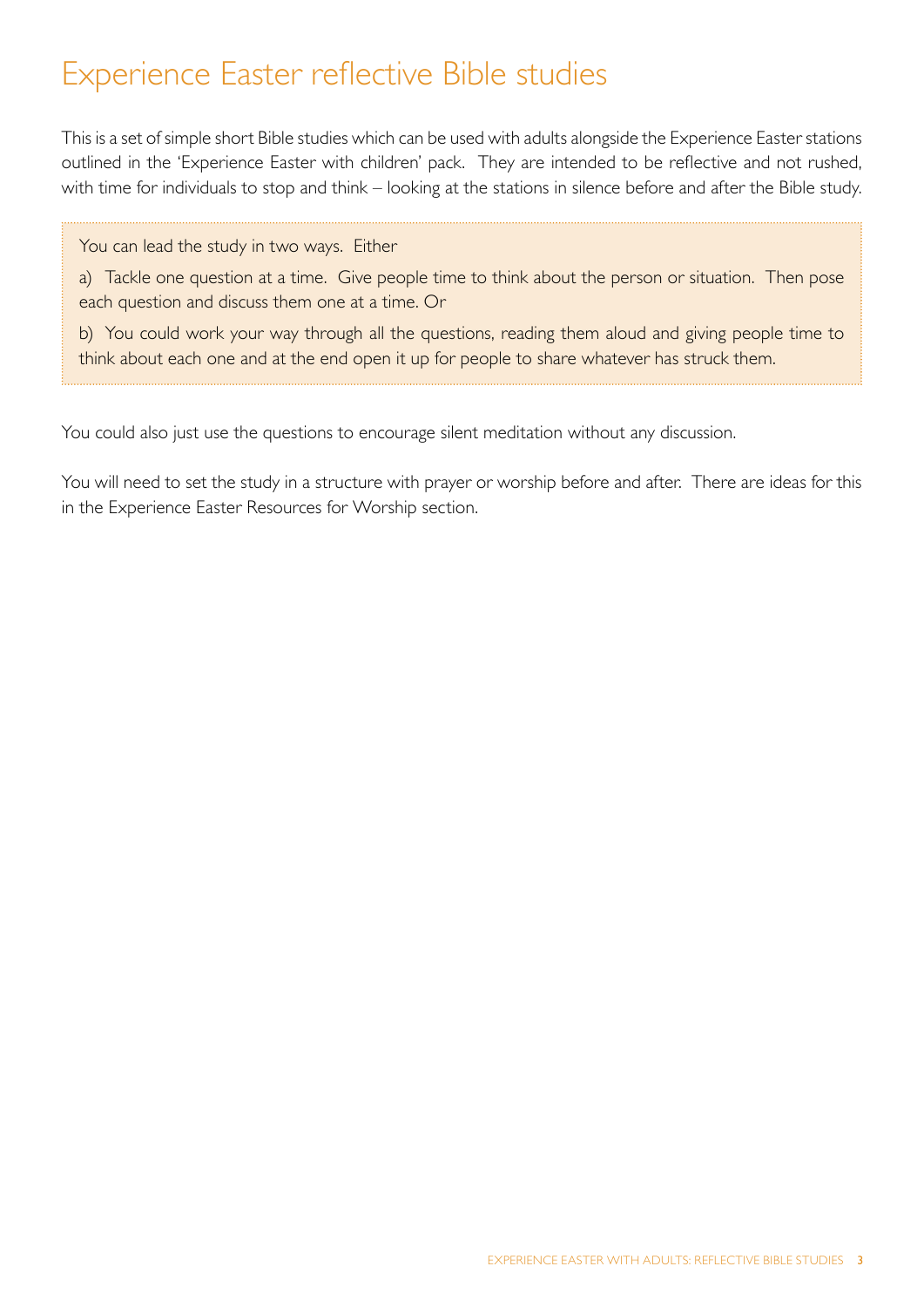### Station one

### Hopes and dreams – The story of Palm Sunday

*Look at* the display about Palm Sunday. Try to imagine what it was like – the crowds, the cheering, the palm branches carpeting the road, being waved in the air.

*Read* Luke 19.28-44

### *Reflect and discuss*

1. Think about the disciples. How would they feel about what was happening that morning? What hopes and dreams might they have had?

2. Think about the crowds. Why were they there? What were their feelings? What were the common hopes and dreams of what would happen when the Messiah came?

3. Think about Jesus. What was true in what was being said about Jesus? Why did he not reject the praise of the crowds as the Pharisees asked him to do? What did he know that led to his tears?

4. Think about the hopes and dreams of everyone there on that Palm Sunday. How did Jesus fulfil hopes and dreams in a way beyond their expectations?

НОРЕ **AND DREAMS** 

*Look at* the cross at the end of the road. Think about the way that for Jesus, that cross had always been the goal of the journey to Jerusalem. Think about your hopes and dreams and the way that Jesus can shape them in new ways.

### *Reflect on the words:*

Sometimes they strew his way, and his sweet praises sing; resounding all the day, hosannas to their King, Then, 'Crucify!' is all their breath, and for his death they thirst and cry. *(Samuel Crossman)*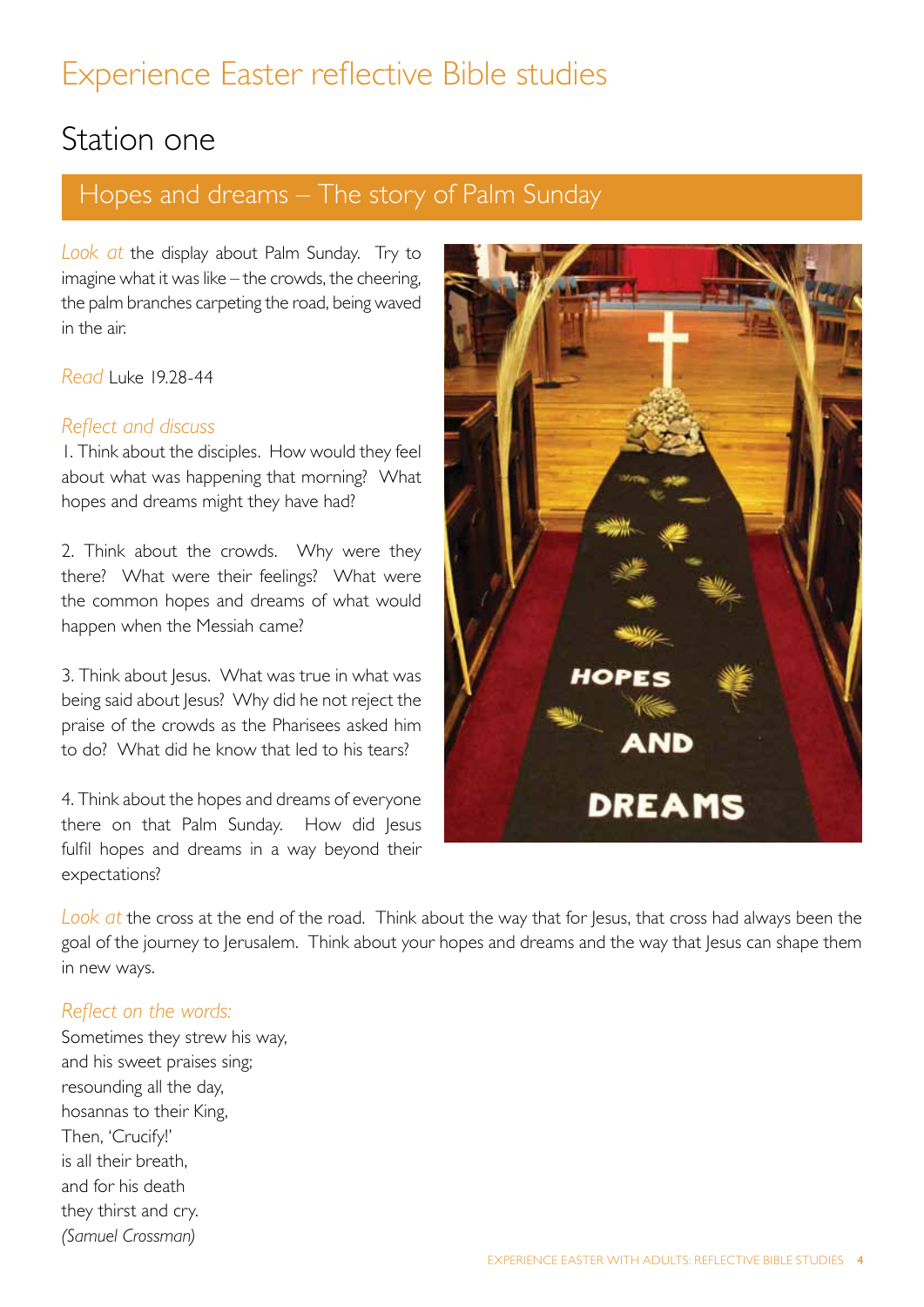### Station two

### Servant King – Jesus washes the disciples' feet



Look *at* the display about Jesus washing the disciples' feet. What does it feel like to have someone else wash you?

*Read* John 13.1-20

#### *Reflect and discuss*

1. Think about Jesus. What did he know was going to happen? Why did he wash the disciples' feet? What did that washing symbolise about his relationship to them? How did it mirror what he was about to do for them on the cross?

2. Think about Simon Peter. Why did he react as he did? How would you have reacted? Why?

3. Think about the disciples. How do you think they felt? How would they respond to words about Jesus being betrayed? What lesson did Jesus want them to learn from what he did to them?

4. Think about the Servant King. How is the way of Jesus different from that of the world?

*Look at* the jug, the basin, the towel. Think about Jesus' love for you and how he comes to serve you in your need. Think about how you are called to serve others.

### *Reflect on the words:*

This is our God, the Servant King he calls us now to follow him, to bring our lives as a daily offering of worship to the Servant King. *(Graham Kendrick)*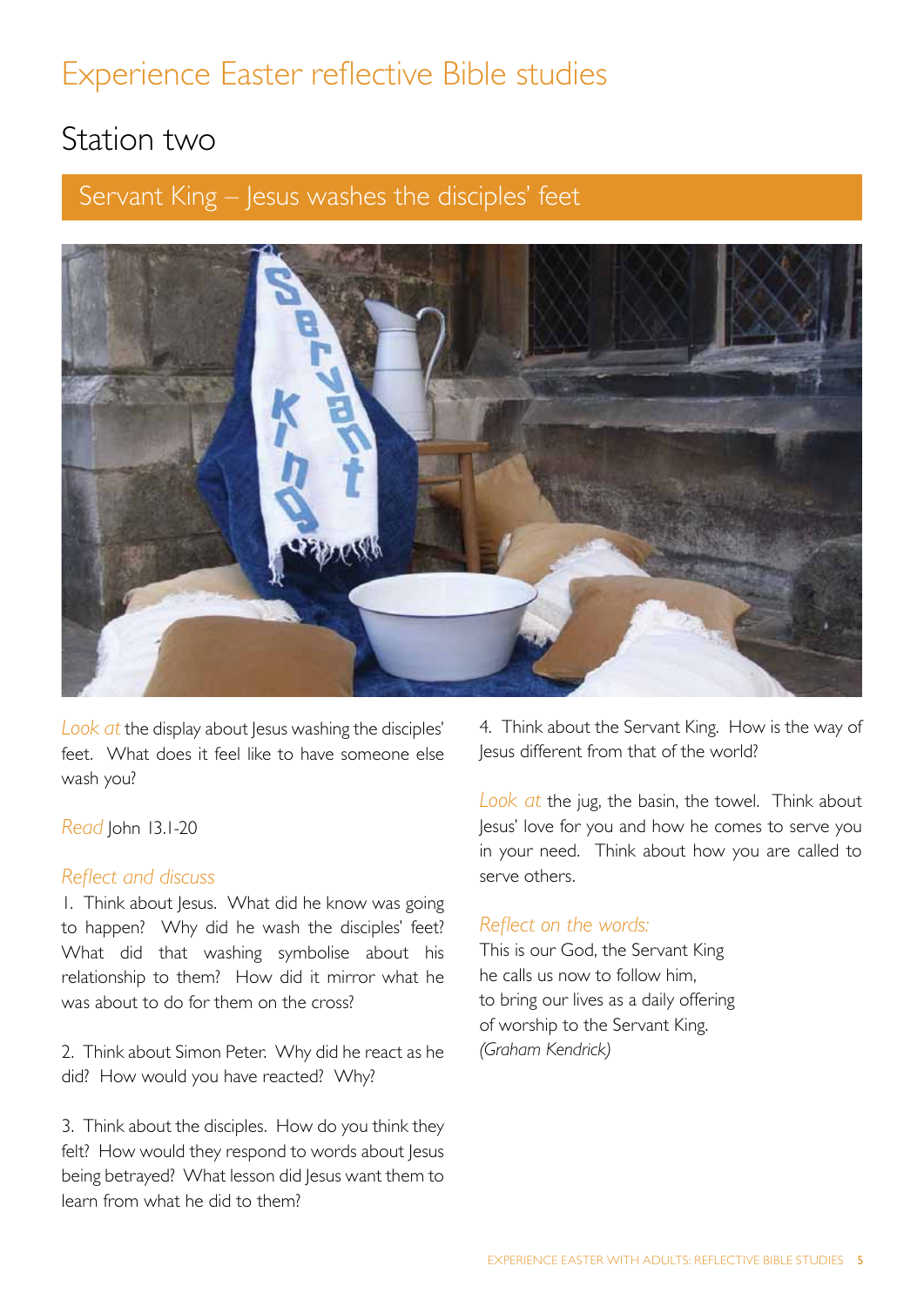### Station three

### Remember me – the Last Supper



*Look at* the display about the Last Supper. What is it like to share a special meal with a group?

*Read* Matthew 26.17-30

#### *Reflect and discuss*

1. Think about the disciples. Why would it be important to them to eat the Passover meal together? How did they respond to Jesus' words about his betrayal? How might their mood have changed as the meal progressed?

2. Think about Judas. What does Jesus say about the one who would betray him? What would it feel like for Judas to be so out of tune with the rest of the company at the meal? How are we tempted to betray Jesus?

3. Think about Jesus. How was Jesus preparing them for what lay ahead by his words and actions?

What do we learn about the reason for his dying? How does it change our lives?

4. Think about the bread and wine. How do they speak to us about being fed and forgiven by Jesus? Why do we need to remember Jesus? How does receiving Communion strengthen you?

*Look at* the table and think about the privilege of being seated as a disciple at the Lord's Supper as a guest of Jesus.

#### *Reflect on the words:*

Broken for me, broken for you, the body of Jesus broken for you.

Come to my table and with me dine, eat of my body, drink of my wine. *(Janet Lunt)*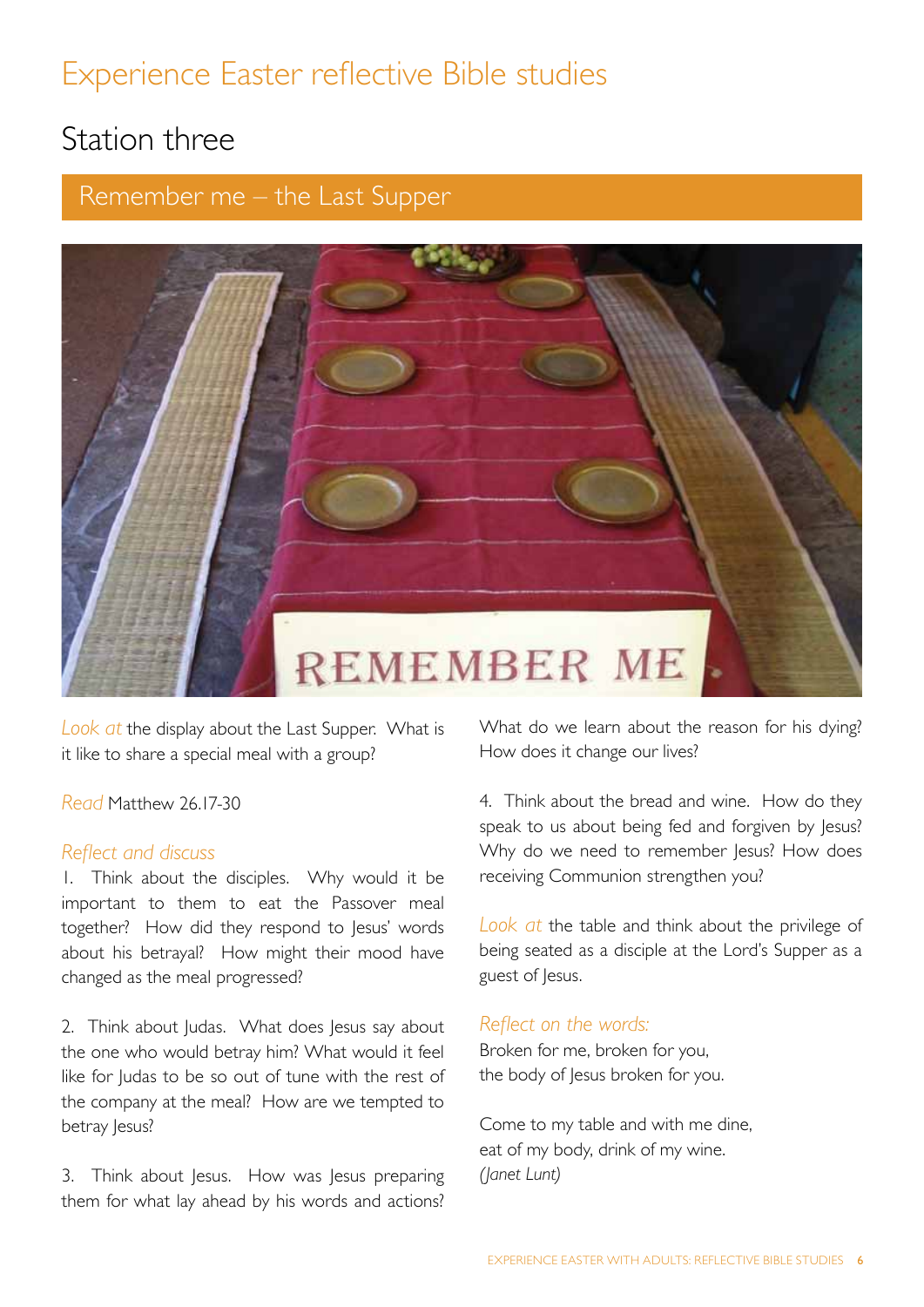### Station four

### Alone - in the Garden of Gethsemane



*Look at* the garden. Imagine being in a Middle-Eastern garden at night. Think about the sights, sounds and smell. How do you feel?

*Read* Matthew 26.36-56

#### *Reflect and discuss*

1. Think about Peter, James and John. What does Jesus want from them as they go to pray? Why do they fail to do what he asks? Why in the end do all the disciples flee? What prevents us being faithful in prayer and standing with Jesus?

2. Think about Jesus. What emotions does he experience in the garden? What was the task represented by the cup which he was facing? How does he show his resolve as the crowds come to arrest him?

3. Think about Judas and the crowds. Why was there such a well-armed, large crowd? How does Jesus challenge them? Why do they not meet resistance from Jesus?

4. Think about Jesus alone as he prayed, alone as he is taken away captive. What is he facing that only he can do?

*Look at* the dark empty garden and reflect on Jesus all alone. Think about the path he was willing to tread for you.

#### *Reflect on the words:*

There was no other good enough to pay the price of sin; he only could unlock the gates of heaven and let us in. *(CF Alexander)*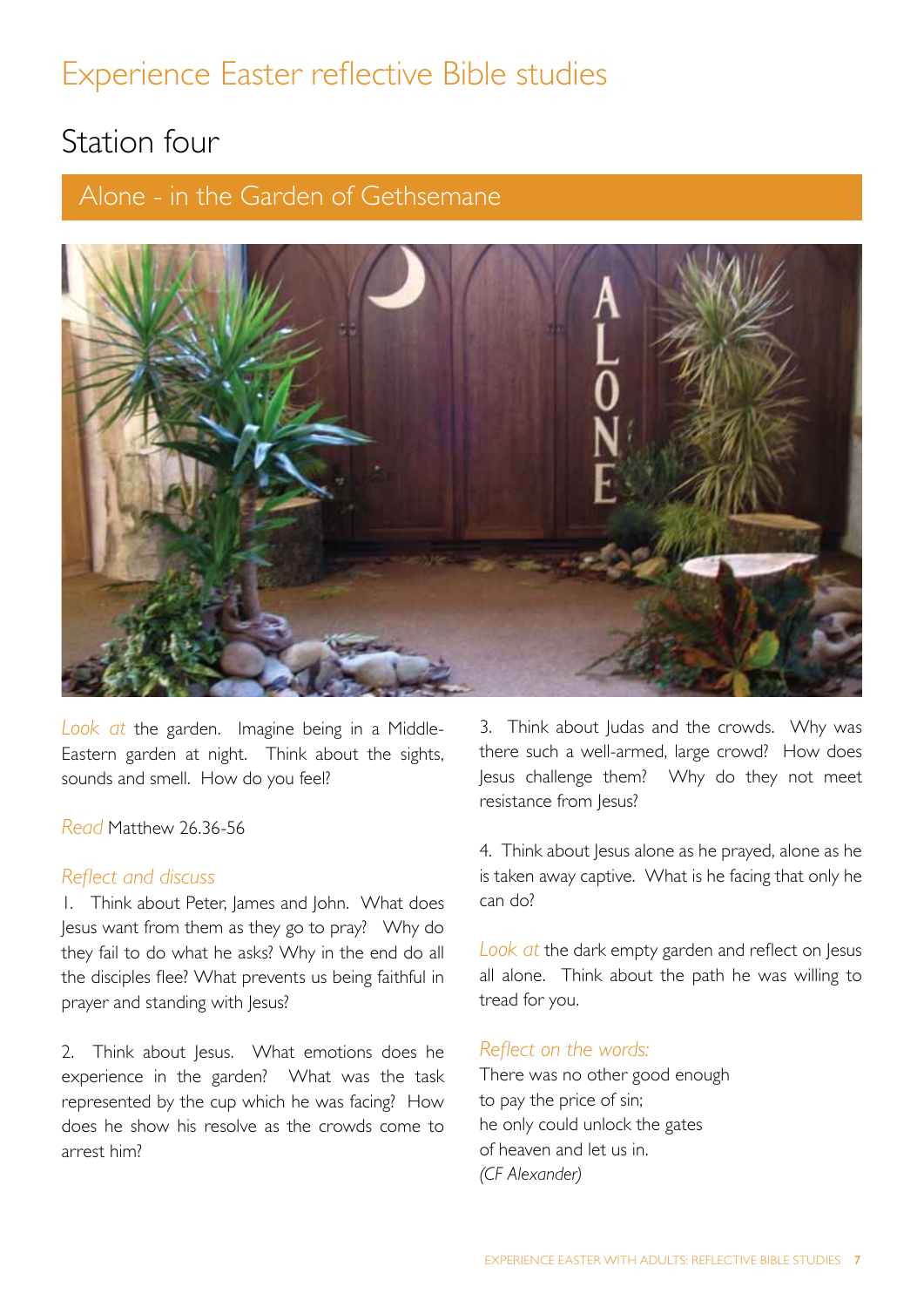### Station five

### Sharing our sorrows – the Crucifixion

*Look at* the cross and the symbols surrounding it. Does the cross attract you or worry you?

*Read* Mark 15.21-41

### *Reflect and discuss*

1. Think about the crowds. Why did they taunt Jesus? Why were they wrong to think that to be the King of Israel, Jesus had to come down from the cross?

2. Think about Jesus. What was he experiencing? How does he face his suffering? What happens as he dies? What do you think is the significance of that?

3. Think about the attitude of the soldiers as lesus was crucified and the centurion's response afterwards. What is different about them? What could have made the centurion respond as he did? How do you respond to the death of lesus?

4. Think about the cross. Why do we celebrate Christ's death on Good Friday not Bad Friday or Sad Friday? How can

**SHARING** OUR **SORROWS** 

the death of Jesus be something to celebrate?

*Look at* the cross and the red robe. What does it symbolise for you? How should you respond to Christ's death?

### *Reflect on the words:*

Were the whole realm of nature mine, that were an offering far too small, love so amazing, so divine, demands my soul, my life, my all. *(Isaac Watts)*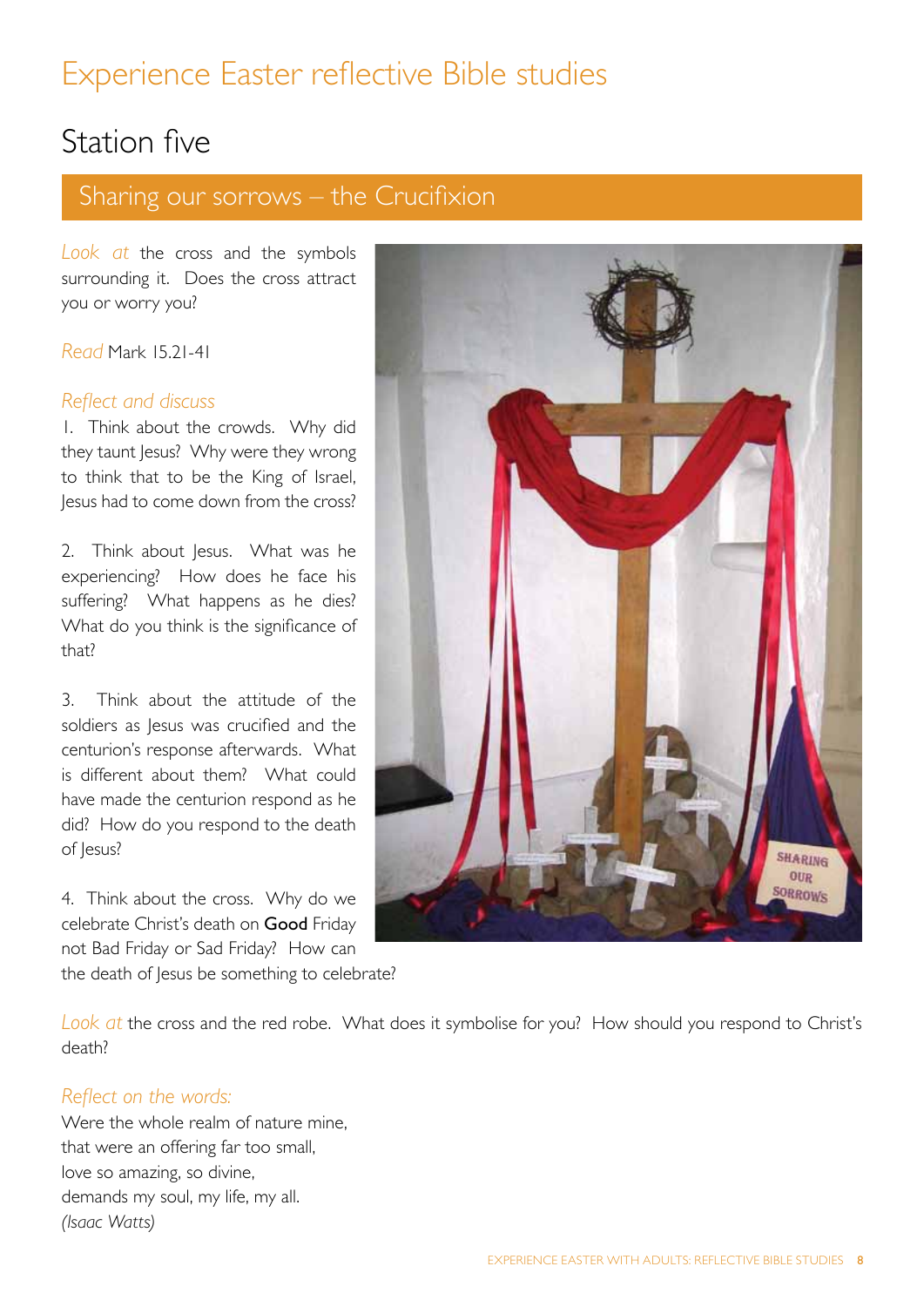### Station six

### Resurrection – the empty tomb

*Look at* the empty tomb. Think about going to visit the grave of someone you love. How would you feel to find it empty?

*Read* John 20.1-18

### *Reflect and discuss*

1. Think about Mary Magdalene. What were her emotions at the various stages in this story - going to the tomb, meeting the angels, talking to Jesus? How do these encounters change her? How does encounter with Jesus make us different?

2. Think about Simon Peter and the other disciple (almost certainly John himself). They both ran to the tomb but what was different in their responses? What was the significance of the wrappings left in the tomb? What did it mean for John to 'believe'? How does faith in Jesus need to 'click' for people?

3. Think about the angels. What does the presence of angels at an event signify? How do they help Mary?

4. Think about Jesus. What do we learn

about Jesus from his attitude to Mary? What do we learn about him from his words?

*Look at* the empty tomb and the symbols around it. What does it mean for you that the tomb is empty and that lesus is alive?

### *Reflect on the words:*

No more we doubt thee, glorious Prince of Life; life is nought without thee: aid us in our strife; make us more than conquerors, through thy deathless love: bring us safe through Jordan to thy home above. Thine be the glory, risen, conquering Son, endless is the victory thou o'er death hast won. *(Edmond Budry)*

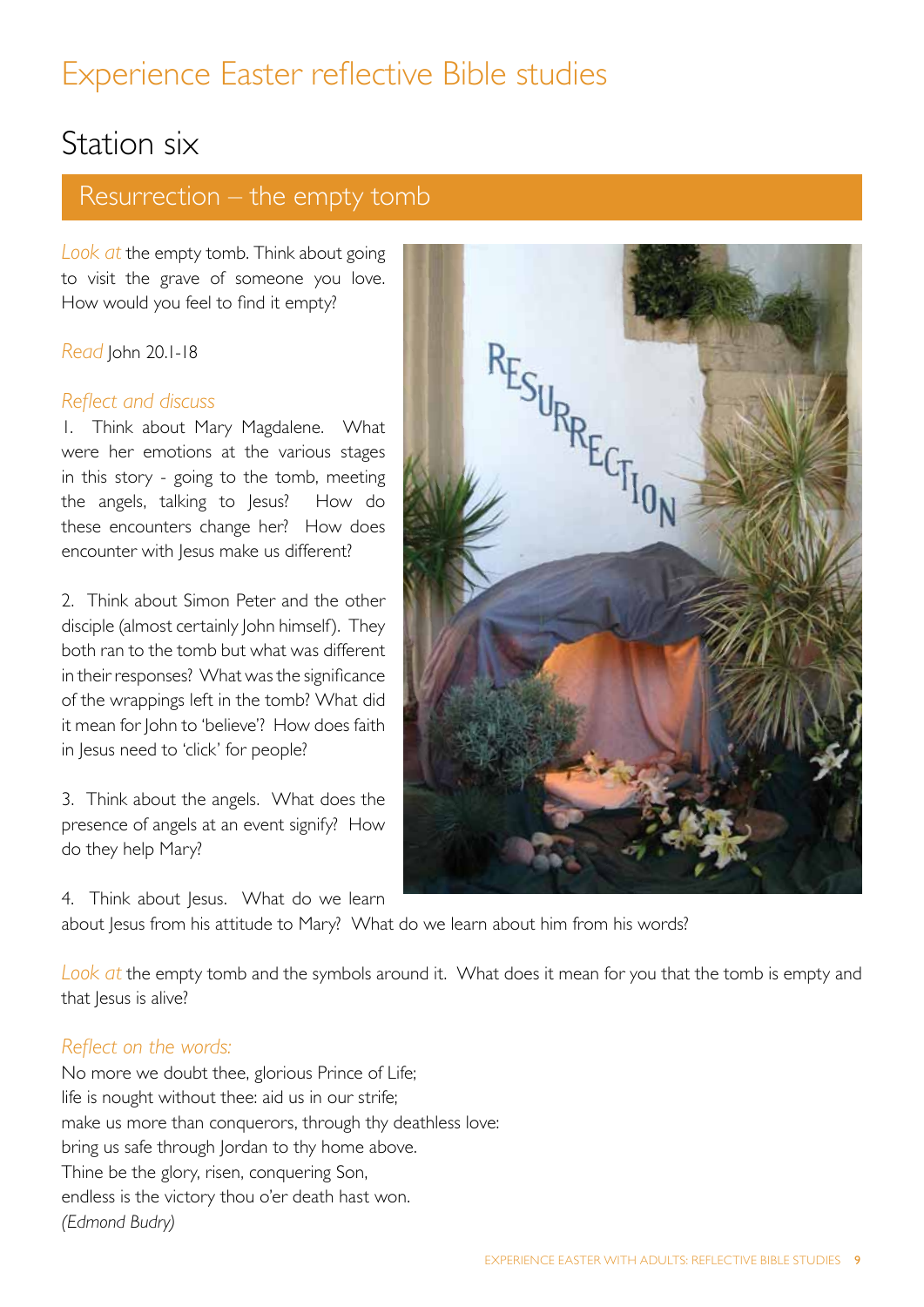### Experience Easter leaflet

Welcome to this simple exploration of the main events of Holy Week and Easter which mark the suffering, death and resurrection of Jesus. In these events Christians see the love and forgiveness of God most perfectly revealed and celebrate the victory of life over death.

This leaflet is designed to help you reflect on the six stations around the church by means of a few words of explanation and a prayer for each one. At each station you will also find some words from appropriate hymns to help your reflection and prayer.

### *1. Palm Sunday*

On this day, a week before Easter Sunday, Jesus entered Jerusalem on a donkey in fulfilment of words of the prophet Zechariah who said: "See your king comes to you gentle and riding on a donkey." Matthew tells us that Jesus rode into Jerusalem on a donkey as a symbol of the fact that he came as the King of Peace. As he did so 'a very large crowd spread their cloaks on the road, while others cut branches from the trees and spread them on the road. The crowds that went ahead of him and those that followed shouted: "Hosanna to the Son of David! Blessed is he who comes in the name of the Lord! Hosanna in the highest!"'

True and humble king, hailed by the crowds: grant us the faith to know you and love you, that we may be found beside you on the way of the cross, which is the path of glory. Amen.

### *2. Maundy Thursday – the Last Supper*

One April evening, a young Galilean sat down to supper with his companions. He knew quite well that he had made enemies and that in another part of the town they were planning his death. At that meal he did something very simple and said something very unusual, intending that in the future his friends should be able to remember him by it. The amazing thing is that, two thousand years later, he still has his friends – vastly more now than then – and that they still remember him in the same way. Saint Paul tells us: "The Lord Jesus, on the night he was betrayed, took bread, and when he had given thanks, he broke

it and said, 'This is my body, which is for you; do this in remembrance of me.' In the same way, after supper he took the cup, saying, 'This cup is the new covenant in my blood; do this, whenever you drink it, in remembrance of me.' For whenever you eat this bread and drink this cup, you proclaim the Lord's death until he comes." At the Last Supper Jesus gave the Church her central of act of worship, for it is the one thing he asks his friends to do to proclaim his saving death.

God our Father,

you invite us to share in the supper which your Son gave to his Church to proclaim his death until he comes: may he nourish us by his presence, and unite us in his love; who is alive and reigns with you, in the unity of the Holy Spirit, one God, now and for ever. Amen.

### *3. Maundy Thursday – washing of the feet*

At the Last Supper Jesus did another amazing thing. As Saint John tells us: "Jesus got up from the meal, took off his outer clothing, and wrapped a towel around his waist. After that he poured water into a basin and began to wash his disciples' feet, drying them with the towel that was wrapped round him... When he had finished washing their feet, he put on his clothes and returned to his place. "Do you understand what I have done for you?" he asked them. "You call me 'Teacher' and 'Lord', and rightly so, for that is what I am. Now that I, your Lord and Teacher have washed your feet, you also should wash one another's feet. I have set you an example that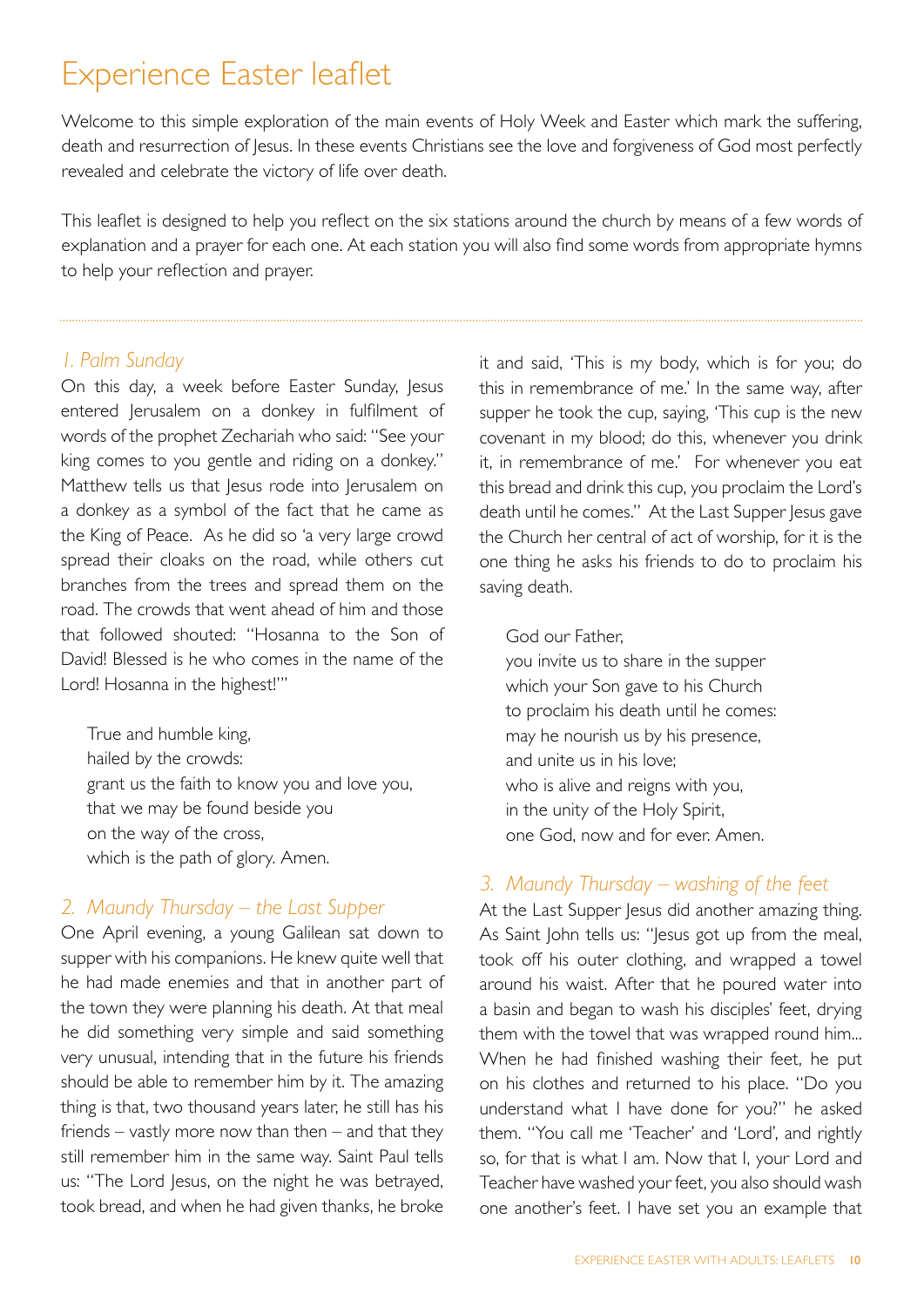### Experience Easter leaflet

you should do as I have done to you."' Jesus as the foot-washing King of Love spells out what he means when he says to his disciples: "A new commandment I give you: Love one another. As I have loved you, so you must love one another." The word for this day is Maundy Thursday and that comes from the Latin for commandment "mandatum" – reminding us of this new commandment to love.

Jesus Lord and Master,

who served your disciples in washing their feet: serve us often, serve us daily, in washing our motives, our ambitions, our actions; that we may share with you in your mission to the world and serve others gladly for your sake; to whom be glory for ever. Amen.

### *4. Maundy Thursday – the Garden of Gethsemane*

After the Last Supper Jesus went to a place called Gethsemane where there was a garden and asked his disciples to keep him company and pray for him. Saint Matthew says: 'Going a little further Jesus fell with his face to the ground and prayed, "My Father, if it is possible, may this cup be taken from me. Yet not as I will, but as you will."' Jesus prayed in this way three times whilst his disciples fell asleep. Jesus was alone in his mental agony, such that Saint Luke says: "His sweat was like drops of blood falling to the ground." Then Judas arrived with a large crowd armed with swords and clubs having told them that he would identify Jesus by giving him a kiss. This he did and Jesus was arrested. All the disciples deserted him and fled. Jesus was betrayed, abandoned and alone.

Lord Jesus Christ. tempted like us but without sin: bring us in the hour of temptation to kneel beside you in the Garden; and not to rise till the struggle is past and the choice made, to do the Father's will; for your tender mercy's sake. Amen.

### *5. Good Friday – the Crucifixion*

None of the Gospel writers play on the horror and pain of crucifixion. They tell how the crowds who had welcomed Jesus just a few days ago with shouts of "Hosanna" now cry "Crucify him". Pontius Pilate, who knows he is innocent, washes his hands of him and to avoid trouble listens to the clamour of the crowd and orders Jesus to be executed. Jesus was mocked by the Roman soldiers, who crowned him with thorns, spat at him and then led him away to crucify him. Throughout the events of Good Friday Jesus says very little, Saint Luke however records two wonderful things lesus said from the cross. Firstly Jesus prayed as they crucified him: "Father, forgive them for they do not know what they are doing." And later he turns to one of those crucified beside him, who acknowledges he is guilty and Jesus is innocent. This man asks Jesus to remember him. Jesus says: "I tell you the truth, today you will be with me in paradise". When Jesus dies he does so with a shout of triumph, "It is finished" and commends his spirit to his heavenly Father. The cross becomes the place where evil throws all it can at Jesus and he meets it with forgiveness and love. On the cross God shows us how much he loves us. As lesus himself said as he foretold his death: "I when I am lifted up from the earth, will draw all me to myself".

Jesus, by your wounded feet, direct my path aright: Jesus, by your nailed hands, move mine to deeds of love: Jesus, by your pierced side, cleanse my desires: Jesus, by your crown of thorns, annihilate my pride: Jesus, by your silence, shame my complaints: Jesus by your parched lips, curb my cruel speech: Jesus, by your closing eyes, look on my sin no more: Jesus, by your broken heart, knit mine to yours. Amen.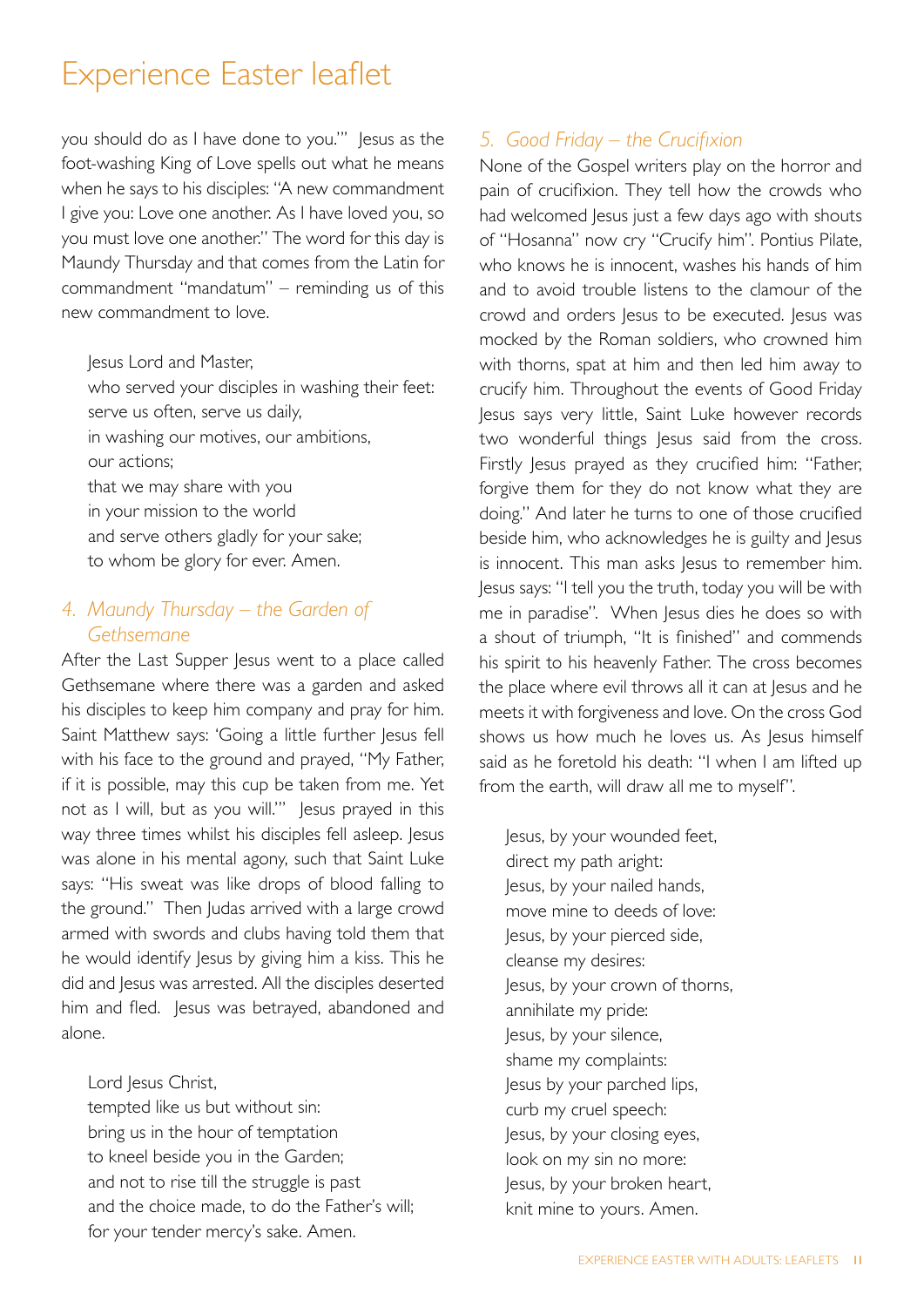### Experience Easter leaflet

#### *6. Easter Sunday - the Resurrection*

The Resurrection is a mystery for nobody witnessed it. Saint Luke tells us that on the first Easter Sunday 'very early in the morning, the women took the spices they had prepared and went to the tomb.' They expected to discover and tend a corpse, but instead 'they found the stone rolled away from the tomb. When they entered, they did not find the body of the Lord Jesus. While they were wondering about this, suddenly two men in clothes that gleamed like lightening stood beside them. In their fright the women bowed down with their faces to the ground, but the men said to them, "Why do you look for the living among the dead? He is not here; he has risen! Remember how he told you, while he was still with you in Galilee, 'The Son of Man must be delivered into the hands of sinful men, be crucified and on the third day be raised again.'" Then they remembered his words.'

The descriptions of the first Easter Sunday are filled with amazement, confusion, fear, excitement and joyful unbelief as the friends of Jesus try to come to terms with what has happened and take in the truth of it. Faced by the question: "Why do you look for the living among the dead?" – they see the truth that Jesus has trampled down death by his dying and gives life to the dead. By his resurrection Jesus has proved himself stronger than hatred, evil and death. So we can all proclaim with Saint Paul when he wrote to the Christians in Rome: "I am convinced that neither death nor life, neither angels nor demons, neither the present nor the future, nor any powers, neither height nor depth, nor anything else in all creation will be able to separate us from the love of God that is in Christ Jesus our Lord." At another point in that same letter Paul spoke of the Easter faith in these terms: "None of us lives to himself alone and none of us dies to himself alone. If we live, we live to the Lord; and if we die, we die to the Lord, so whether we live or die, we belong to the Lord. For this very reason, Christ died and returned to life so that he might be the Lord of both the dead and the living."

Lord Jesus Christ, we greet you risen from the tomb. The cross has not defeated you, the grave has not kept you silent. The vacant cross and the empty tomb vindicate your claim that the love which suffers is the love that saves. So fill your people with joy that the world may know that you are not a dead hero we commemorate but the living Lord we worship, and the loving saviour we serve. Amen.

### Alleluia! Christ is risen. He is risen indeed. Alleluia!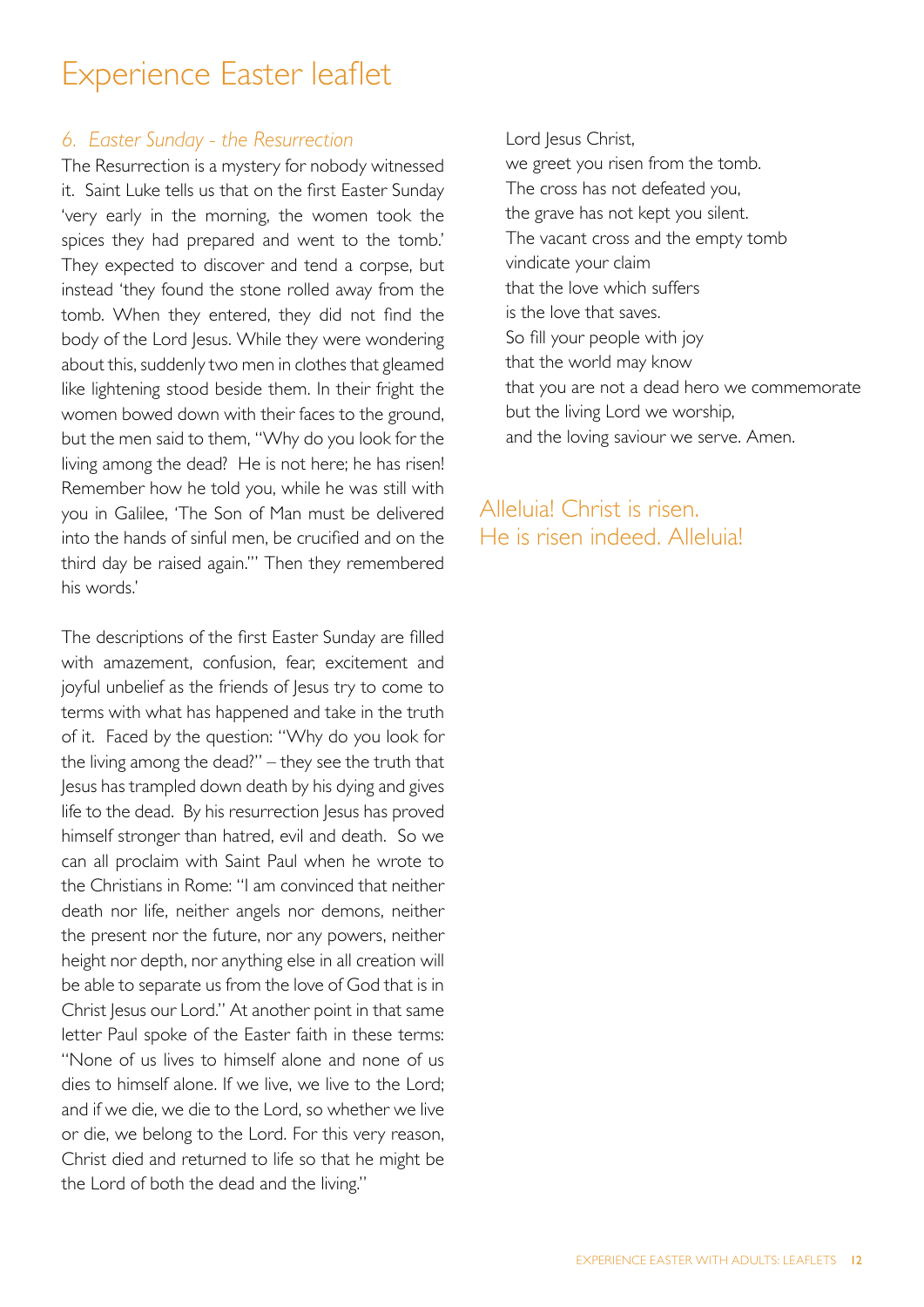## Experience Easter hymn card

### 1. Palm Sunday

Ride on ride on in majesty! Hark, all the tribes hosanna cry; O Saviour meek, pursue thy road with palms and scatter garments strowed.

Ride on, ride on in majesty! In lowly pomp ride on to die: O Christ, thy triumph now begin o'er captive death and conquered sin.

Ride on. Ride on in majesty! In lowly pomp ride on to die; bow thy meek head to mortal pain, then take, O, God, thy power and reign. *(H.H Milman)*

Sometimes they strew his way, and his sweet praises sing: resounding all the day hosannas to their King: then 'Crucify!' is all their breath, and for his death they thirst and cry. *(Samuel Crossman)*

# Experience Easter hymn card

## 2. Maundy Thursday – The Last Supper

Broken for me, broken for you, the body of Jesus, broken for you.

He offered his body, he poured out his soul: Jesus was broken, that we might be whole.

Come to my table and with me dine; eat of my bread and drink of my wine.

This is my body given for you: eat it remembering I died for you.

This my blood I shed for you, for your forgiveness, making you new. *(Janet Lunt)*

O blest memorial of our dying Lord, who living bread to men doth here afford; O may our souls for ever feed on thee, and thou, O Christ, for ever precious be.

Fountain of goodness, Jesu, Lord and God, cleanse us, unclean, with thy most cleansing blood; increase our faith and love, that we may know the hope and peace which from thy presence flow. *(St Thomas Aquinas tr. J.R.Woodford)*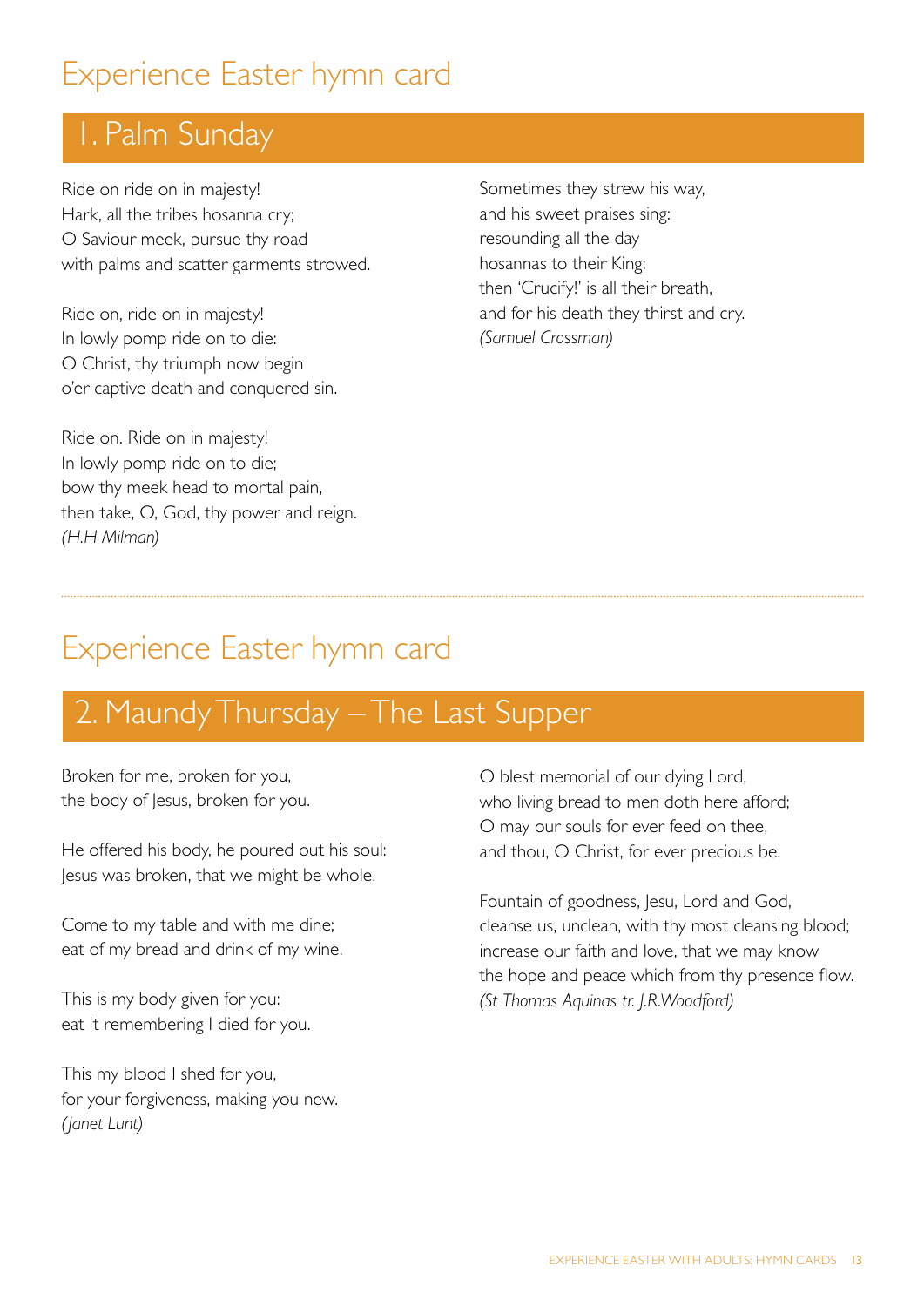# Experience Easter hymn card

### 3. Maundy Thursday – Washing of the feet

A new commandment I give unto you, that you love one another as I have loved you. By this shall all know that you are my disciples, if you have love one for another. *(Roy Crabtree)*

Meekness and majesty, manhood and deity, in perfect harmony, the Man who is God. Lord of eternity dwells in humanity, kneels in humility and washes our feet. O what a mystery, meekness and majesty. Bow down and worship for this is your God. *(Graham Kendrick)*

From heaven you came, helpless babe, entered our world, your glory veiled, not to be served but to serve, and give your life that we might live. This is our God, the Servant King, he calls us now to follow him, to bring our lives as a daily offering of worship to the Servant King. *(Graham Kendrick)*

### Experience Easter hymn card

### 4. Maundy Thursday – The Garden of Gethsemane

'Thy will be done,' the Saviour said, and bowed to earth his sacred head, the sands of life had nearly run, 'My Father, let thy will be done, thy will, not mine, be done.'

No watch his spent disciples kept, amid the shadows deep they slept; but silent angels waiting there, beheld his agony of prayer – 'Thy will, not mine, be done.'

His soul foresaw the cruel scorns, the brutal scourge, the crown of thorns, and, darker than Gethsemane, the shadow of the accursed tree, 'Thy will, not mine, be done.'

What though he felt in that dread hour, the storms of human passions low'r; nor pain, nor death, his soul would shun, 'My Father, let thy will be done, thy will not mine, be done.' *(J. Sparrow Simpson from Stainer's 'The Crucifixion')*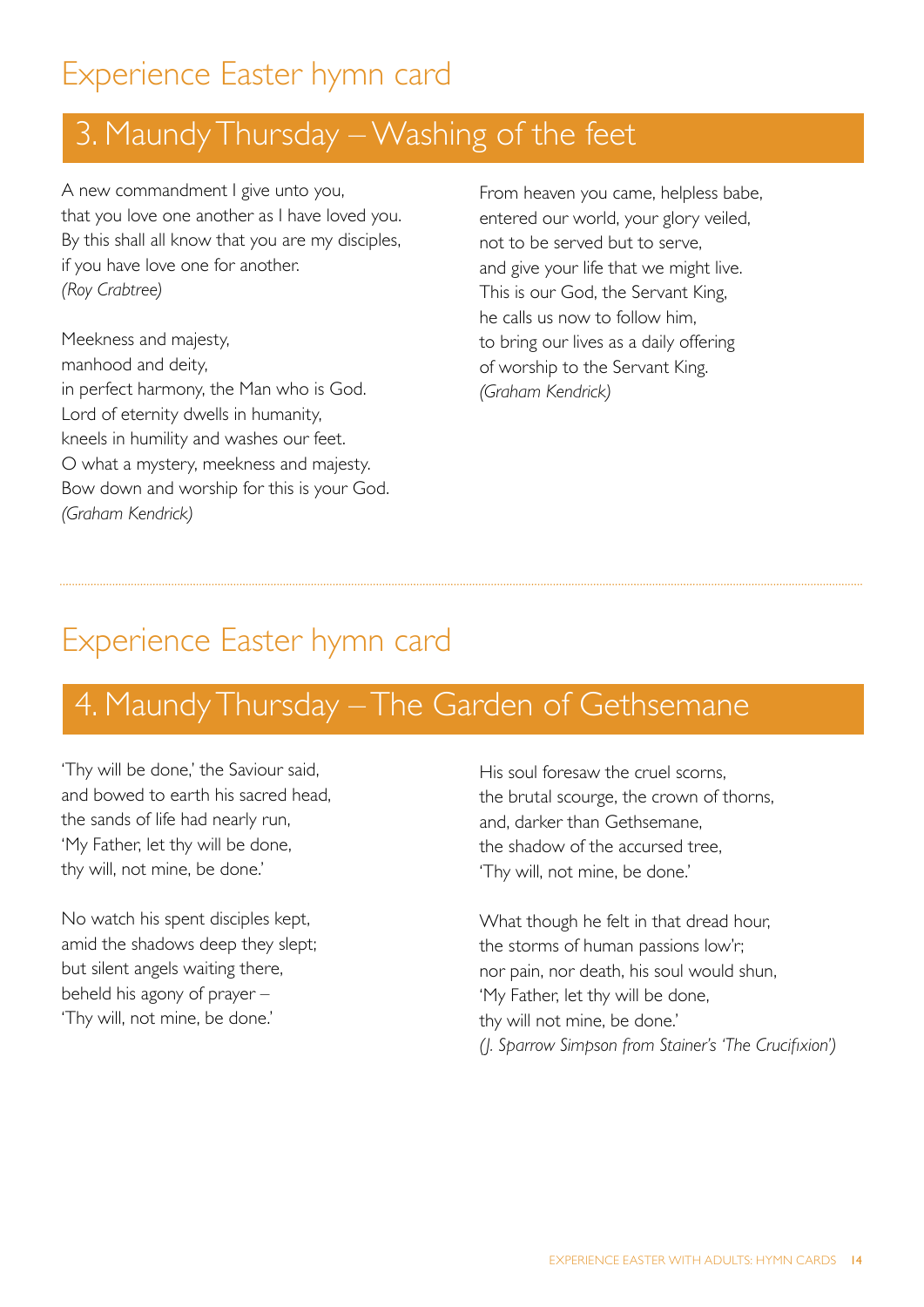## Experience Easter hymn card

### 5. Good Friday – The Crucifixion

When I survey the wondrous Cross on which the Prince of glory died, my richest gain I count but loss, and pour contempt on all my pride.

Forbid it, Lord, that I should boast save in the Cross of Christ my God; all the vain things that charm me most, I sacrifice them to his blood.

See from his head, his hands, his feet, sorrow and love flow mingling down; did e'er such love and sorrow meet, or thorns compose so rich a crown?

Were the whole realm of nature mine, that were an offering far too small; love so amazing, so divine, demands my soul, my life, my all. *(Isaac Watts)*

O dearest Lord, thy sacred head with thorns was pierced for me;

O pour thy blessing on my head that I may think for thee.

O dearest Lord, thy sacred hands with nails were pierced for me;

O shed thy blessing on my hands that they may work for thee.

O dearest Lord, thy sacred feet with nails were pierced for me;

O pour thy blessing on my feet that they may follow thee.

O dearest Lord, thy sacred heart with spear was pierced for me;

O pour thy Spirit in my heart that I may live for thee. *(H.E. Hardy)*

# Experience Easter hymn card

### 6. Easter Sunday – The Resurrection

#### Alleluia, alleluia,

hearts to heaven and voices raise; sing to God a hymn of gladness, sing to God a hymn of praise: he who on the Cross a victim for the world's salvation bled, Jesus Christ, the King of glory, now is risen from the dead. *(Christopher Wordsworth)*

From the very depths of darkness springs a bright and living light; out of falsehood and deceit a greater truth is brought to sight; in the halls of death, defiant, life is dancing with delight! The Lord is risen indeed! *(Michael Forster)*

Lo, Jesus meets us, risen from the tomb; lovingly he greets us, scatters fear and gloom; let the church with gladness hymns of triumph sing, for her Lord now liveth, death hath lost its sting. Thine be the glory, risen, conquering Son, endless is the victory thou o'er death hast won. *(E. Budry tr. R. Hoyle)*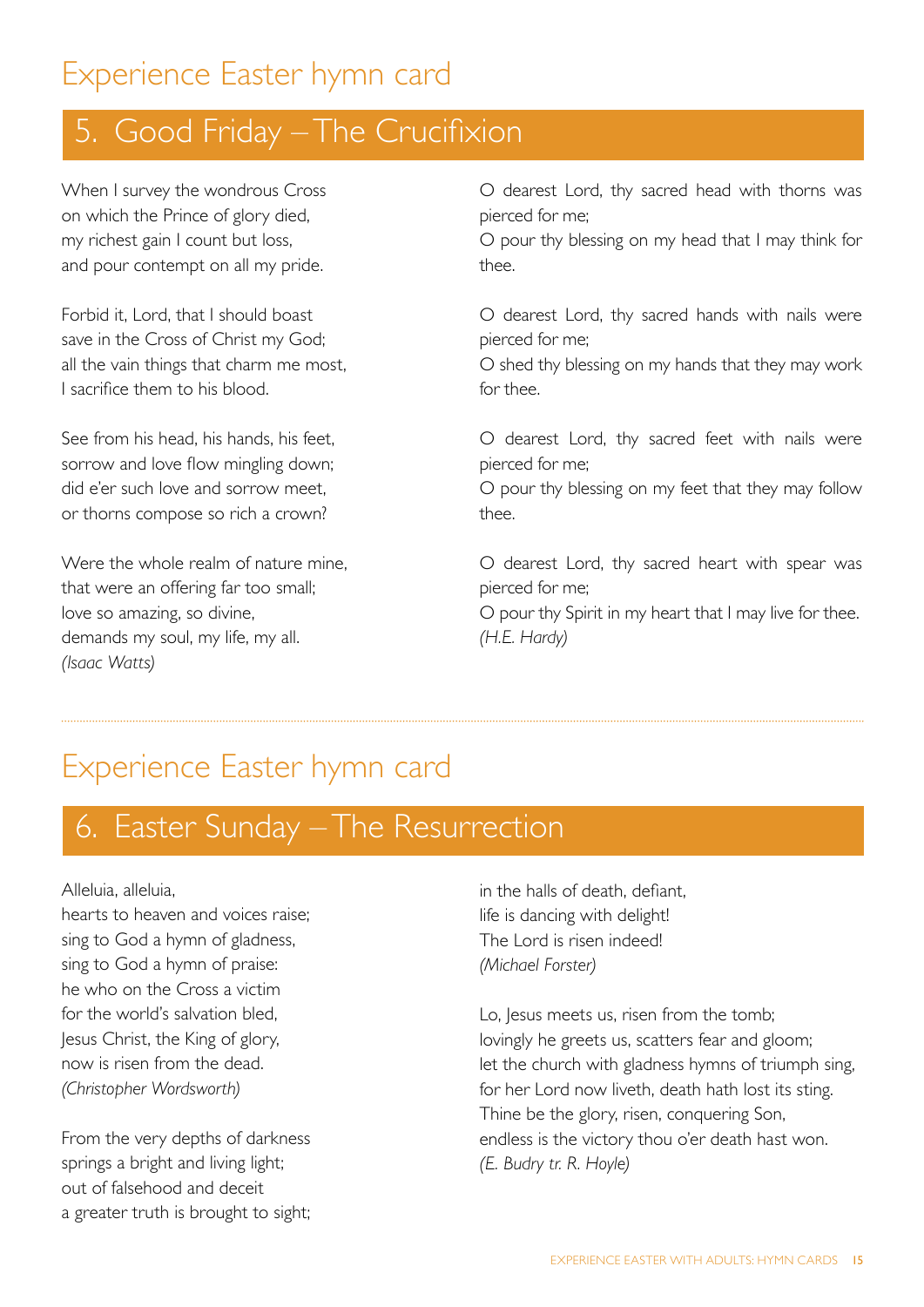# Experience Easter card

### Station 1: Hopes and dreams

#### *Pause*

The Easter Story begins with Palm Sunday. People in Jesus' land were longing for a leader who would rid them of the Roman soldiers who occupied their land and were convinced that Jesus was this person, the Messiah. As Jesus rode into Jerusalem on a donkey with his disciples that day for the annual celebration of Passover, the crowds went wild, cheering and throwing palm branches in his path. "Blessed is the king who comes in the name of the Lord," they shouted.

They were full of joyful expectation, but the religious leaders were angry and suspicious and began to plot to kill Jesus.

### *Ponder*

When the religious leaders told Jesus to silence his followers, Jesus said, 'If the crowds were silent the very stones would cry out.'

What do you think Jesus meant?

### *Pray*

Take a stone and as you hold it, think of the dreams and hopes you have for the future. Then place it in the cairn beneath the cross at the end of the road.

### Experience Easter card

# Station 2: Servant King

#### *Pause*

Jesus met with his friends to celebrate the Passover meal. In a hot and dusty land, feet in open sandals get very dirty. It was the task of the lowest slave in the household to wash the feet of guests when they arrived. But it's Jesus who takes a towel and lovingly bends down to wash the feet of his disciples.

Then he tells his disciples that they must follow his example of humble service.

### *Ponder*

Christ has no body now on earth but yours, no feet but yours, no hands but yours. Yours are the eyes through which the compassion of Christ is to look out on a hurting world. Yours are the feet with which he is to go about the world. Yours are the hands with which he is to bless all now. Christ has no body now on earth but yours.

### *Pray*

Dip your fingers in the water and make a sign of the cross on your hands as a sign of your desire to serve others in this way.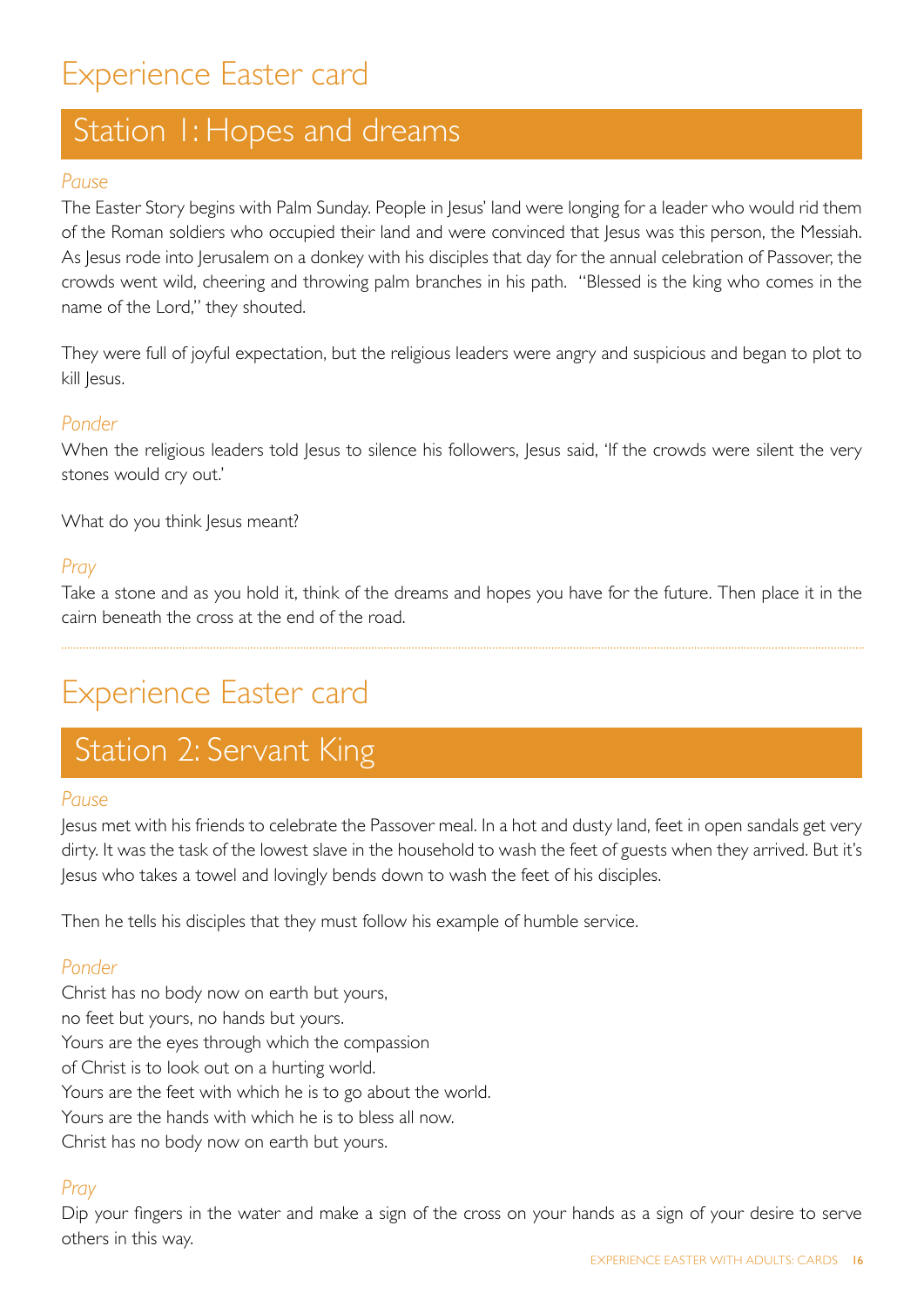# Experience Easter card

### Station 3: Remember me

#### *Pause*

During Jesus' ministry, he often shared meals with outcasts – 'tax-collectors and sinners'. He ate with his friends Mary, Martha and Lazarus; he provided wine at the wedding in Cana; he saw to it that the hungry crowds were fed. Tonight he shares the Passover meal with his closest friends and disciples in full knowledge that Judas will betray him and the rest will desert him in fear. Yet he wants them to remember this night.

As he breaks bread and gives it to them, he says: *"Take, eat, this is my body which is given for you. Do this to remember me."* Again, when he offers them the cup of wine, he says: *"This is my blood poured out for you. Drink this as sign of God's faithfulness and his forgiveness of your sins."*

Christians continue to break bread and drink wine together in the service of Holy Communion. By doing so they recall God's action in sending Jesus and encounter this gift of love as a reality today.

#### *Ponder*

A particular phrase, certain objects, places, music, even smells bring back memories of people we have loved. How do you remember those people who have been important to you in your life?

### *Pray*

Jesus, remember me when you come into your kingdom.

### Experience Easter card

### Station 4: Alone

#### *Pause*

After the meal was over, Jesus went out with his disciples to the Garden of Gethsemane on the Mount of Olives. He wanted to pray to his Father as he knew that he would soon be arrested and sentenced to death. He asked his friends to keep watch with him, but they were very tired and fell asleep. In the darkness, Jesus felt very alone as he struggled to accept what was to befall him.

### *Ponder*

Think of the times in your life when you have felt alone or afraid and uncertain of what the morning will bring. If you find it helpful, take a piece of modelling dough and use it to shape an object or symbol which reminds you of that time.

### *Pray*

Hold the shape in your cupped hands (or bring the situation to mind) and hear these words of Jesus *Peace I leave with you; my peace I give to you. Do not let your hearts be troubled and do not be afraid.*

Leave your model in the garden.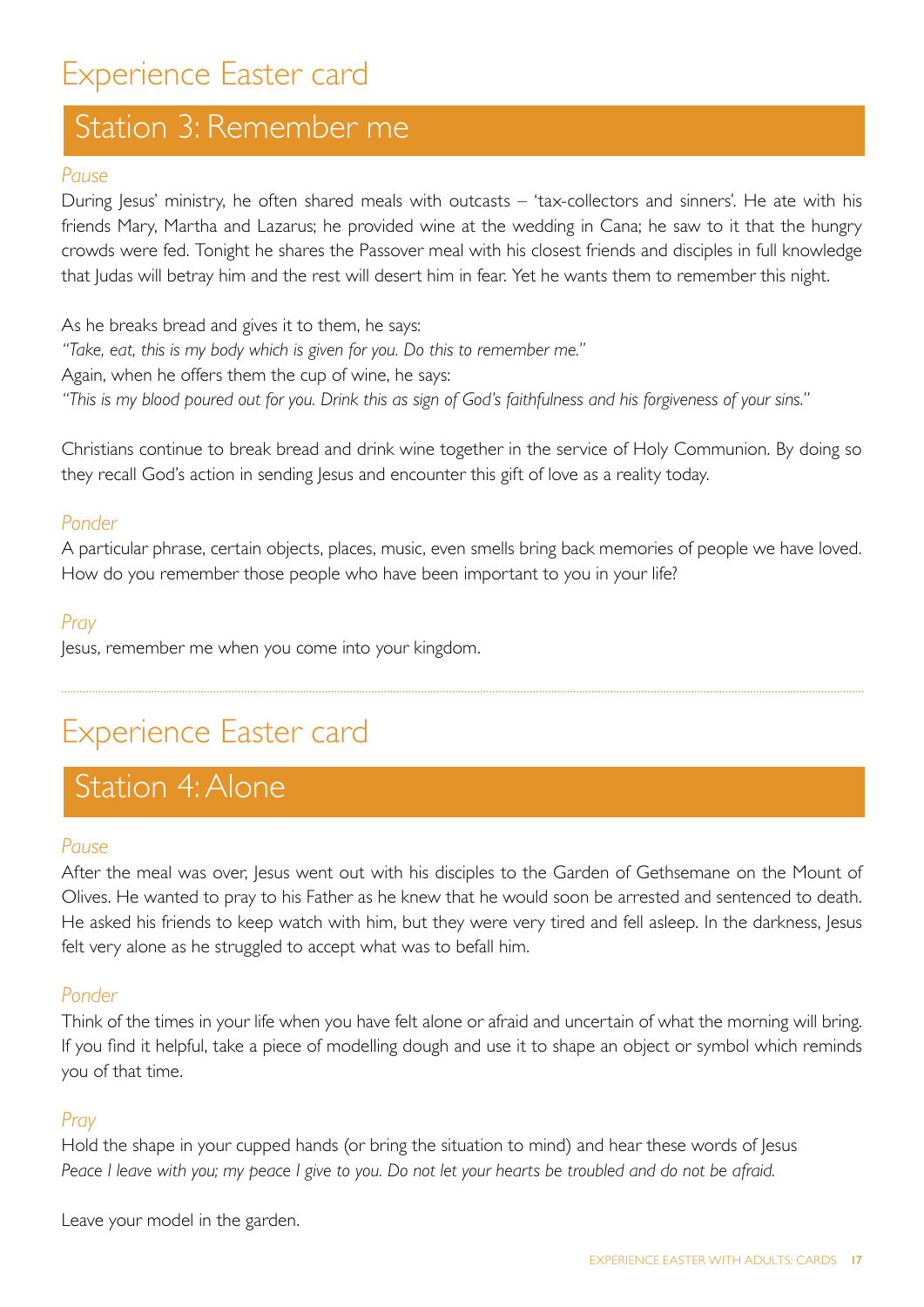# Experience Easter card

### Station 5: Sharing our sorrows

#### *Pause*

Jesus was condemned to death by the authorities and soldiers led Jesus outside the walls of Jerusalem to Golgotha which means 'the place of the skull'. A crown of thorns was placed on his head. They nailed him to the cross and fastened a notice to it that read, 'Jesus of Nazareth, the King of the Jews.' While they waited for Jesus to die, the soldiers cast dice to see which one of them could have Jesus' robe for themselves. When Jesus became thirsty, they offered him a sponge soaked in vinegar. At three o'clock that day Jesus died.

Because Jesus suffered and died as one of us, but rose again, the cross is a sign of hope for anyone who is suffering.

### *Ponder*

Use the words on one of the crosses or think of situations of pain and suffering known to you. Reflect on how the cross of Christ might be a sign of hope for those people.

### *Pray*

Spend some time before the cross. *We adore you, O Christ, and we bless you; by your holy cross you have redeemed the world.*

## Experience Easter card

### Station 6: The empty tomb

#### *Pause*

After the Sabbath, Mary Magdalene and two other women set out at dawn to visit the tomb where Jesus had been laid. As they reached the entrance, they were startled by the dazzling figure of an angel, who said: "Do not be afraid, for I know that you are looking for Jesus, who was crucified. He is not here. He has risen, just as he said. Come and see the place where he lay."

For Christians, the empty tomb at Easter tells us that Jesus, God's Son, was crucified but after three days rose from the dead. This is the source of their hope.

### *Ponder*

Goodness is stronger than evil; love is stronger than hate; light is stronger than darkness; life is stronger than death; victory is ours through him who loved us.

*Desmond Tutu*

### *Pray*

May the risen Christ walk with you and fill with you with all joy and peace in believing. Amen.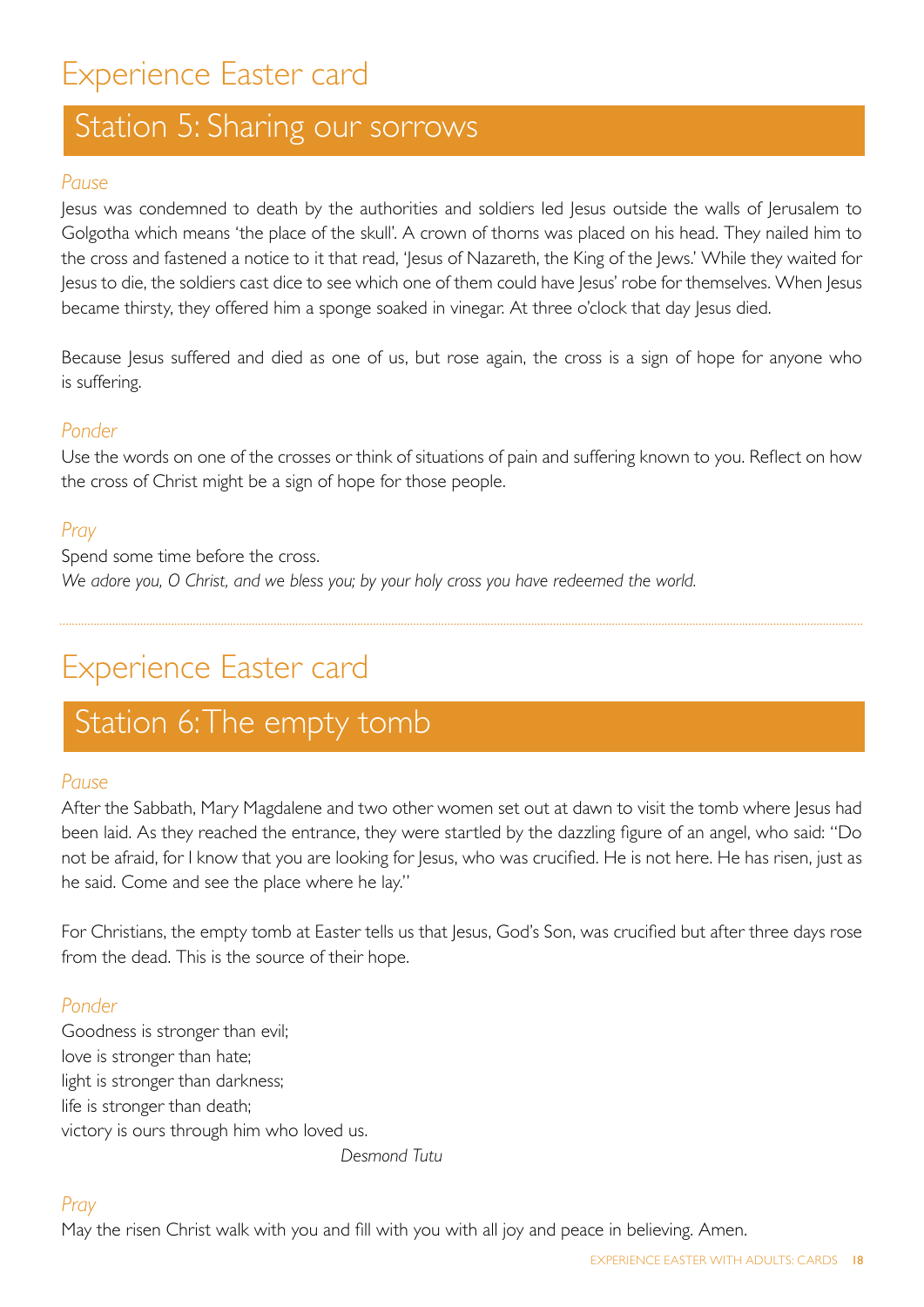### *Welcome*

- *• Explain Palm Sunday: we're going to walk through events of Holy Week by visiting the stations of Experience Easter and tell the story. Now is our chance to enter into it and experience for ourselves.*
- *• Invitation to gather round as we engage with each station, but if you prefer to remain in a pew please do. Or sit in different places as we travel around.*
- *• Move to door with palms.*

### *Blessing of the palms*

|       | All face door or join the procession                     |
|-------|----------------------------------------------------------|
| Voice | Hosanna! Hosanna! Your king is among you:                |
|       | Sound the trumpet, clap your hands, wave the palms high! |
|       | Two people hold baskets of palms high.                   |

Minister We bless these palms and remember lesus our Messiah, humble and riding on a donkey. May they be a sign to us of the Servant King. Make us ready to walk the way of the cross. Hosanna in the highest heaven.

#### Procession

| Minister        | Open the gates.                        |
|-----------------|----------------------------------------|
| All             | Open the gates – welcome the King!     |
| <b>Minister</b> | Open the gates.                        |
| All             | Open the gates – sing praises to God!  |
| <b>Minister</b> | Open the gates.                        |
| All             | Open the gates – let everyone rejoice! |
| Hymn:           | We have a king who rides a donkey      |

### Station 1: Hopes and dreams

*Gather at station to hear reading - others sit* 

#### Reading: *Matthew 21: 1-9*

- *• People in Jesus' land were longing for a leader who would rid them of the Roman soldiers who occupied their land. They were convinced that Jesus was this person, the Messiah. As Jesus rode into Jerusalem on a donkey*  with his disciples that day for the annual celebration of Passover, the crowds went wild, cheering and throwing *palm branches in his path.*
- *• The mood was one of a triumph almost won; of joyful expectation. But not everyone welcomed the coming of Jesus. A very different procession was making its way into Jerusalem by another gate: the Roman governor*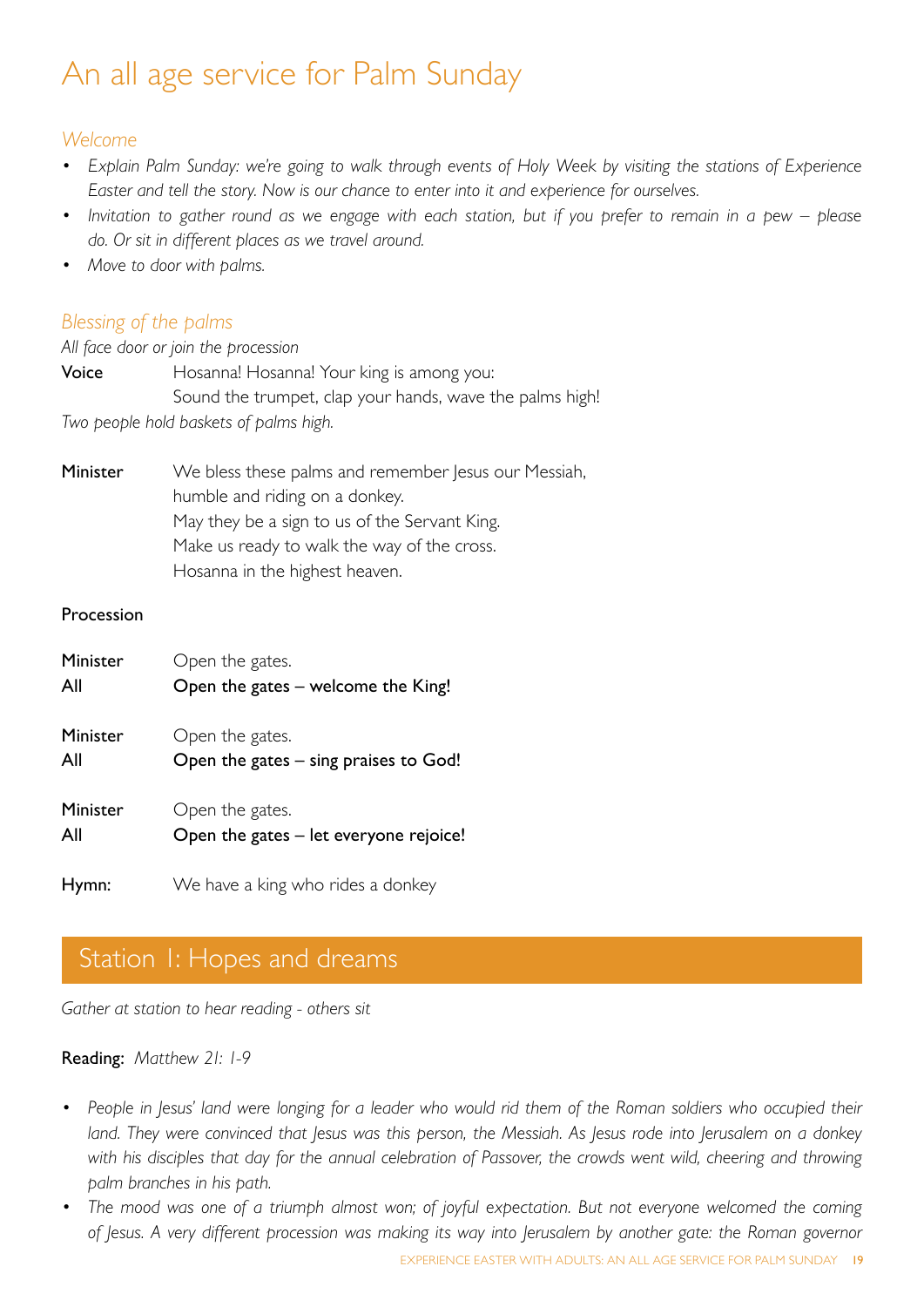*Pontius Pilate, entering the city on a war horse with his cavalry of soldiers. He has come to maintain law and order during the potentially tumultuous days of the Jewish Passover.* 

- *• As tension builds we will see and hear the religious authorities plotting to kill Jesus, and use his death as an attempt to appease their Roman overlords. The crowd so full of hopes and dreams today, by the end of the week will have turned on Jesus and be calling out to Pontius Pilate: Crucify him! Crucify him.*
- *• And so we come now before God to say sorry for the times when we are unfaithful to our calling.*

#### We say sorry

| Minister<br>All | For shouting your praises but forgetting your world,<br>Lord, have mercy.                                                          |
|-----------------|------------------------------------------------------------------------------------------------------------------------------------|
|                 | and forgive us.                                                                                                                    |
| Minister        | For voices raised in anger not in joy.<br>Lord, have mercy.                                                                        |
| All             | and forgive us.                                                                                                                    |
| Minister        | For times of selfishness and greed, not of sharing,<br>Lord, have mercy.                                                           |
| All             | and forgive us.                                                                                                                    |
| Minister        | For grabbing our places and pushing out the poor,<br>Lord, have mercy.                                                             |
| All             | and forgive us.                                                                                                                    |
| Minister        | For thinking of glory and ignoring the cross,<br>Lord, have mercy.                                                                 |
| All             | and forgive us.                                                                                                                    |
|                 |                                                                                                                                    |
| Minister        | May the Father of all mercies cleanse us from our sins, and restore us in<br>and glory of his name, through Jesus Christ our Lord. |
| All             | Amen                                                                                                                               |

#### Collect

*Let us pray that we remain faithful disciples of Christ.* True and humble king, hailed by the crowd as Messiah: grant us the faith to know you and love you, that we may be found beside you on the way of the cross, which is the path of glory. **Amen** 

*Follow to next station at end of next hymn*

Hymn: From heaven you came, helpless babe

his image, to the praise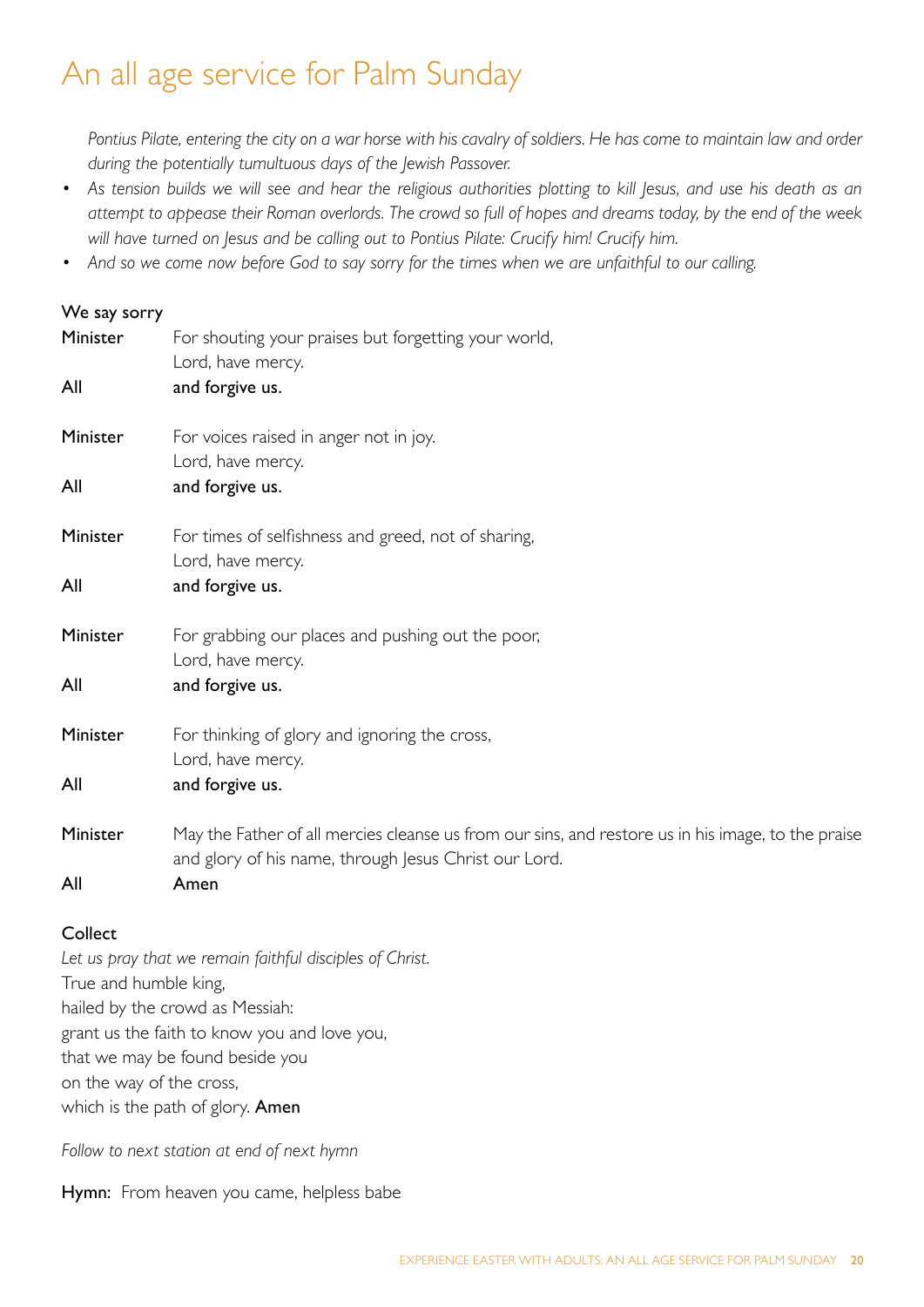### Station 2: The Servant King

- *• Later in the week Jesus met with his friends to celebrate the Passover meal. In a hot and dusty land, feet in open sandals get very dirty. It was the task of the lowest slave in the household to wash the feet of guests when they arrived.*
- *• But John's Gospel tells us that it's Jesus who takes a towel and lovingly bends down to wash the feet of his disciples.*
- *• Feet are unlovely things at the best of times. Most of the year they are hidden in socks and shoes. But with the warmer weather we expose them to view again and that's when some of us spend time and energy with files, lotions and nail varnish trying to make them presentable.*
- *• If you've ever had your feet washed (and we re-enact this on Maundy Thursday itself) you'll know that it's a very moving and humbling thing both to do and to be on the receiving end of.*
- *• One of the last things that Jesus does for his friends is to lovingly and gently wash the dust of the day's journey from their feet.*
- *• And then he asks them, he asks us, to do likewise for other people. Loved, accepted and forgiven by Christ, as his people we are called to offer that same love to others.*
- *• Because in the words of St Theresa*

*Christ has no body now but ours; no hands but ours, no feet but ours. Ours are the feet on which he is to go about doing good, ours the eyes through which he is to look with compassion on the world, ours the hands with which he is to bless all now.*

*And so let's stand now to affirm our faith in God, Creator, Redeemer and giver of life.*

### Affirmation of Faith

| Minister<br>All        | Do you believe and trust in God the Father,<br>source of all being and life,<br>the one for whom we exist?<br>We believe and trust in him.                            |
|------------------------|-----------------------------------------------------------------------------------------------------------------------------------------------------------------------|
| Minister               | Do you believe and trust in God the Son,<br>who took our human nature,<br>died for us and rose again?                                                                 |
| All                    | We believe and trust in him.                                                                                                                                          |
| Minister<br>All        | Do you believe and trust in God the Holy Spirit,<br>who gives life to the people of God<br>and makes Christ known in the world?<br>We believe and trust in him.       |
| <b>Minister</b><br>All | This is the faith of the Church<br>This is our faith.<br>We believe and trust in one God, Father, Son and Holy Spirit. Amen<br>Move to 'Remember me' during this hymn |

*(Invite people to dip hands in water as they go, or make the sign of the cross on their hands)*

Hymn: Lord Jesus Christ, You have come to us,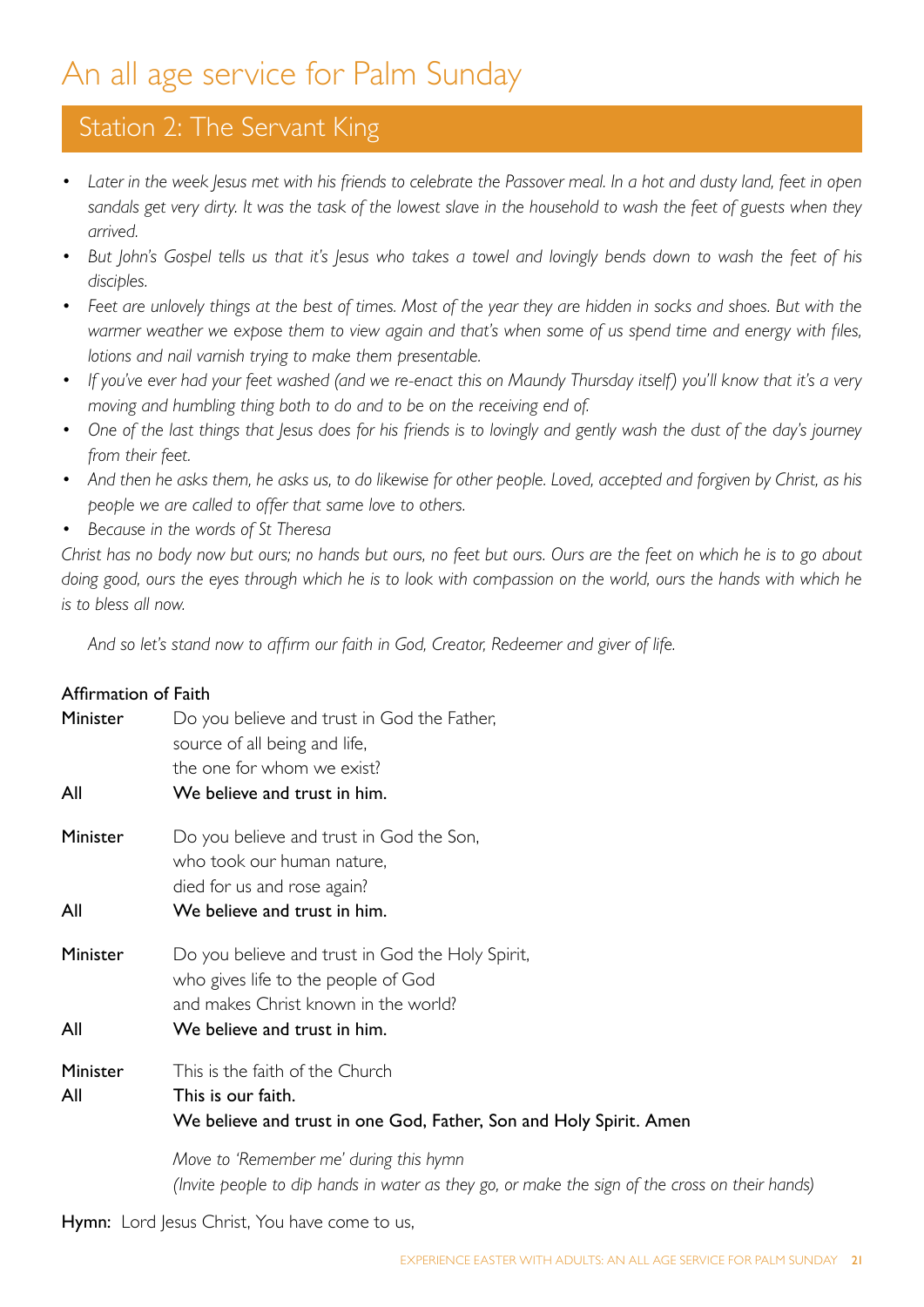### Station 3: The Last Supper

- *• We move onto the second part of Jesus' last evening with his friends the sharing of the Passover meal. Every year the Jews celebrate Passover in order to recall the night in which they were led to freedom from slavery in Egypt.*
- *• Jesus now shares bread and wine with his closest friends and disciples in full knowledge that Judas will betray him and the rest will desert him in fear. He asks them to continue to do this after he has died as a way of remembering him.*
- *• But more than that, in the context of this celebration of freedom, the bread and wine will be a symbol of his broken body and blood which will be poured out on the cross. This is what leads us to know the love and forgiveness of God through the death of Jesus on the cross. This is what brings us out of captivity to sin and into the freedom of new life with him.*
- *• Christians have continued to break bread and drink wine together in memory of Jesus, in celebration of his gift of freedom and as a way in which they encounter the love and presence of God in a special way.*
- *• We're going to do that now.*

#### The Eucharistic Prayer

| $111C$ LUCTION ISCIC 11 07 CI |                                            |
|-------------------------------|--------------------------------------------|
| Minister                      | The Lord be with you                       |
| All                           | and also with you.                         |
|                               |                                            |
|                               |                                            |
| <b>Minister</b>               | Lift up your hearts.                       |
| All                           | We lift them to the Lord.                  |
|                               |                                            |
| <b>Minister</b>               | Let us give thanks to the Lord our God.    |
| All                           | It is right to give thanks and praise.     |
|                               |                                            |
|                               |                                            |
| <b>Minister</b>               | Almighty God, good Father to us all        |
|                               | your face is turned towards your world.    |
|                               | In love you gave us Jesus your Son         |
|                               | to rescue us from sin and death.           |
|                               | Your word goes out to call us home         |
|                               |                                            |
|                               | to the city where angels sing your praise. |
|                               | We join them in heaven's song:             |
|                               |                                            |
| All                           | Holy, holy, holy Lord,                     |
|                               | God of power and might,                    |
|                               |                                            |
|                               | heaven and earth are full of your glory.   |
|                               | Hosanna in the highest.                    |
|                               |                                            |
| <b>Minister</b>               | Father of all, we give you thanks          |
|                               | for every gift that comes from heaven.     |
|                               |                                            |
|                               | To the darkness Jesus came as your light.  |
|                               |                                            |
|                               | With signs of faith and words of hope      |
|                               | he touched untouchables with love          |
|                               | and washed the guilty clean.               |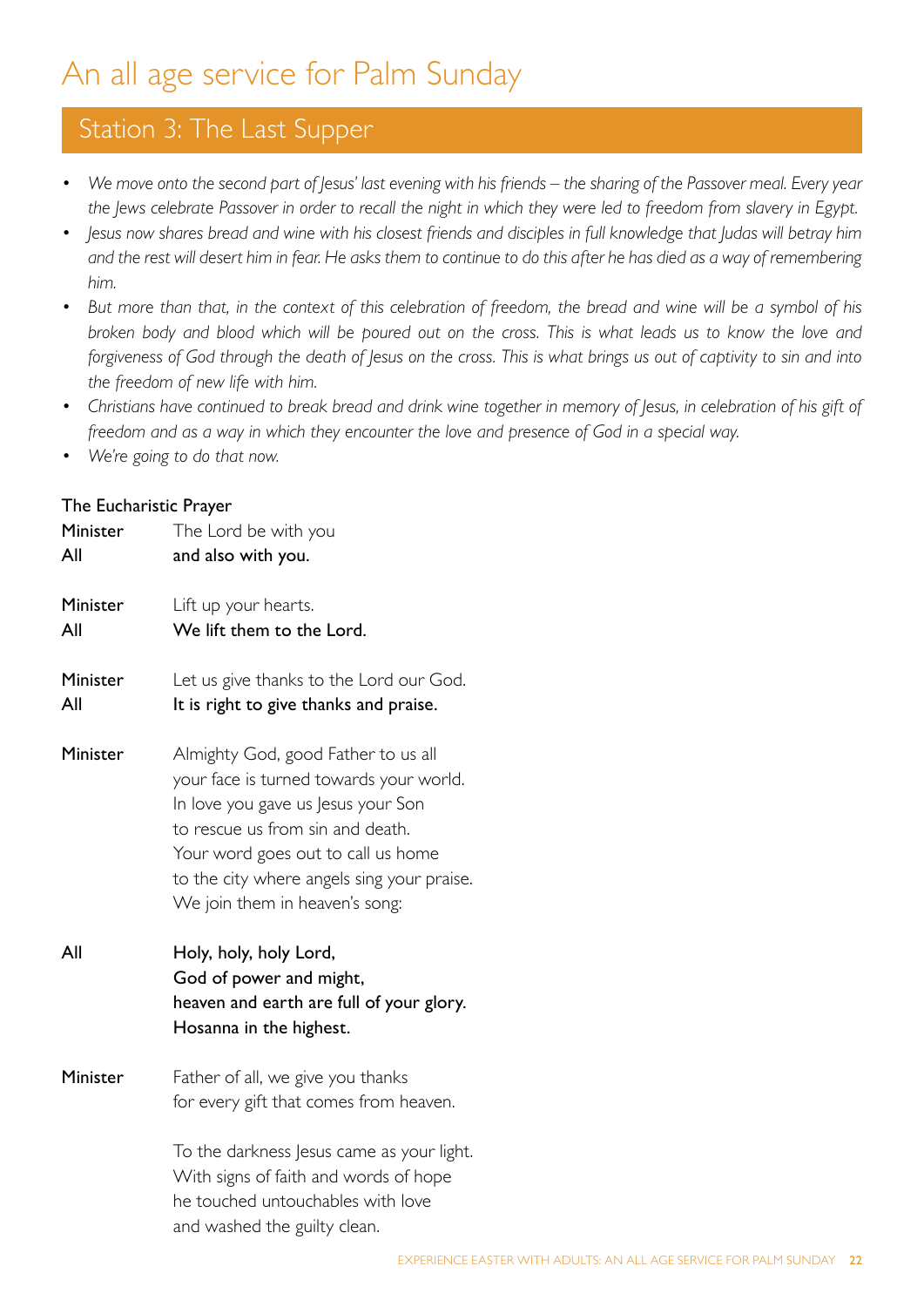| All      | This is his story<br>This is our song:<br>Hosanna in the highest.                                                                                                                                                                                                                                                        |
|----------|--------------------------------------------------------------------------------------------------------------------------------------------------------------------------------------------------------------------------------------------------------------------------------------------------------------------------|
| Minister | The crowds came out to see your Son,<br>yet at the end they turned on him.                                                                                                                                                                                                                                               |
|          | On the night he was betrayed<br>he came to table with his friends<br>to celebrate the freedom of your people.                                                                                                                                                                                                            |
| All      | This is his story.<br>This is our song:<br>Hosanna in the highest.                                                                                                                                                                                                                                                       |
| Minister | Jesus blessed you, Father, for the food,<br>he took bread, gave thanks,<br>broke it and said:<br>This is my body, given for you all.<br>Jesus then gave thanks for the wine;<br>he took the cup gave it and said:<br>This is my blood, shed for you all<br>for the forgiveness of sins.<br>Do this in remembrance of me. |
| All      | This is our story.<br>This is our song:<br>Hosanna in the highest.                                                                                                                                                                                                                                                       |
| Minister | Therefore, Father, with this bread and this cup<br>we celebrate the cross<br>on which he died to set us free.<br>Defying death he rose again<br>and is alive with you to plead<br>for us and all the world.                                                                                                              |
| All      | This is our story<br>This is our song:<br>Hosanna in the highest.                                                                                                                                                                                                                                                        |
| Minister | Send your Spirit on us now that by<br>these gifts we may feed on Christ<br>with opened eyes and hearts on fire.                                                                                                                                                                                                          |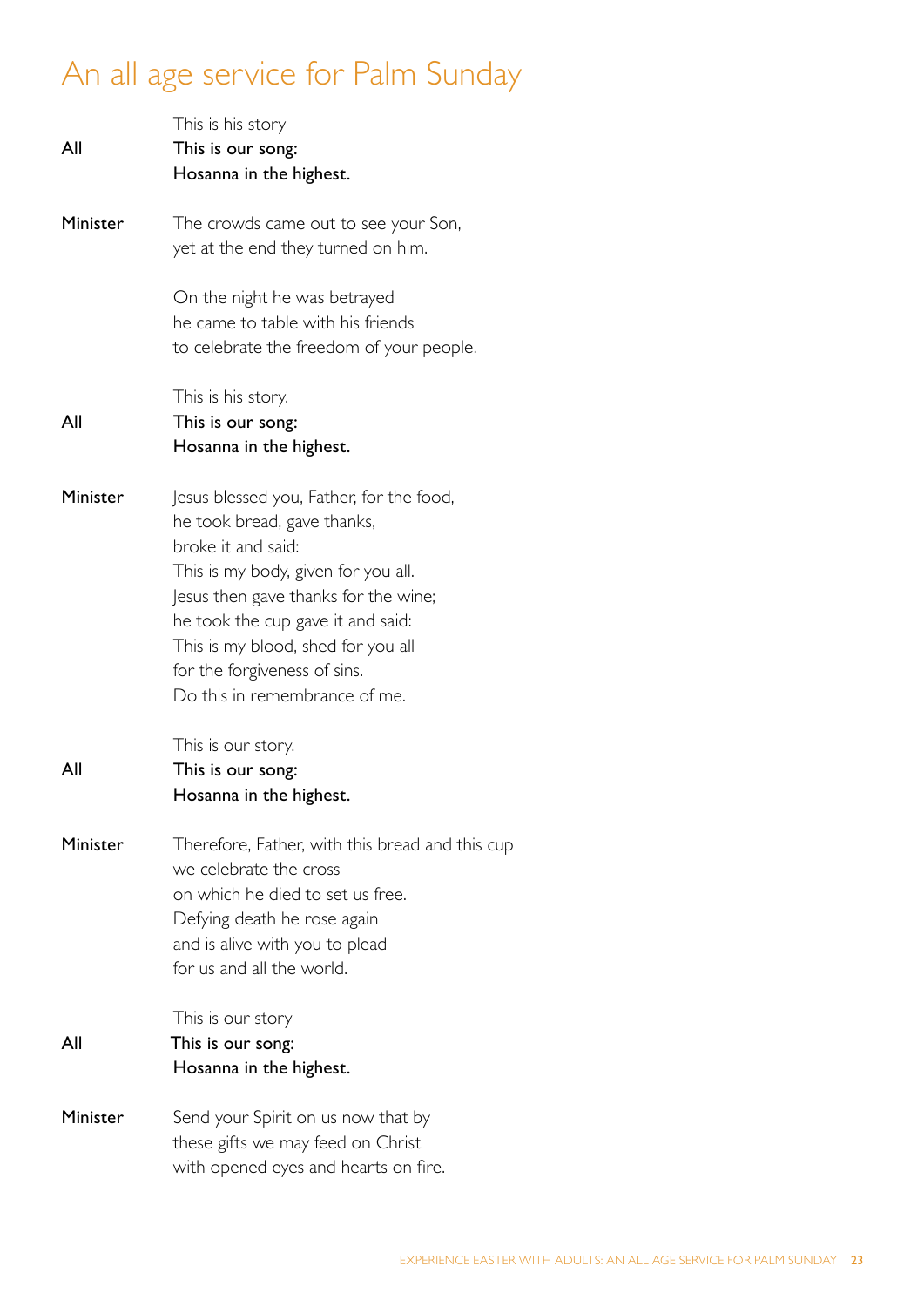May we and all who share this food offer ourselves to live for you and be welcomed at your feast in heaven where all creation worships you Father, Son and Holy Spirit: All Blessing and honour and glory and power be yours for ever and ever . Amen.

#### The Lord's Prayer

Believing the promises of God, let us pray with confidence as our Saviour taught us: Our Father ….

#### Breaking of the Bread

Minister Every time we eat this bread and drink this cup, All we proclaim the Lord's death until he comes.

#### Giving of Communion

Draw near with faith. Receive the body of our Lord Jesus Christ which he gave for you, and his blood which he shed for you. Eat and drink in remembrance that he died for you, and feed on him in your hearts by faith with thanksgiving.

*The people receive communion or a blessing*

### Post Communion Prayer

Lord Jesus Christ, you humbled yourself in taking the form of a servant, and in obedience died on the cross for our salvation: give us the mind to follow you and to proclaim you as Lord and King, to the glory of God the Father.

*• After the meal was over, Jesus and his disciples sang a hymn and went out to the Garden of Gethsemane on the Mount of Olives to pray. Judas had already slipped away into the night to betray Jesus. We're now going to join Jesus at prayer in the Garden of Gethsemane before his arrest and trial.* 

*During the singing of the hymn move to the next station.*

Hymn: Peace is flowing like a river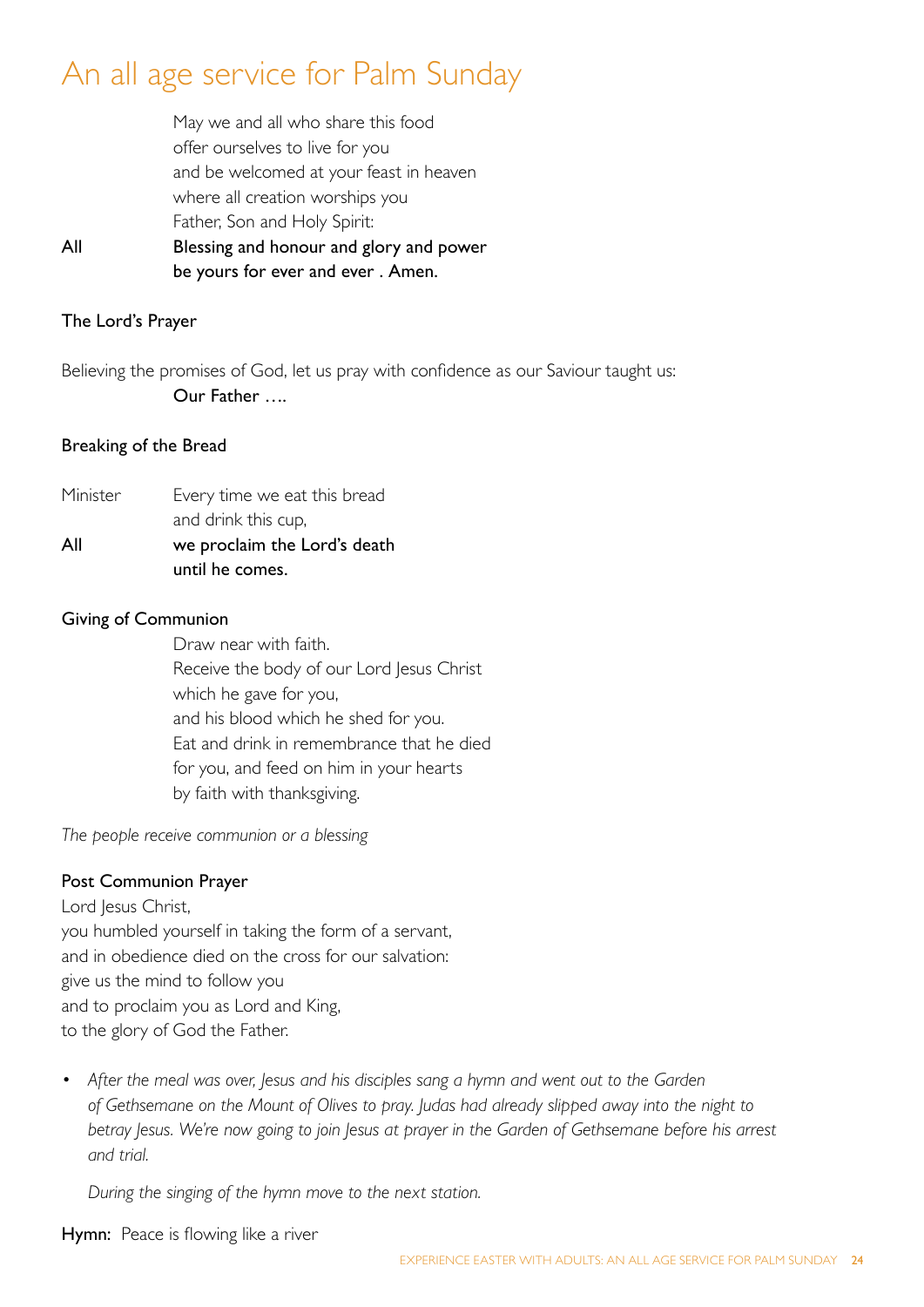### Station 4: Alone

- *• Jesus wanted to pray to his Father because he knew that he would soon be arrested and sentenced to death. He asked his friends to keep watch with him, but they were very tired and fell asleep.*
- *• In the darkness, Jesus felt very alone as he struggled to accept what was to befall him.*

*Let us pray now for the pain and suffering of the world.*

#### Prayers of Intercession

*During the prayers this response is used* Lord, in your mercy hear our prayer.

*And at the end* Merciful Father, accept these prayers for the sake of your Son, our Saviour Jesus Christ. Amen.

#### We go out into the world

*• Jesus said to his disciples: If any want to be my followers, let them deny themselves, take up their cross and follow me. For those who want to save their life will lose it; and those who lose their life for my sake will find it.*

*During hymn, we collect our crosses from the front of the church and go and stand by the cross.*

- Minister Let's make our hearts ready to follow Jesus our King
- Hymn: Ride on! ride on in majesty! or Make way! Make way!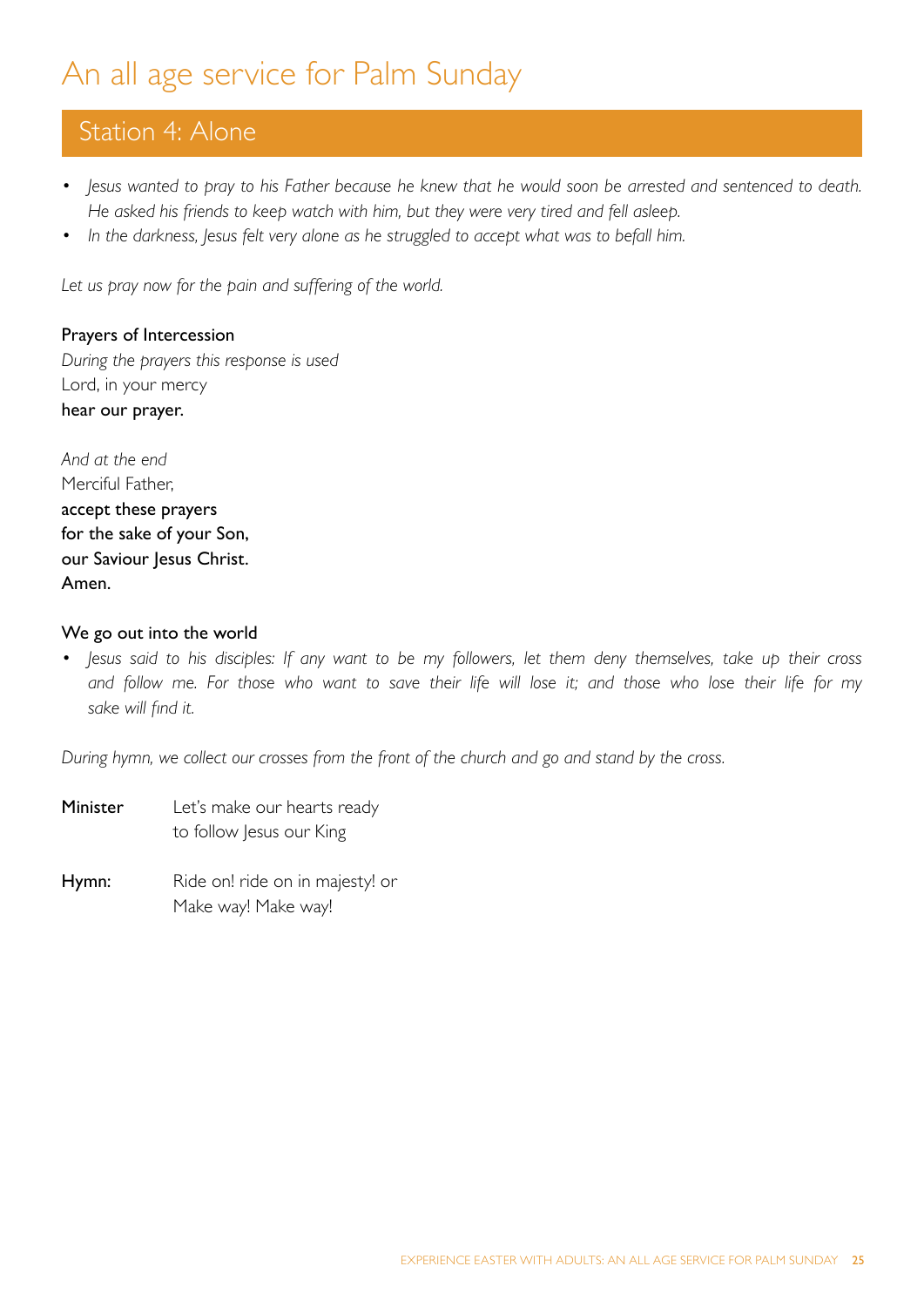### Station 5: The Crucifixion

• *Jesus was condemned to death by the authorities and soldiers led Jesus outside the walls of Jerusalem to Golgotha which means 'the place of the skull'. A crown of thorns was placed on his head. They nailed him to the cross and*  fastened a notice to it that read, 'Jesus of Nazareth, the King of the Jews.' While they waited for Jesus to die, the *soldiers cast dice to see which one of them could have Jesus' robe for themselves. When Jesus became thirsty, they offered him a sponge soaked in vinegar. At three o'clock that day Jesus died.*

*We adore you O Christ and we bless you for by your holy cross you have redeemed the world.*

#### Blessing

Minister May the blessing of God go with you, grace and peace surround you; may the hope of the cross inspire you, joy and gladness fill your hearts; and the blessing of God the Father, God the Son and God the Holy Spirit be with you and all whom you love this day and evermore. Amen.

#### The Dismissal

Minister **Go** in the light and peace of Christ. All Thanks be to God.

*Some material included in this service is copyright: ©The Archbishops Council 2002*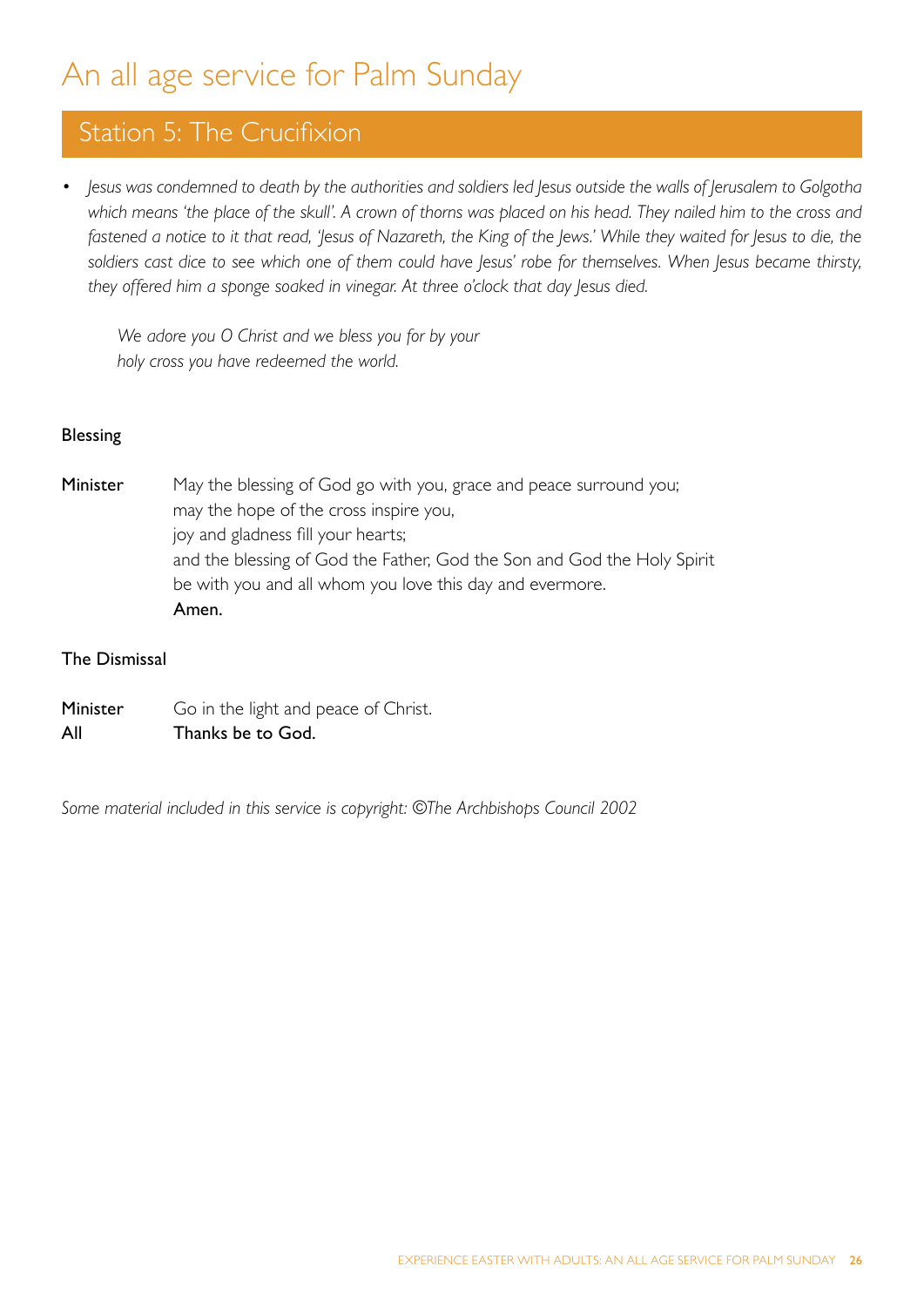*Welcome*

- *• Explain Palm Sunday: Service contains the Liturgy of the Passion we're going to walk through events of Holy Week by visiting the stations of Experience Easter – tell the story. Now is our chance to enter into it and experience for ourselves.*
- Invitation to move and gather round as we engage with each station, but if preferred to remain in pew. Or sit in *different places as we travel around.*
- *• Move to door with palms.*

#### Blessing of the palms

*All face door or join the procession* Hosanna to the Son of David, the King of Israel. Blessed is he who comes in the name of the Lord. Hosanna in the highest.

*Hold baskets of palms high*

#### Minister:

God our Saviour, whose Son Jesus Christ entered Jerusalem as Messiah to suffer and to die; let these palms be for us signs of his victory and grant that we who bear them in his name may ever hail him as our King, and follow him in the way that leads to eternal life; who is alive and reigns with you, in the unity of the Holy Spirit, one God, now and for ever. *All* Amen.

#### The Procession

Hosanna to the Son of David, the King of Israel. Blessed is he who comes in the name of the Lord. Hosanna in the highest.

Hymn: All glory, laud and honour

### Station 1: Hopes and dreams

*Gather at first station to hear reading (others may sit)*

Reading: *Matthew 21: 1-9*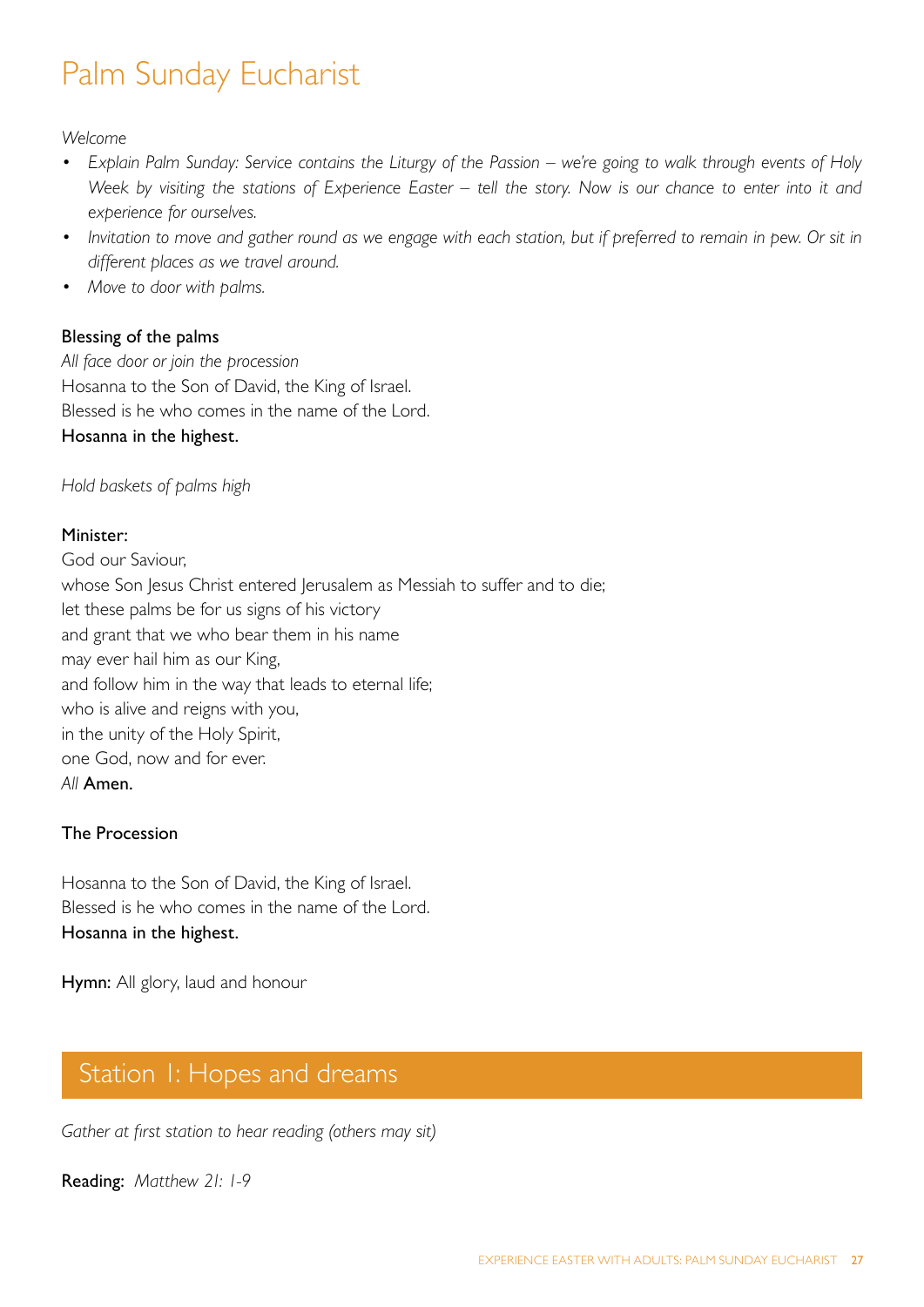- *• People in Jesus' land were longing for a leader who would rid them of the Roman soldiers who occupied their land. They were convinced that Jesus was this person, the Messiah. As Jesus rode into Jerusalem on a donkey*  with his disciples that day for the annual celebration of Passover, the crowds went wild, cheering and throwing *palm branches in his path.*
- *• The mood was one of a triumph almost won; of joyful expectation. But not everyone welcomed the coming of Jesus. A very different procession was making its way into Jerusalem by another gate: the Roman governor Pontius Pilate, entering the city on a war horse with his cavalry of soldiers. He has come to maintain law and order during the potentially tumultuous days of the Jewish Passover.*
- *• As tension builds we will see and hear the religious authorities plotting to kill Jesus, and use his death as an attempt to appease their Roman overlords. The crowd so full of hopes and dreams today, by the end of the week will have turned on Jesus and be calling out to Pontius Pilate: "Crucify him! Crucify him."*
- *• And so we come now before God to say sorry for the times when we are unfaithful to our calling.*

#### Confession:

| Minister | Lord Jesus Christ,<br>we confess we have failed you as did your first disciples.<br>We ask for your mercy and your help.                                    |
|----------|-------------------------------------------------------------------------------------------------------------------------------------------------------------|
| All      | Our selfishness betrays you:<br>Lord, forgive us.<br>Christ have mercy.                                                                                     |
| Minister | We fail to share the pain of your suffering:<br>Lord, forgive us.                                                                                           |
| All      | Christ have mercy.                                                                                                                                          |
| Minister | We run away from those who abuse you:<br>Lord, forgive us.                                                                                                  |
| All      | Christ have mercy.                                                                                                                                          |
| Minister | We are afraid of being known to belong to you:<br>Lord, forgive us.                                                                                         |
| All      | Christ have mercy.                                                                                                                                          |
| Minister | May the Father of all mercies cleanse us from our sins, and restore us in his image, to the praise<br>and glory of his name, through Jesus Christ our Lord. |
| All      | Amen                                                                                                                                                        |

### **Collect**

*Let us pray that we remain faithful disciples of Christ.* True and humble king, hailed by the crowd as Messiah: grant us the faith to know you and love you, that we may be found beside you on the way of the cross, which is the path of glory. **Amen** 

Follow to next station at end of next hymn Hymn: My song is love unknown *or* Meekness and majesty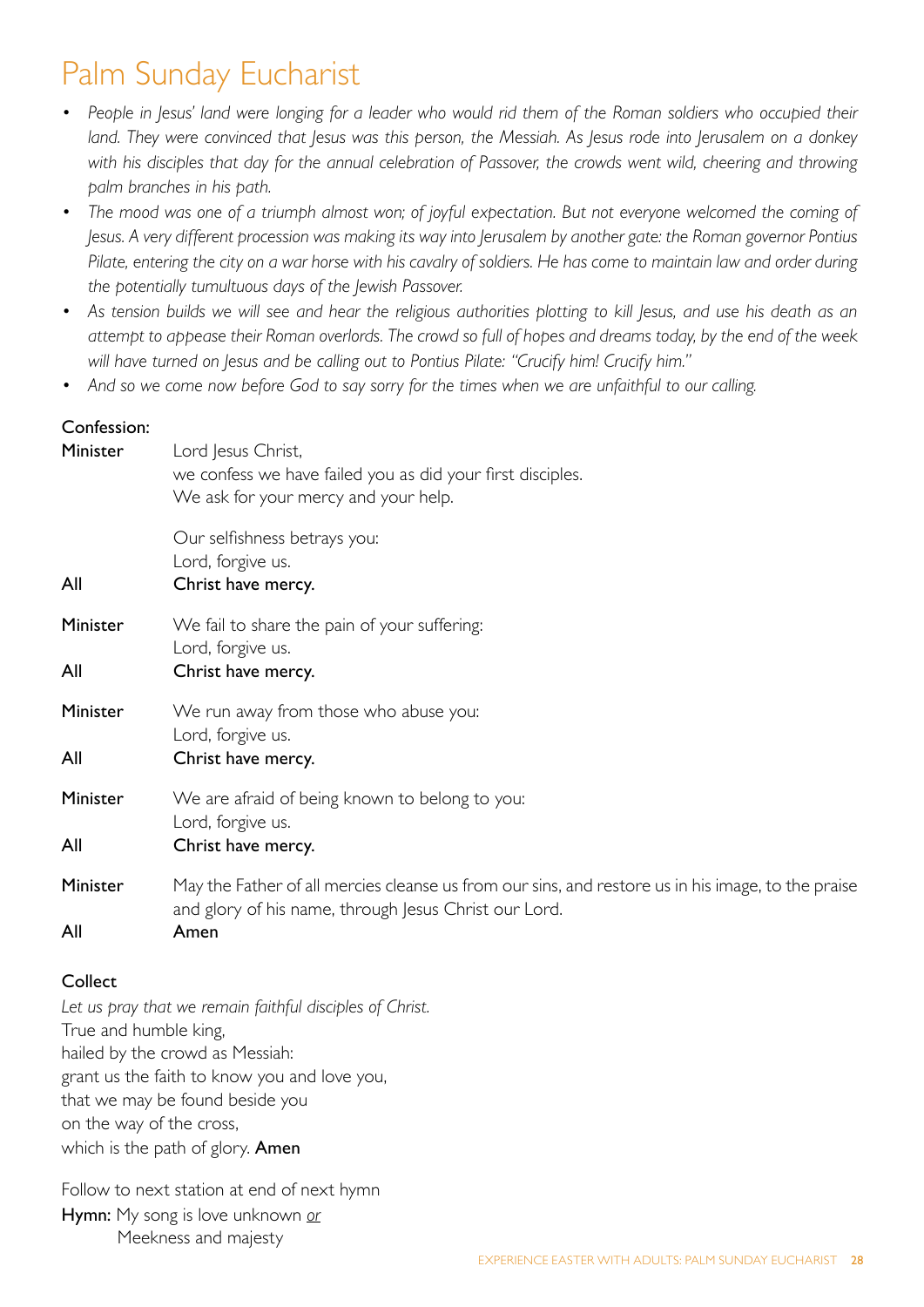### Station 2: The Servant King

- *• Later in the week Jesus met with his friends to celebrate the Passover meal. In a hot and dusty land, feet in open sandals get very dirty. It was the task of the lowest slave in the household to wash the feet of guests when they arrived.*
- *• But John's Gospel tells us that it's Jesus who takes a towel and lovingly bends down to wash the feet of his disciples.*
- *• Feet are unlovely things at the best of times. Most of the year they are hidden in socks and shoes. But with the warmer weather we expose them to view again and that's when some of us spend time and energy with files, lotions and nail varnish trying to make them presentable.*
- *• If you've ever had your feet washed (and we re-enact this on Maundy Thursday itself) you'll know that it's a very moving and humbling thing both to do and to be on the receiving end of.*
- *• One of the last things that Jesus does for his friends is to loving and gently wash the dust of the day's journey from their feet.*
- *• And then he asks them, he asks us, to do likewise for other people. Loved, accepted and forgiven by Christ, as his people we are called to offer that same love to others.*
- *• Because in the words of St Theresa*

*Christ has no body now but ours; no hands but ours, no feet but ours. Ours are the feet on which he is to go about doing good, ours the eyes through which he is to look with compassion on the world, ours the hands with which he is to bless all now.*

### Affirmation of Faith

Let us affirm our faith in Jesus Christ the Son of God. Though he was divine, he did not cling to equality with God, but made himself nothing. Taking the form of a slave, he was born in human likeness. He humbled himself and was obedient to death, even the death of the cross. Therefore God has raised him on high, and given him the name above every name: that at the name of Jesus every knee should bow, and every voice proclaim that Jesus Christ is Lord, to the glory of God the Father. Amen

> *Move to 'Remember me' during this hymn (Invite people to dip their hands in the water as they go, or make the sign of the cross on their hands)*

Hymn We come as guests invited or Lord Jesus Christ, you have come to us or My God and is thy table spread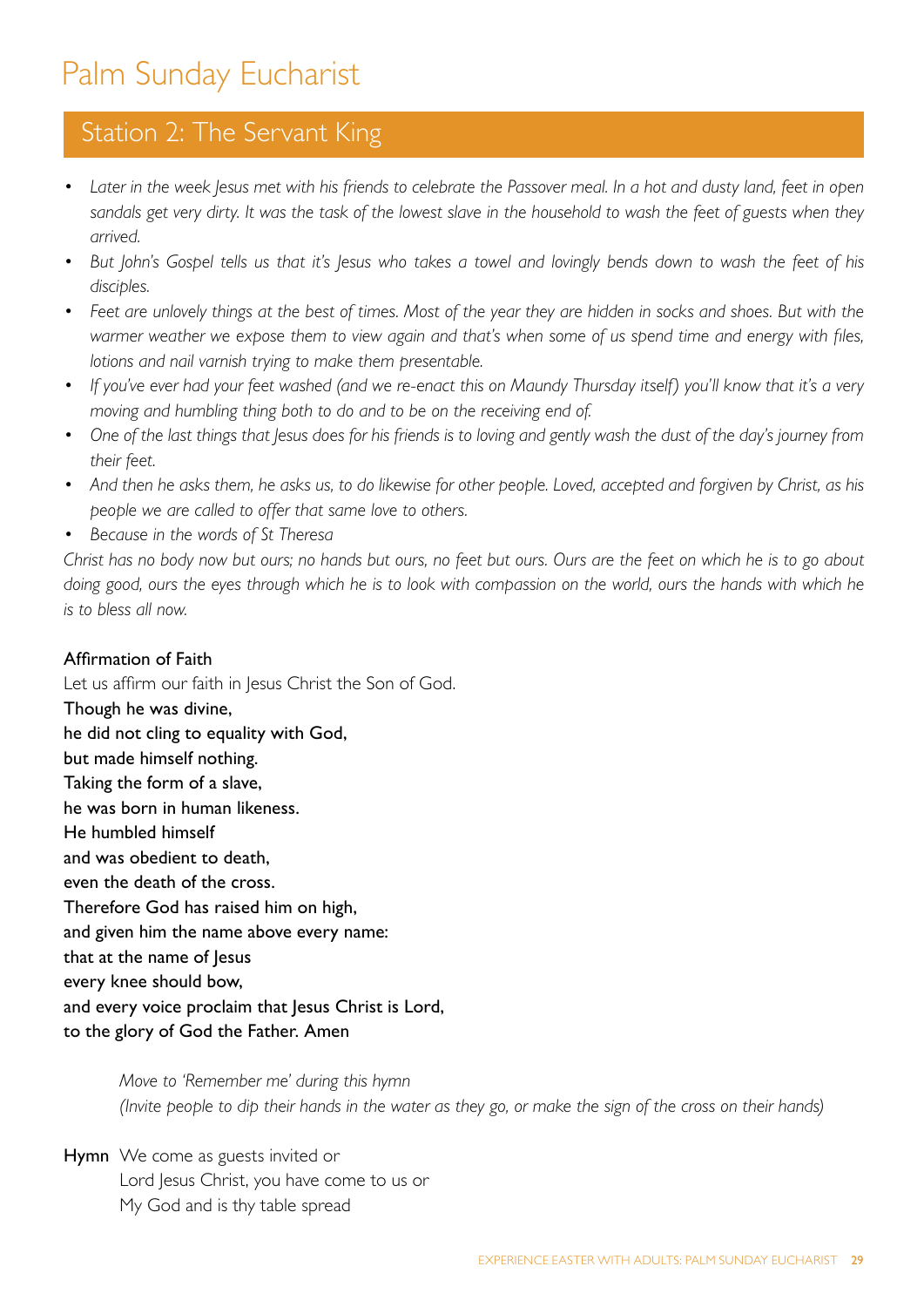### Station 3: The Last Supper

- *• We move onto the second part of Jesus' last evening with his friends the sharing of the Passover meal. Every year the Jews celebrate Passover in order to recall the night in which they were led to freedom from slavery in Egypt.*
- *• Jesus now shares bread and wine with his closest friends and disciples in full knowledge that Judas will betray him and the rest will desert him in fear. He asks them to continue to do this after he has died as a way of remembering him.*
- *• But more than that, in the context of this celebration of freedom, the bread and wine will be a symbol of his broken body and blood which will be poured out on the cross. This is what leads us to know the love and forgiveness of God through the death of Jesus on the cross. This is what brings us out of captivity to sin and into the freedom of new life with him.*
- *• Christians have continued to break bread and drink wine together in memory of Jesus, in celebration of his gift of freedom and as a way in which they encounter the love and presence of God in a special way.*
- *• We're going to do that now.*

#### The Eucharistic Prayer

| Minister<br>All<br>Minister<br>All<br>Minister<br>All | The Lord is here.<br>The Lord be with you (or)<br>and also with you.<br>His Spirit is with us.<br>Lift up your hearts.<br>We lift them to the Lord.<br>Let us give thanks to the Lord our God.<br>It is right to give thanks and praise.                                                                                                                                                                                                                                                                                                                                                                                                                                             |
|-------------------------------------------------------|--------------------------------------------------------------------------------------------------------------------------------------------------------------------------------------------------------------------------------------------------------------------------------------------------------------------------------------------------------------------------------------------------------------------------------------------------------------------------------------------------------------------------------------------------------------------------------------------------------------------------------------------------------------------------------------|
| Minister                                              | It is indeed right and just,<br>our duty and our salvation,<br>always and everywhere to give you thanks,<br>holy Father, almighty and eternal God,<br>through Jesus Christ our Lord.<br>For as the time of his passion and resurrection draws near<br>the whole world is called to acknowledge his hidden majesty.<br>The power of the life-giving cross<br>reveals the judgement that has come upon the world<br>and the triumph of Christ crucified.<br>He is the victim who dies no more,<br>the Lamb once slain, who lives for ever,<br>our advocate in heaven to plead our cause,<br>exalting us there to join with angels and archangels,<br>for ever praising you and saying: |
| All                                                   | Holy, holy, holy Lord,<br>God of power and might,<br>heaven and earth are full of your glory.<br>Hosanna in the highest.<br>Blessed is he who comes in the name of the Lord.<br>Hosanna in the highest.                                                                                                                                                                                                                                                                                                                                                                                                                                                                              |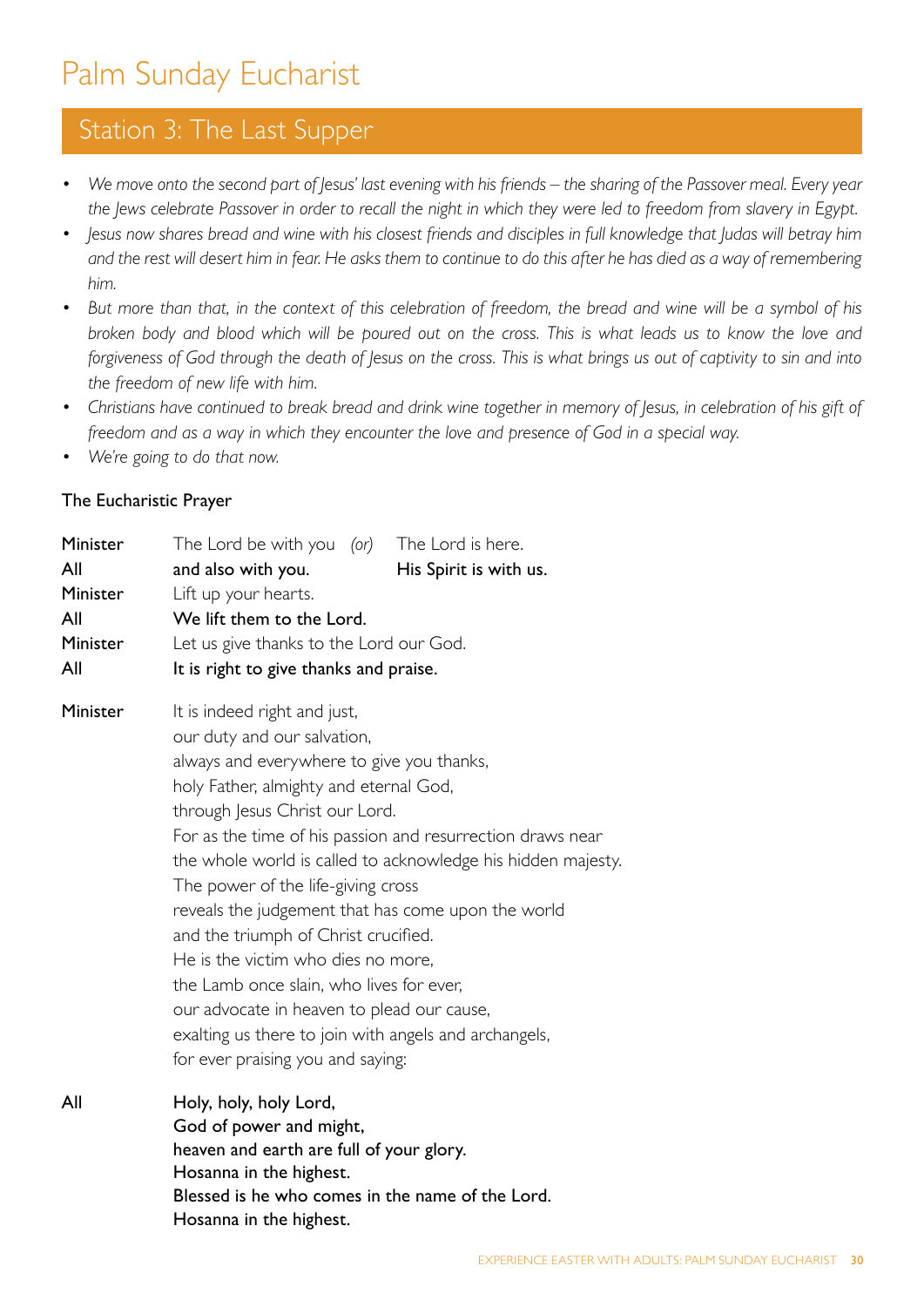| <b>Minister</b> | We praise and bless you, loving Father,<br>through Jesus Christ, our Lord;<br>and as we obey his command,<br>send your Holy Spirit,<br>that broken bread and wine outpoured<br>may be for us the body and blood of your dear Son.                                                                                                                                                                                                                                    |
|-----------------|----------------------------------------------------------------------------------------------------------------------------------------------------------------------------------------------------------------------------------------------------------------------------------------------------------------------------------------------------------------------------------------------------------------------------------------------------------------------|
|                 | On the night before he died he had supper with his friends<br>and, taking bread, he praised you.<br>He broke the bread, gave it to them and said:<br>Take, eat; this is my body which is given for you;<br>do this in remembrance of me.                                                                                                                                                                                                                             |
|                 | When supper was ended he took the cup of wine.<br>Again he praised you, gave it to them and said:<br>Drink this, all of you;<br>this is my blood of the new covenant,<br>which is shed for you and for many for the forgiveness of sins.<br>Do this, as often as you drink it, in remembrance of me.                                                                                                                                                                 |
|                 | So, Father, we remember all that Jesus did,<br>in him we plead with confidence his sacrifice<br>made once for all upon the cross.<br>Bringing before you the bread of life and cup of salvation,<br>we proclaim his death and resurrection<br>until he comes in glory.                                                                                                                                                                                               |
| All             | When we eat this bread and drink this cup,<br>we proclaim your death, Lord Jesus,<br>until you come in glory.                                                                                                                                                                                                                                                                                                                                                        |
| <b>Minister</b> | Lord of all life,<br>help us to work together for that day<br>when your kingdom comes<br>and justice and mercy will be seen in all the earth.<br>Look with favour on your people,<br>gather us in your loving arms<br>and bring us with [N and] all the saints<br>to feast at your table in heaven.<br>Through Christ, and with Christ, and in Christ,<br>in the unity of the Holy Spirit,<br>all honour and glory are yours, O loving Father,<br>for ever and ever. |
| All             | Amen.                                                                                                                                                                                                                                                                                                                                                                                                                                                                |

Believing the promises of God, let us pray with confidence as our Saviour taught us: Our Father …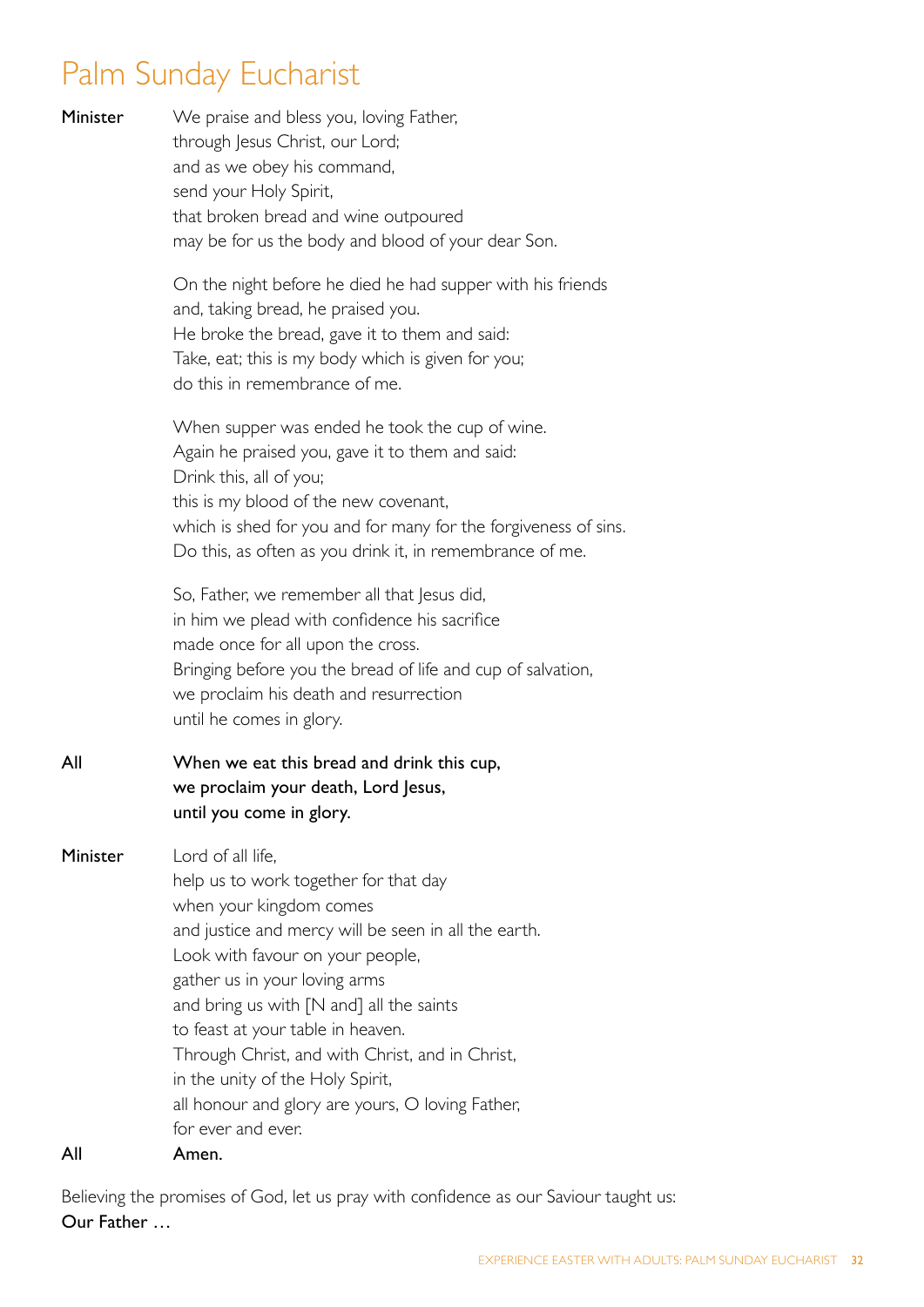#### Breaking of the Bread

Minister Every time we eat this bread and drink this cup, All we proclaim the Lord's death until he comes.

#### Giving of Communion

Draw near with faith. Receive the body of our Lord Jesus Christ which he gave for you, and his blood which he shed for you. Eat and drink in remembrance that he died for you, and feed on him in your hearts by faith with thanksgiving.

*The people receive communion or a blessing*

#### Post Communion Prayer

Lord Jesus Christ, you humbled yourself in taking the form of a servant, and in obedience died on the cross for our salvation: give us the mind to follow you and to proclaim you as Lord and King, to the glory of God the Father.

*• After the meal was over, Jesus and his disciples sang a hymn and went out to the Garden of Gethsemane on the Mount of Olives to pray. Judas has already slipped away into the night to betray Jesus. We're now going to join Jesus at prayer in the Garden of Gethsemane before his arrest and trial.* 

Hymn Go to dark Gethsemane or From heaven you came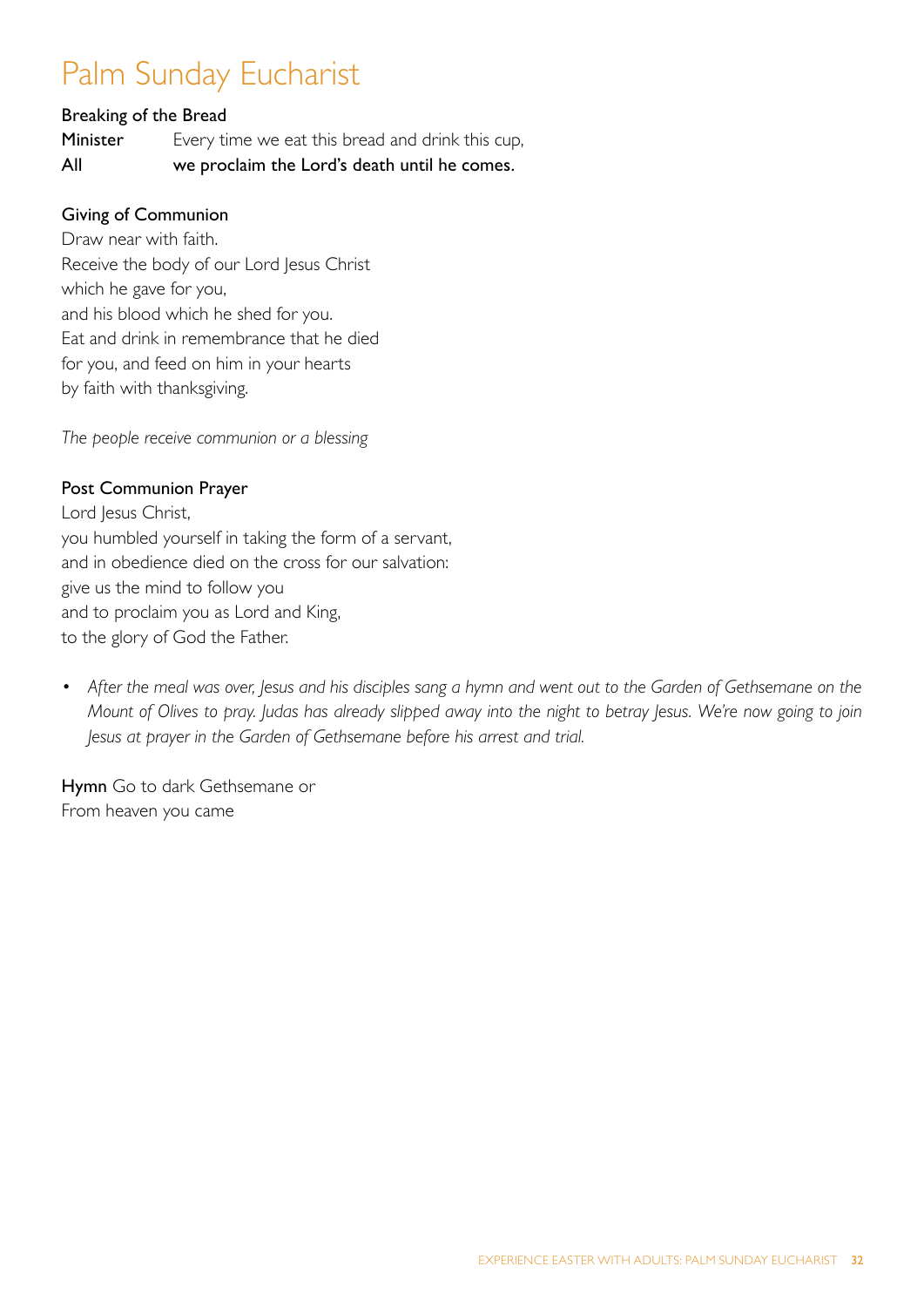### Station 4: Alone

- *• Jesus wanted to pray to his Father because he knew that he would soon be arrested and sentenced to death. He asked his friends to keep watch with him, but they were very tired and fell asleep.*
- *• In the darkness, Jesus felt very alone as he struggled to accept what was to befall him.*

*Let us pray now for the pain and suffering of the world.*

#### Prayers of Intercession

*During the prayers this response is used* Lord, in your mercy All hear our prayer. *And at the end* Merciful Father,

All accept these prayers for the sake of your Son, our Saviour Jesus Christ. Amen.

#### We go out into the world

*• Jesus said to his disciples: If any want to be my followers, let them deny themselves, take up their cross and follow me. For those who want to save their life will lose it; and those who lose their life for my sake will find it.*

*During the hymn, we collect our crosses from the front of the church and go and stand by the cross* 

Hymn: Ride on! ride on in majesty! or

There is a green hill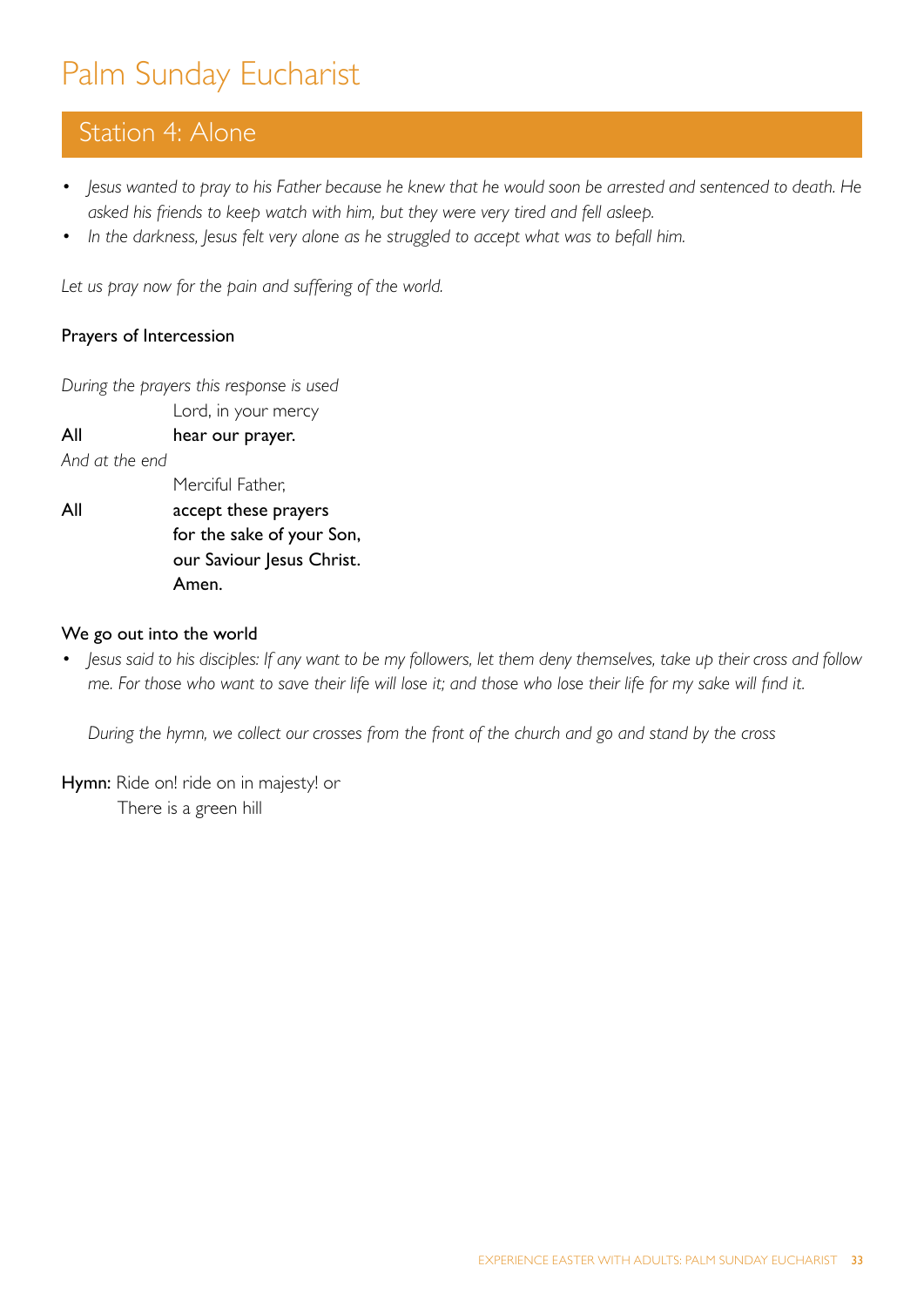### Station 5: The Crucifixion

• *Jesus was condemned to death by the authorities and soldiers led Jesus outside the walls of Jerusalem to Golgotha which means the place of the skull. A crown of thorns was placed on his head. They nailed him to the cross and fastened a notice to it that read, 'Jesus of Nazareth, the King of the Jews.' While they waited for Jesus to die, the soldiers cast dice to see which one of them could have Jesus' robe for themselves. When Jesus became thirsty, they offered him a sponge soaked in vinegar. At three o'clock that day Jesus died.*

*We adore you O Christ and we bless you for by your holy cross you have redeemed the world.*

#### Blessing

Christ crucified draw you to himself, to find in him a sure ground for faith, a firm support for hope, and the assurance of sins forgiven; and the blessing …

#### The Dismissal

Minister **Go** in the light and peace of Christ. All Thanks be to God.

*Some material included in this service is copyright: ©The Archbishops Council 2002/2006*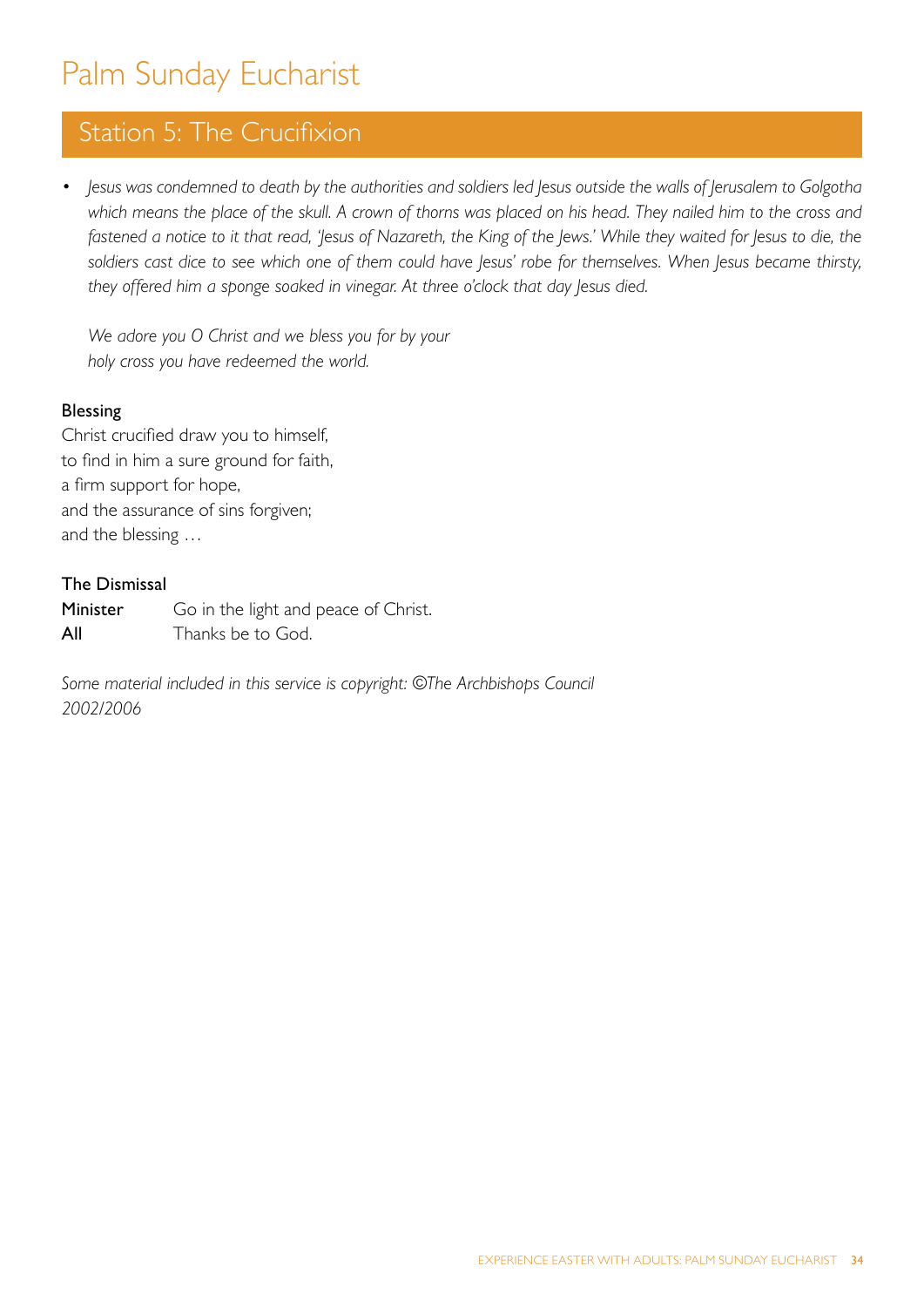## Experience Easter – Holy Week Services *A half-hour interactive reflection on the events of Holy Week*

Monday – Hopes and dreams: The story of Palm Sunday Tuesday – Servant King: Jesus washes the disciples' feet Wednesday – Remember Me: The Last Supper Thursday – Alone: In the Garden of Gethsemane Friday – Sharing our sorrows: The Crucifixion Easter Sunday – Resurrection: The empty tomb

### Form of the reflection:

*Gather (soft music, muted lighting)*

*Welcome*

*Each night re-tell the Easter Story (as in Appendix 2 of the 'Experience Easter with children' pack, but omitting the first and last paragraphs).* 

"Let's get comfortable as we hear again the familiar Easter story…"

*Then:*

*Monday:* Tonight ... come with me to Jerusalem

*Tuesday:* Tonight ... come with me to the Upper Room

*Wednesday: read Mark 14:12-16*

It was the first day of the Festival of Thin Bread, and the Passover lambs were being killed. Jesus' disciples asked him, "Where do you want us to prepare the Passover meal?"

Jesus said to two of the disciples, "Go into the city, where you will meet a man carrying a jar of water. Follow him, and when he goes into a house, say to the owner, 'Our teacher wants to know if you have a room where he can eat the Passover meal with his disciples.' The owner will take you upstairs and show you a large room furnished and ready for you to use. Prepare the meal there."

The two disciples went into the city and found everything just as Jesus had told them. So they prepared the Passover meal.

Tonight ... come and join me around the table

*Thursday:* Tonight ... come with me to the garden

*Friday:* Tonight ... come with me to the foot of the cross

*Move to the station for reflection and activity*

*Return to gathering point for short, simple liturgy.*

On our hearts and our houses – the blessing of God;

in our coming and going – the peace of God;

in our life and believing – the love of God;

at our end and new beginning – the arms of God to welcome us and bring us. Amen.

"See you tomorrow …" (or Sunday, when worship can make use of the Resurrection station as a focus.)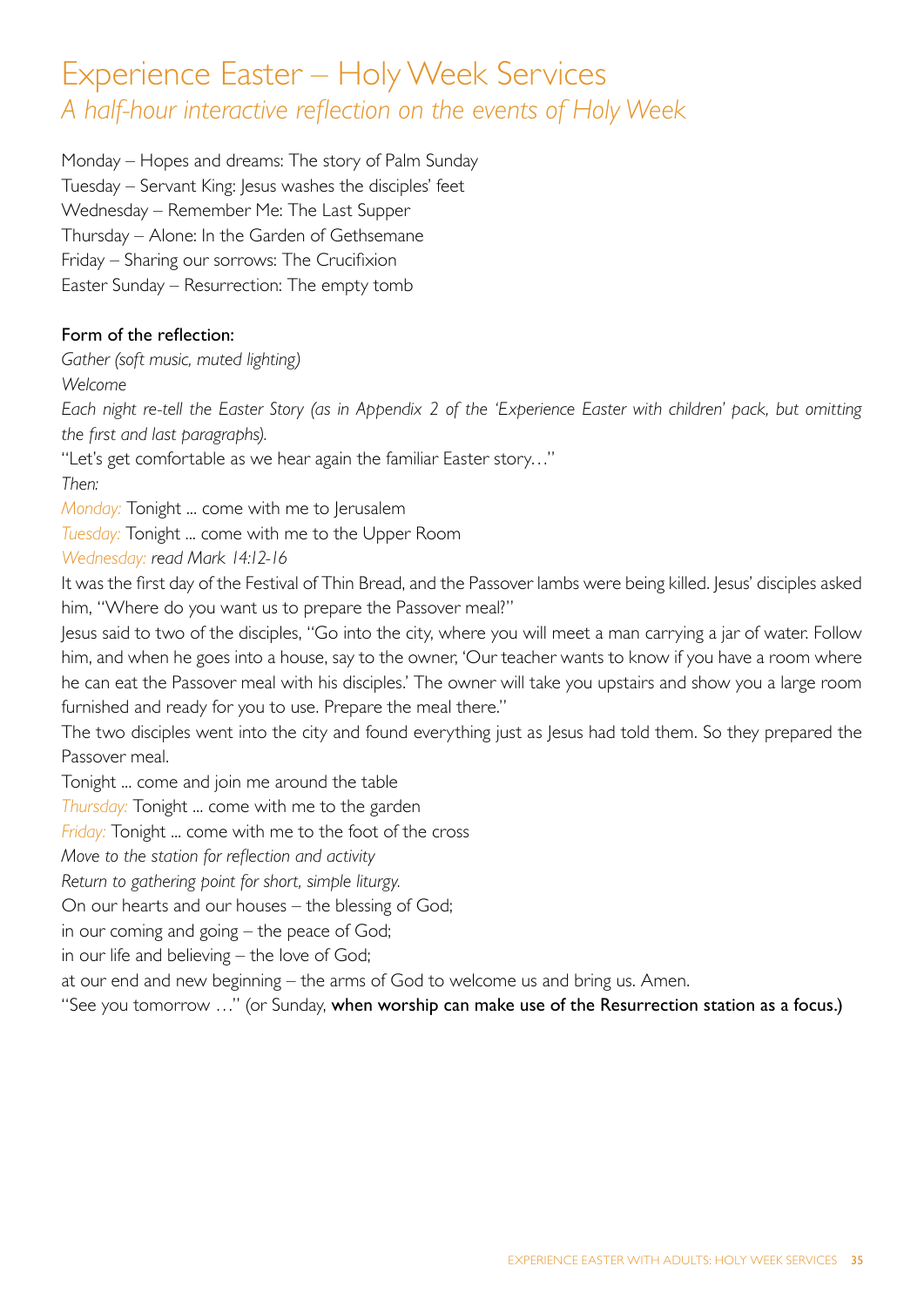### Monday - Hopes and dreams: The story of Palm Sunday

*Group sits at the beginning of the road, facing the white cross.* 

Explain that we will be thinking together during this time about hopes and dreams. People in Jesus' land were dreaming of a time when they would be free from the Roman soldiers who ruled their lives. They were hoping for a leader who would help them overthrow their enemies.

Invite the group to close their eyes for a moment and think about their hopes and dreams for the future. Then listen to the story.

#### *Story: Mark 11:1-11*

Jesus and his disciples reached Bethphage and Bethany near the Mount of Olives. When they were getting close to Jerusalem, Jesus sent two of them on ahead. He told them, "Go into the next village. As soon as you enter it, you will find a young donkey that has never been ridden. Untie the donkey and bring it here. If anyone asks why you are doing that, say, 'The Lord needs it and will soon bring it back.'"

The disciples left and found the donkey tied near a door that faced the street. While they were untying it, some of the people standing there asked, "Why are you untying the donkey?" They told them what Jesus had said, and the people let them take it.

The disciples led the donkey to Jesus. They put some of their clothes on its back, and Jesus got on. Many people spread clothes on the road, while others went to cut branches from the fields.

In front of Jesus and behind him, people went along shouting, "Hooray! God bless the one who comes in the name of the Lord! God bless the coming kingdom of our ancestor David. Hooray for God in heaven above!"

After Jesus had gone to Jerusalem, he went into the temple and looked around at everything. But since it was already late in the day, he went back to Bethany with the twelve disciples.

#### *Activity:*

*Time of quiet reflection. Invite the group, if they wish, to choose a stone and on it draw a picture or symbol of their dream or hope for the future. In their own time, add the stone to the cairn.*

*Move back to the gathering place for closing liturgy.*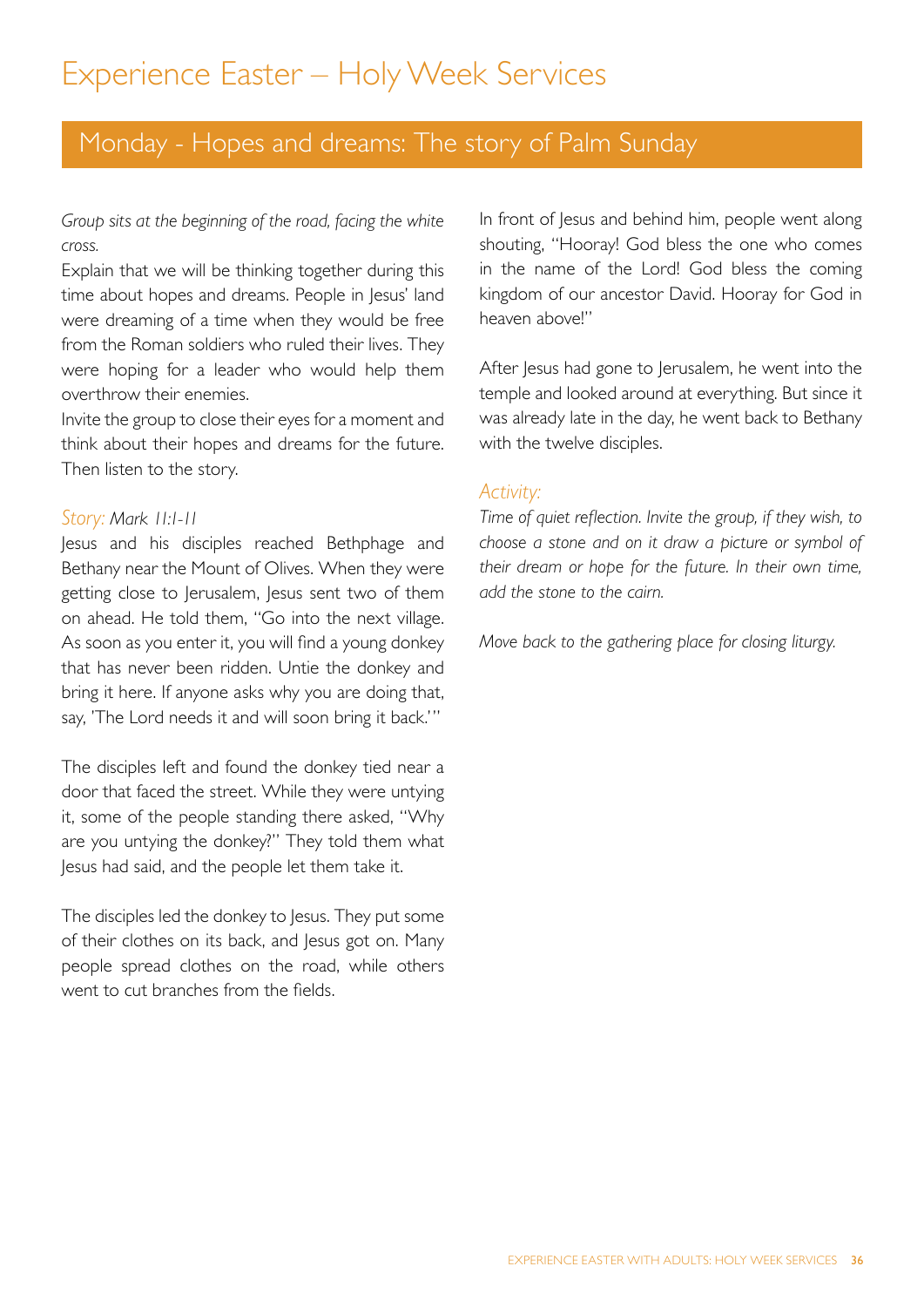### Tuesday - Servant King: Jesus washes the disciples' feet

*Group sits "in the Upper Room".* 

### *Opening questions:*

When we think of a servant, what do we think of? When we think of a king, what do we think of? Jesus is sometimes called the Servant King – that's what we're thinking about tonight.

### *Story: (one person to read and another to act out Jesus' actions)*

Jesus lived in a hot and arid land. Most people travelled from place to place on foot. It was the custom to welcome visitors by washing their feet in cool, clean water. Normally a household servant did this.

When Jesus invited the disciples for supper in the upper room, they were surprised by what happened …

Jesus took off his outer clothing, and wrapped a towel round his waist. After that he poured water into a basin and began to wash his disciples' feet, drying them with a towel. *(Pour water into a basin).*

When he had finished washing their feet, he put on his outer clothes and returned to his place.

"Do you understand what I have done for you?" he asked them, "You call me 'teacher and Lord'; and rightly so, for that is what I am. Now that I, your Lord and teacher, have washed your feet, you should also wash one another's feet. I have set you an example

#### that you should do as I have done for you". *Activity:*

*Invite the group to reflect for a couple of minutes on what Jesus meant when he said:* "I have set you an example that you should do as I have done for you". *Ask for some suggestions.*

*Then invite the group to listen to the prayer of St Teresa of Avila:*

Christ has no body now on earth but ours:

Ours are the only hands with which he can do his work,

Ours are the only feet on which he can go about the world,

Ours are the only eyes through which his compassion can shine forth upon a troubled world.

Christ has no body now on earth but ours.

*Invite the group to reflect on what we each might do to follow the example Jesus has set his followers. Invite the group, if they wish, to dip their fingers into the water and make the sign of the cross on the palm of each hand while they say a silent prayer that God will help them serve others in a special way this Easter.*

*Move back to the gathering place for closing liturgy.*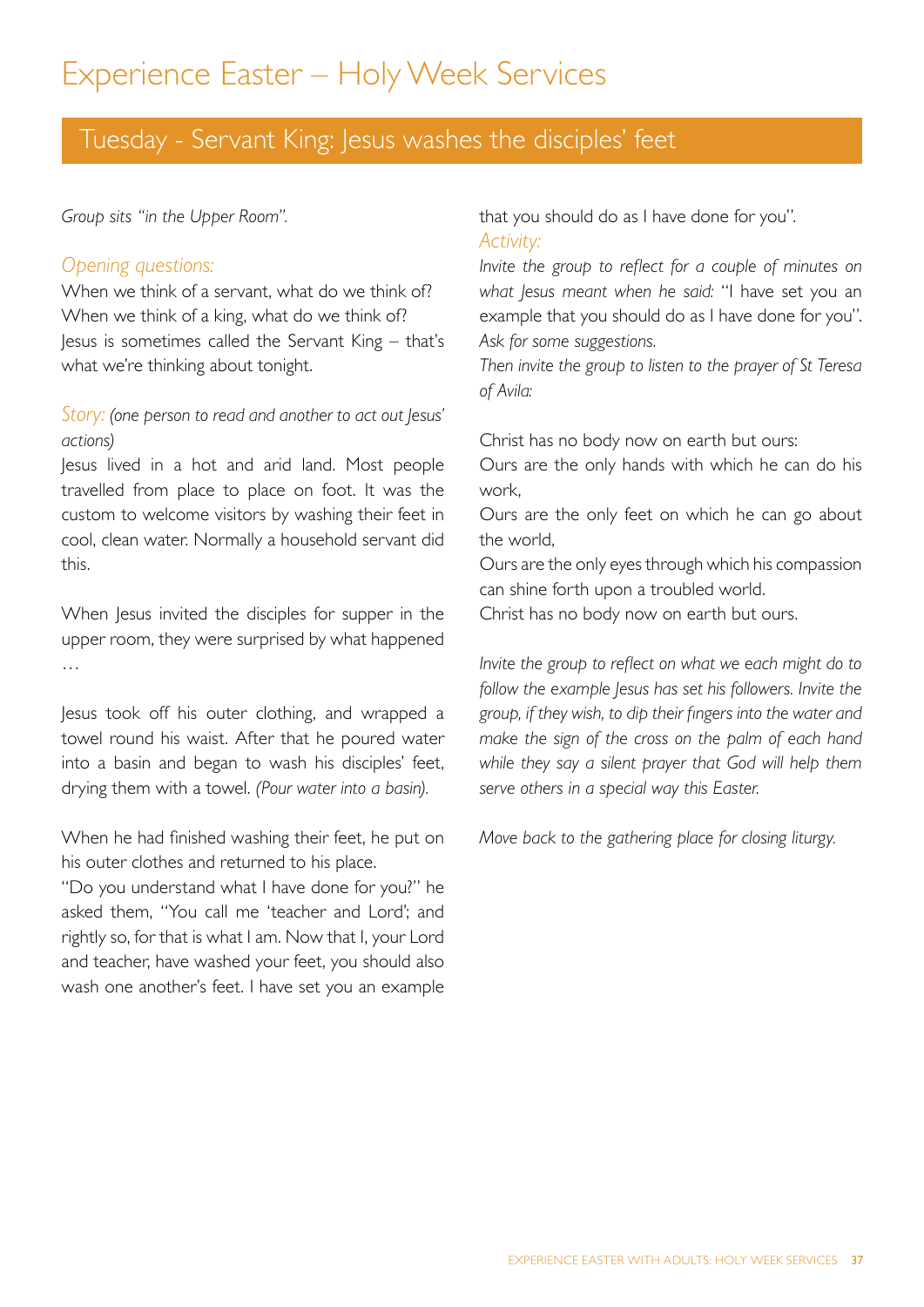# Experience Easter – Holy Week Services

### Wednesday - Remember me: the Last Supper

At the gathering place, Mark 14:12-16 is read. Then the group is invited to "come and join me around the table".

*The group sits facing the table.*

#### *Story:*

Jesus and his disciples are gathered in the Upper Room. It's the Feast of Passover. The candles are lit *(light the candles)*, the food is on the table *(place bread and wine on the table).*

When the time came for Jesus and the disciples to eat, he said to them: "I have very much wanted to eat this Passover meal with you before I suffer".

Jesus took some bread in his hands and gave thanks for it. He broke the bread and handed it to his disciples. Then he said: "This is my body, which is given for you. Eat this as a way of remembering me!"

Jesus picked up a cup of wine and gave thanks to God. He then gave it to his disciples and said: "Take this and drink it. This is my blood, and with it God makes his agreement with you. It will be poured out, so that many people will have their sins forgiven."

### *Activity:*

Pass the plate of bread around the group in silence *(leader takes a piece first and eats it to indicate what to do).*

*After all the group have eaten a piece of bread, read the last verse of the reading:*

Then they sang a hymn and went out to the Mount of Olives.

*Blow out the candles.* 

*Return silently to the gathering place for closing liturgy.*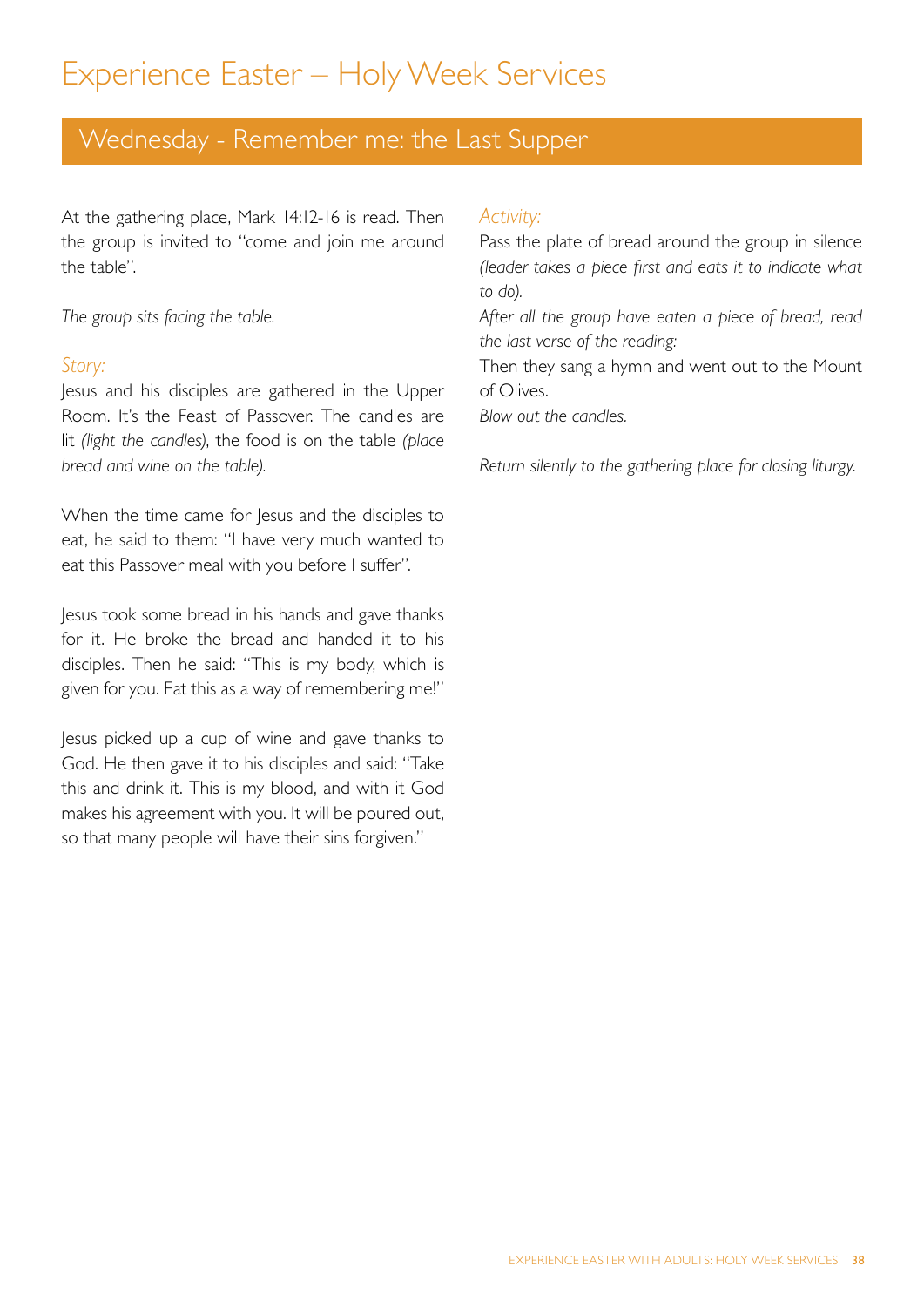### Thursday - Alone: In the Garden of Gethsemane

*The group sits in the garden.*

### *Opening question:*

Often people feel most alone after darkness falls and it is very quiet.

Can you remember a time when you felt very alone?

#### *Story:*

Jesus went with his disciples to a place called Gethsemane and he told them: "Sit here while I pray."

Jesus took along Peter, James, and John. He was sad and troubled and told them: "I am so sad that I feel as if I am dying. Stay here and keep awake with me."

Jesus walked on a little way. Then he knelt down on the ground and prayed: "Father, if it is possible, don't let this happen to me! Father, you can do anything. Don't make me suffer by having me drink from this cup. But do what you want, and not what I want."

When Jesus came back and found the disciples sleeping, he said to Simon Peter: "Are you asleep? Can't you stay awake for just one hour? Stay awake and pray that you won't be tested. You want to do what is right, but you are weak."

Jesus went back and prayed the same prayer. But when he returned to the disciples, he found them sleeping again. They simply could not keep their eyes open and they did not know what to say.

In the darkness of the night Jesus felt very alone. Even so, he trusted himself to God's care. *Activity:*

*Invite the group to think about a time when they were* 

*lonely or afraid, then invite them, if they wish, to make a shape, figure or object out of modelling clay that reminds them of that time.* 

*Invite the group to hold the shape in their cupped hands while the following Bible verses are read:*

#### God says:

"I have called you by name and you are mine" *Isaiah 43:1*

"I have loved you with an everlasting love" *Jeremiah 31:3a*

Jesus says:

"Peace I leave with you; my peace I give to you. Do not let your hearts be troubled and do not be afraid." *John 14:27*

*Invite the group to place their shapes in the miniature garden. When all have done so, the final verse is read:*

When Jesus returned to the disciples the third time, he said: "Are you still sleeping and resting? Enough of that! The time has come for the Son of Man to be handed over to sinners. Get up! Let's go. The one who will betray me is already here."

*The group then returns to the gathering place for closing liturgy.*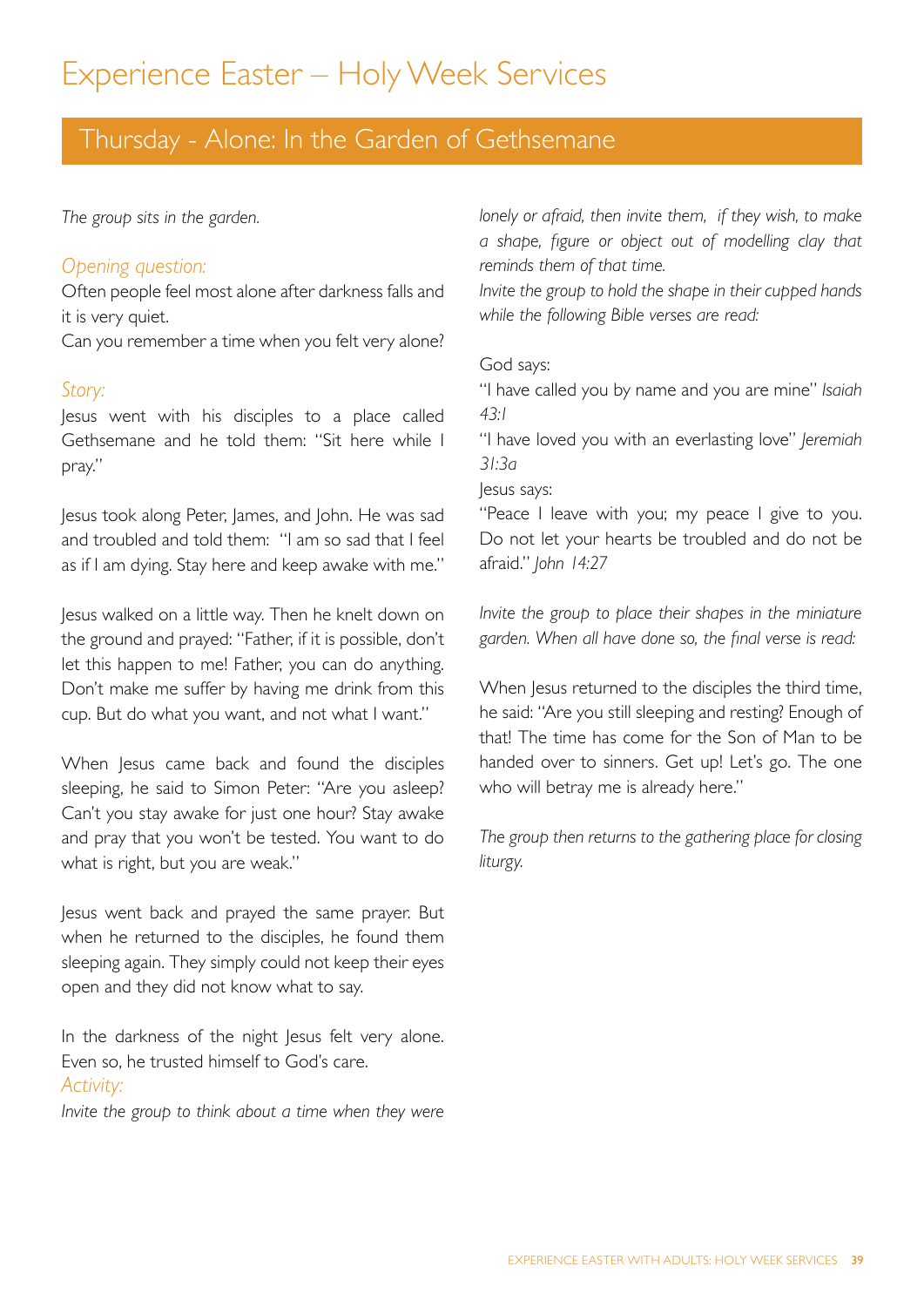### Friday - Sharing our sorrows: The Crucifixion

*The group sits at the foot of the cross and reflects on what they see for a few moments.*

### *Opening question:*

What are your thoughts as you look at this station?

### *Story:*

The soldiers took Jesus to Golgotha, which means 'Place of a Skull'.

They nailed Jesus to a cross and gambled to see who would get his clothes. It was about nine o'clock in the morning when they nailed him to the cross. On it was a sign that told why he was nailed there. It read: "This is the King of the Jews." The soldiers also nailed two criminals on crosses, one to the right of Jesus and the other to his left.

People who passed by said terrible things about Jesus. They shook their heads and shouted: "Ha! So you're the one who claimed you could tear down the temple and build it again in three days. Save yourself and come down from the cross!"

The chief priests and the teachers of the Law of Moses also made fun of Jesus. They said to each other: "He saved others, but he can't save himself. If he is the Messiah, the king of Israel, let him come down from the cross! Then we will see and believe." The two criminals also said cruel things to Jesus.

About noon the sky turned dark and stayed that way until around three o'clock. Then about that time Jesus shouted: "My God, my God, why have you deserted me?"

Jesus shouted and then died.

At once the curtain in the temple tore in two from top to bottom.

A Roman army officer was standing in front of Jesus. When the officer saw how lesus died, he said: "This man really was the Son of God!"

The cross reminds us of the death of Jesus, but because he rose again the cross has also become a sign of hope for anyone who is suffering.

### *Activity:*

*Each member of the group is given a small cross and invited to write on it the name of a person who is suffering, or a place where there is suffering. While the group hold their crosses the leader prays:*

#### Dear lesus

Please help the people we have named, and anyone else who is sad or suffering today to know that you are with them and love them very much. Amen.

*The group is invited to leave their crosses at the foot of the cross before returning to the gathering place for closing liturgy.*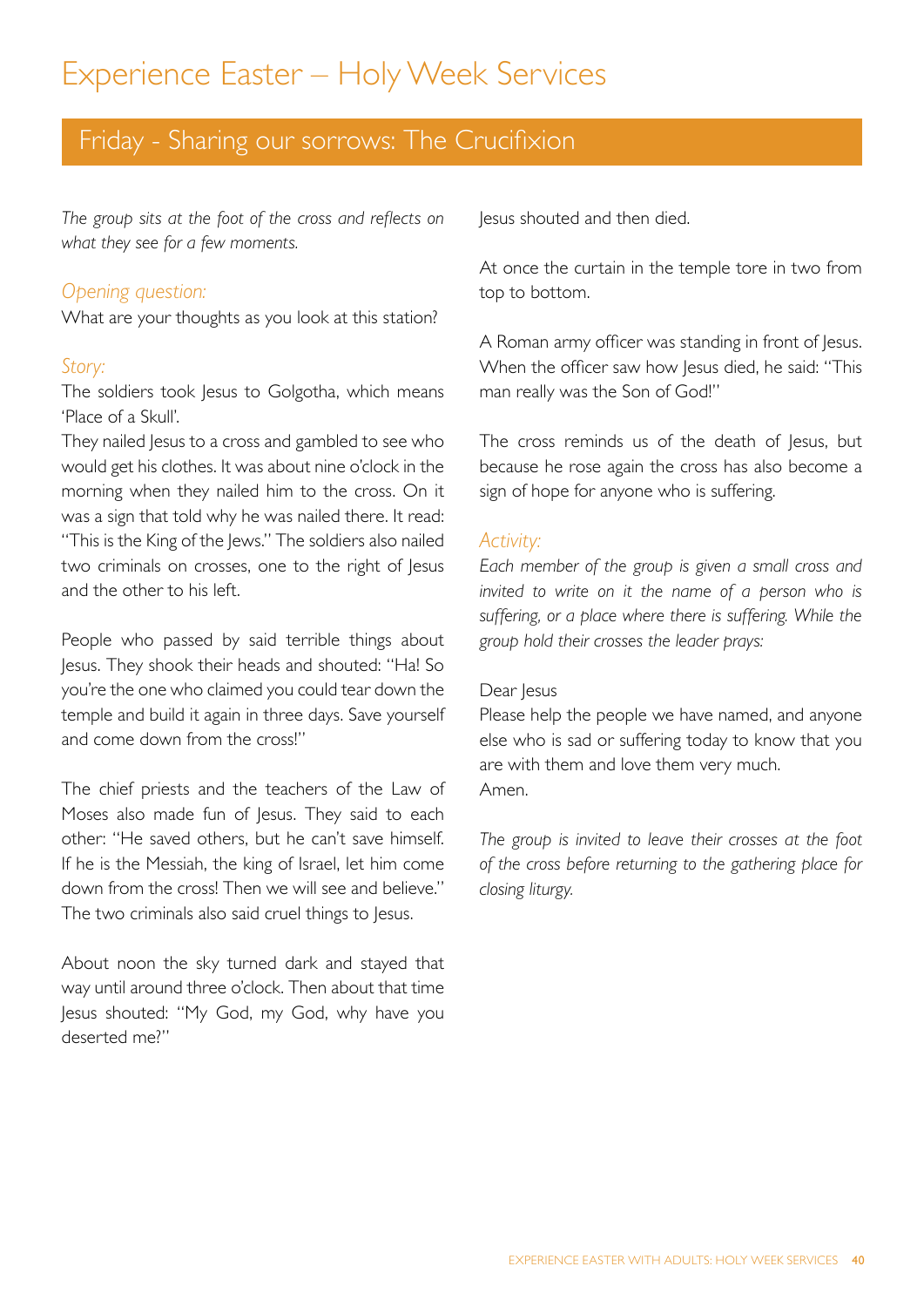Here are some suggestions for songs, confessions, psalms, canticles, affirmations of faith, intercessions and a collect linked to each theme, to help you plan worship linked to each of the Experience Easter stations.

Reference is given to the main Common Worship book (CW), Times and Seasons (TS) and New Patterns for Worship (NPW). The full texts for these can be found on the Church of England website. *(Google 'Common Worship texts' to find them.)*

### 1. Palm Sunday – 'Hopes and dreams'

#### *Hymns and songs*

All glory, laud and honour Hail to the Lord's anointed Hark, the glad sound Hosanna, hosanna Majesty My song is love unknown Ride on, ride on This is the day the Lord hath made We have a king who rides a donkey You are the King of glory

### *Confession* O King enthroned on high (CW p.125, NPW B41 p.84)

*Psalm* 118.1-2 and19-29

*Canticle* Nunc Dimittis (CW p.799)

*Affirmation of faith* We believe and declare (CW p.145, NPW E7 p.164)

*Intercessions* For forgiveness… (TS p.272)

### *Collect*

True and humble king, hailed by the crowd as Messiah: grant us the faith to know you and love you, that we may be found beside you on the way of the cross, which is the path of glory. Amen *(Collect for Palm Sunday)*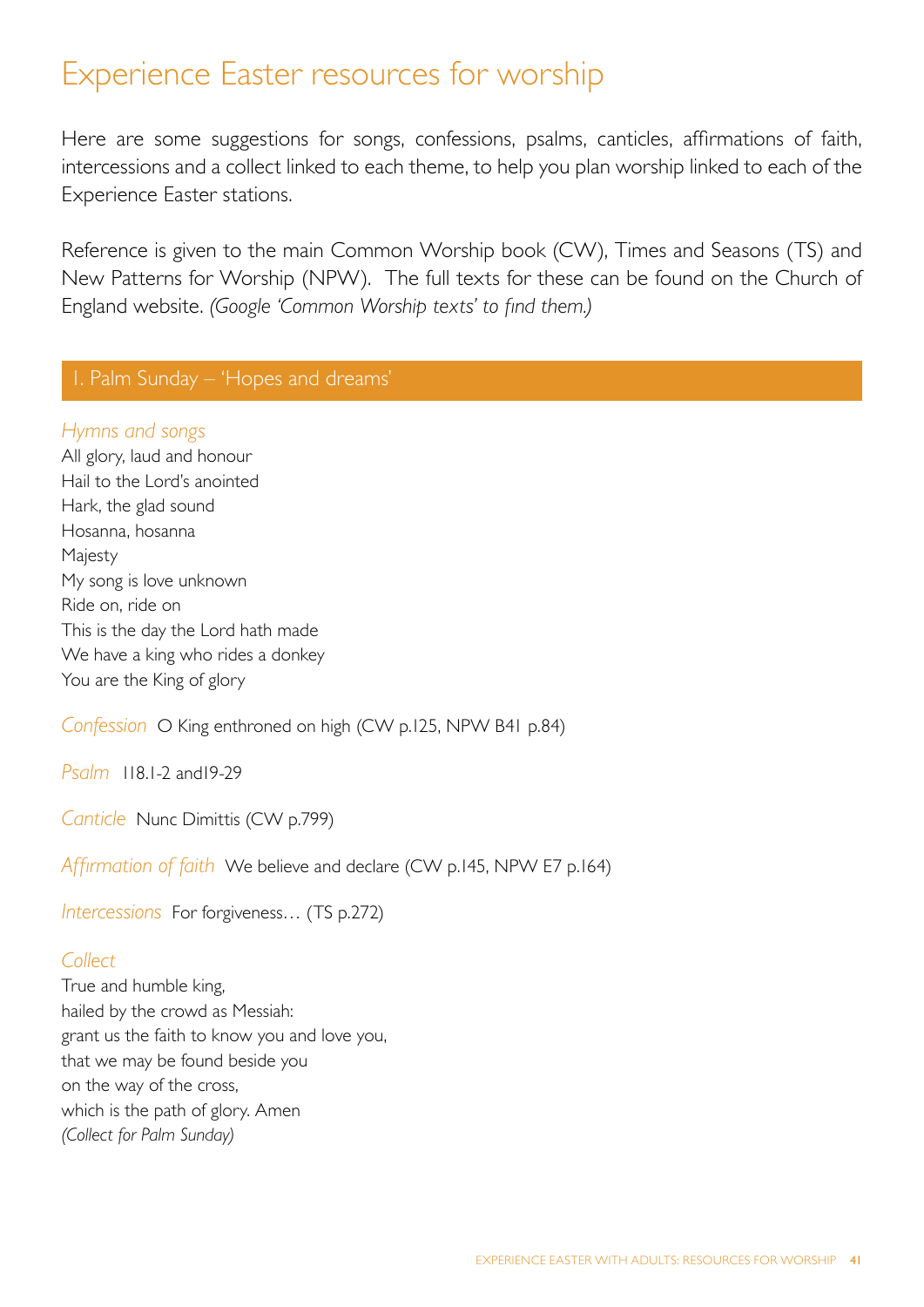### 2. Jesus washes the disciples' feet – 'Servant King'

### *Hymns and songs*

An upper room A new commandment From heaven you came Great God your love has called Love is his word Meekness and majesty O Lord all the world Such love Ubi Caritas

*Confession* Lord God, we have sinned against you (CW p.124, NPW B48 p.87) or Wash away all my iniquity (CW p.277, NPW B63 p.93)

*Psalm* 147-1-6

*Canticle* A Song of Christ the Servant (CW p.794)

*Affirmation of faith* Though he was divine (CW p.147; NPW E9 p.165)

*Intercessions* Father, on this night… (TS p.299)

### *Collect*

Lord Jesus Christ, you have taught us that what we do for the least of our brothers and sisters we do also for you: give us the will to be the servant of others as you were the servant of all, and gave up your life and died for us, but are alive and reign, now and for ever. Amen *(Collect for 5th Sunday of Lent)*

### 3. The Last Supper – 'Remember me'

#### *Hymns and songs*

An upper room Bread of heaven on thee we feed Broken for me Here, O my Lord Let us break bread together Lord Jesus Christ Love is his word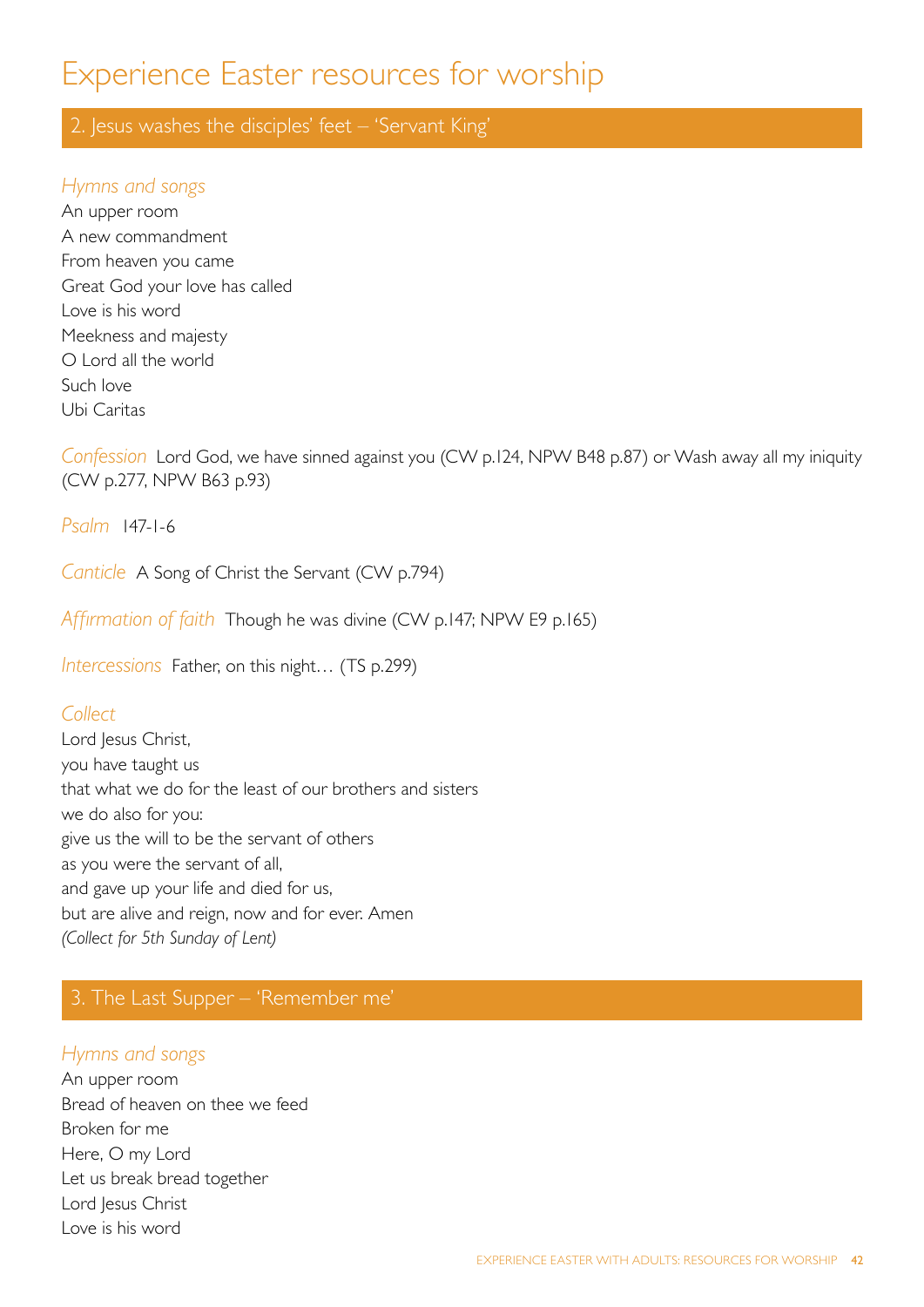My God and is thy table spread Now my tongue This is my body

*Confession* Almighty God, our heavenly Father (CW p.276, NPW B38 p.83)

*Psalm* 23

*Canticle* A Song of Praise (CW p.794)

*Affirmation of faith* Do you believe (CW p.144, NPW E6 p.163)

*Intercessions* For the one… (TS p.215)

### *Collect*

God our Father, you have invited us to share in the supper which your Son gave to his Church to proclaim his death until he comes: may he nourish us by his presence, and unite us in his love; who is alive and reigns with you, in the unity of the Holy Spirit, one God, now and for ever. Amen *(Collect for Maundy Thursday)*

### 4. The Garden of Gethsemane – 'Alone'

### *Hymns and songs*

Ah, holy Jesu According to thy gracious word Be thou my guardian and my guide Go to dark Gethsemane Led like a lamb Lord of creation Praise to the holiest Thy way not mine, O Lord Walking in a garden When you prayed beneath the trees

*Confession* Lord Jesus Christ (CW p.124, NPW B45 p.86)

*Psalm* 130

*Canticle* Saviour of the World (CW p.801)

*Affirmation of faith* We believe (CW p.148, NPW E12 p.166)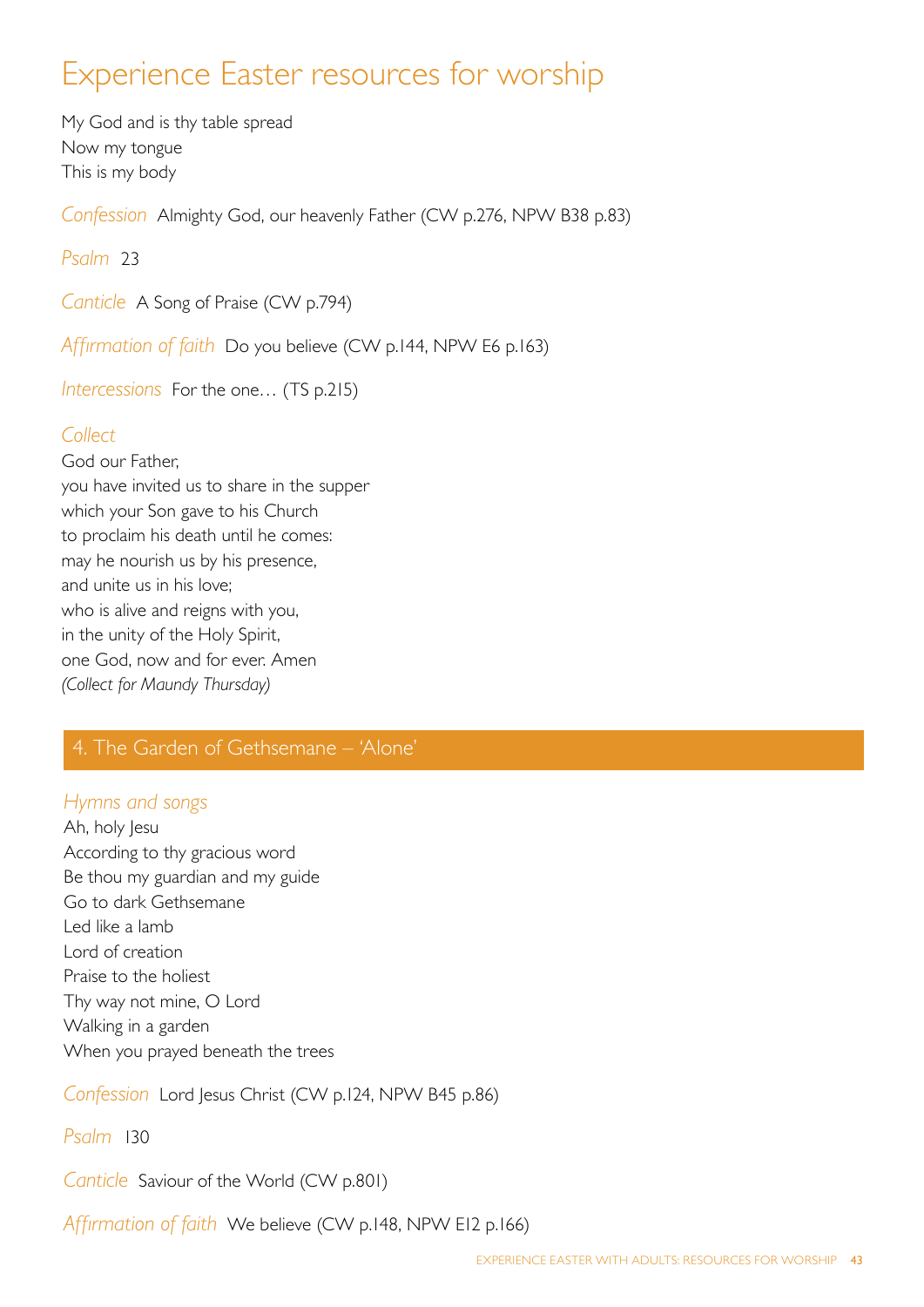*Intercessions* For forgiveness… (TS p.261)

### *Collect*

God our Father, your Son Jesus Christ was obedient to the end and drank the cup prepared for him: may we who share his table watch with him through the night of suffering and be faithful. Amen *(Collect for Maundy Thursday)*

### 5. The Crucifixion – 'Sharing our Sorrows'

### *Hymns and songs*

Come and see Here is love I cannot tell In Christ alone It is a thing most wonderful Man of sorrows My God, I love thee O sacred head There is a green hill When I survey Were you there?

*Confession* Father eternal (CW p.276, NPW B33 p.81)

*Psalm* 22.1-8

*Canticle* The Song of Christ's Glory (CW p.799)

*Affirmation of faith* Holy, holy, holy (CW p.148, NPW E11, p.166)

*Intercessions* Fill with your Spirit… (TS p.263)

### *Collect*

Eternal God, in the cross of lesus we see the cost of our sin and the depth of your love: in humble hope and fear may we place at his feet all that we have and all that we are, through Jesus Christ our Lord. Amen *(Collect for Good Friday)*